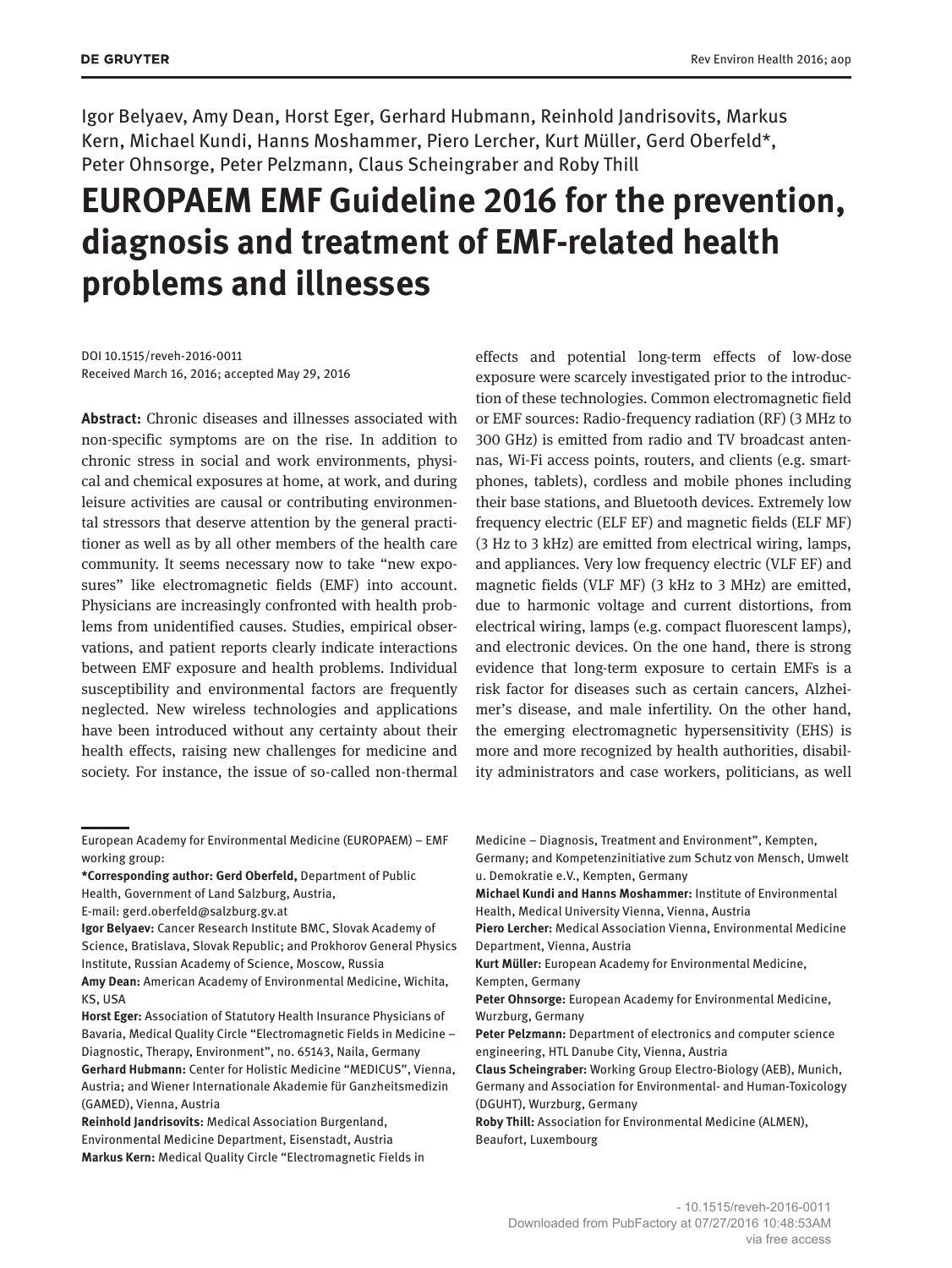as courts of law. We recommend treating EHS clinically as part of the group of chronic multisystem illnesses (CMI), but still recognizing that the underlying cause remains the environment. In the beginning, EHS symptoms occur only occasionally, but over time they may increase in frequency and severity. Common EHS symptoms include headaches, concentration difficulties, sleep problems, depression, a lack of energy, fatigue, and flu-like symptoms. A comprehensive medical history, which should include all symptoms and their occurrences in spatial and temporal terms and in the context of EMF exposures, is the key to making the diagnosis. The EMF exposure is usually assessed by EMF measurements at home and at work. Certain types of EMF exposure can be assessed by asking about common EMF sources. It is very important to take the individual susceptibility into account. The primary method of treatment should mainly focus on the prevention or reduction of EMF exposure, that is, reducing or eliminating all sources of high EMF exposure at home and at the workplace. The reduction of EMF exposure should also be extended to public spaces such as schools, hospitals, public transport, and libraries to enable persons with EHS an unhindered use (accessibility measure). If a detrimental EMF exposure is reduced sufficiently, the body has a chance to recover and EHS symptoms will be reduced or even disappear. Many examples have shown that such measures can prove effective. To increase the effectiveness of the treatment, the broad range of other environmental factors that contribute to the total body burden should also be addressed. Anything that supports homeostasis will increase a person's resilience against disease and thus against the adverse effects of EMF exposure. There is increasing evidence that EMF exposure has a major impact on the oxidative and nitrosative regulation capacity in affected individuals. This concept also may explain why the level of susceptibility to EMF can change and why the range of symptoms reported in the context of EMF exposures is so large. Based on our current understanding, a treatment approach that minimizes the adverse effects of peroxynitrite – as has been increasingly used in the treatment of multisystem illnesses – works best. This EMF Guideline gives an overview of the current knowledge regarding EMF-related health risks and provides recommendations for the diagnosis, treatment and accessibility measures of EHS to improve and restore individual health outcomes as well as for the development of strategies for prevention.

**Keywords:** accessibility measures; Alzheimer's disease; cancer; chronic multisystem illnesses (CMI); diagnosis; electric; electromagnetic field (EMF); electromagnetic

hypersensitivity (EHS); infertility; leukemia; magnetic; medical guideline; nitrosative stress; non-ionizing; oxidative stress; peroxynitrite; prevention; radiation; static; therapy; treatment.

## **Current state of the scientific and political debate about EMF-related health problems from a medical perspective**

## **Introduction**

The Environmental Burden of Disease Project assessed the influence of nine environmental stressors (benzene, dioxins including furans and dioxin-like PCBs, secondhand smoke, formaldehyde, lead, noise, ozone, particulate matter and radon) on the health of the population of six countries (Belgium, Finland, France, Germany, Italy, and the Netherlands). Those nine environmental stressors caused 3%–7% of the annual burden of disease in the six European countries (1).

The Bundespsychotherapeutenkammer (BPtK) study in Germany showed that mental disorders had increased further and especially burnout as a reason of inability to work increased seven-fold from 2004 to 2011 (2). In Germany, 42% of early retirements in 2012 were caused by mental disorders, depression being the leading diagnosis (3). In Germany, psychotropic drugs are in third place for the prescriptions of all drugs (4).

The consumption of methylphenidate (Ritalin, Medikinet, Concerta), a psychotropic drug prescribed as a treatment for attention deficit hyperactivity disorder (ADHD) especially for young children and adolescents, has increased alarmingly since the early 1990s. According to statistics of the German Federal Institute for Drugs and Medical Devices (Bundesinstitut für Arzneimittel und Medizinprodukte), prescriptions have increased even more dramatically since 2000 and reached a climax in 2012. In 2013, only a slight decline in the number of prescriptions was observed (5). Interestingly, the rapid increase in the use of methylphenidate coincides with the enormous expansion of mobile telecommunication and other related technologies, posing an open research question.

In Germany, work disability cases and absence days due to mental health disorders more than doubled from 1994 to 2011 (6). In the Organization for Economic Cooperation and Development (OECD) countries, a huge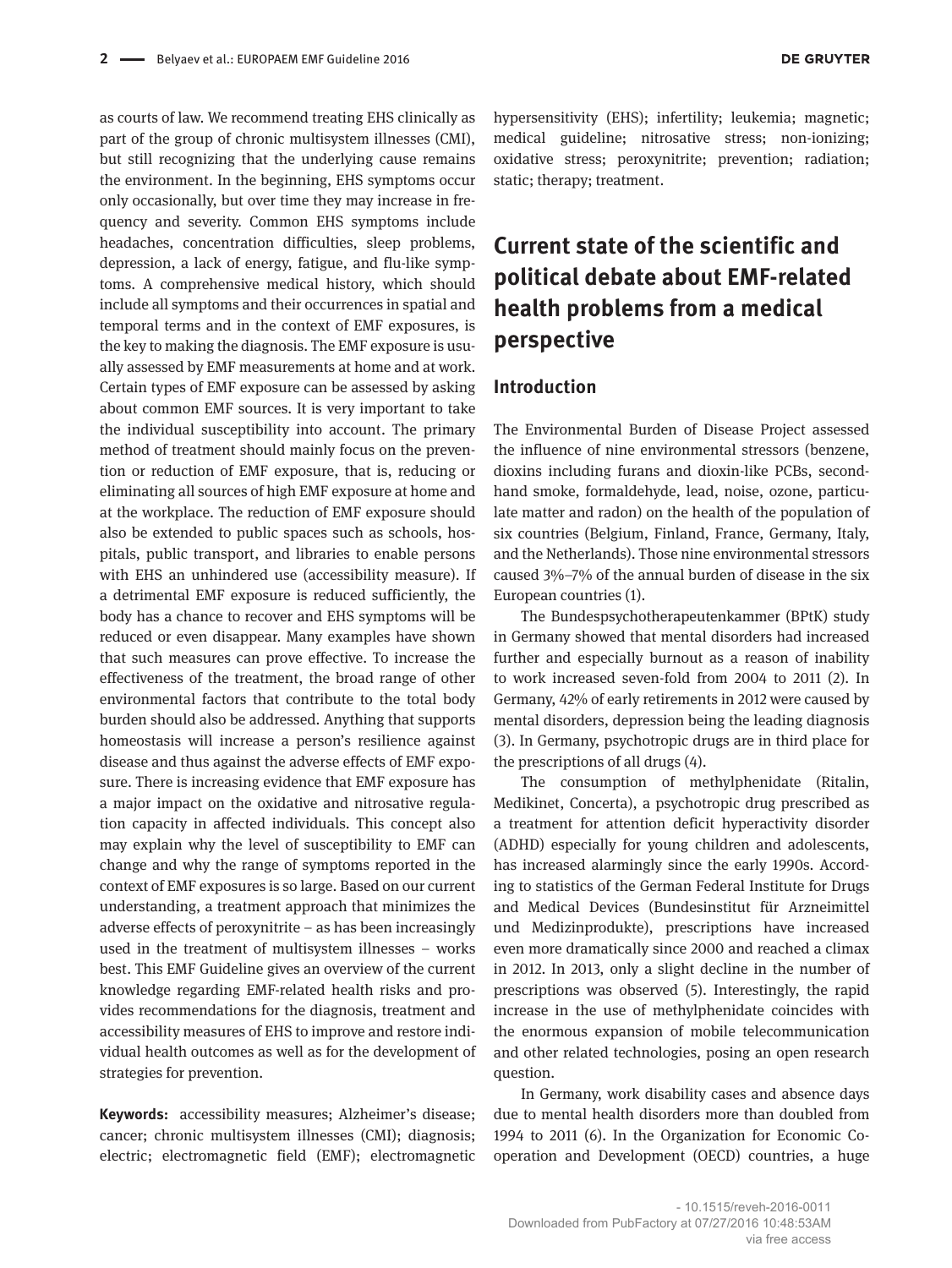variability in the prescription of antidepressants has occurred and generally an increasing trend has been observed. Socioeconomic status and therapeutic standards cannot fully explain these observations (7). Functional disturbances like chronic inflammation and changes of neurotransmitter functions caused by environmental influences have hardly been investigated.

A steady increase in the prevalence of allergic/ asthmatic diseases globally has occurred, with about 30%–40% of the world population now being affected by one or more allergic/asthmatic conditions (8).

It is suspected that environmental conditions such as the increasing exposure of the population to electromagnetic fields (EMFs) play a causal role for EMF-related health effects (9–12), including exposure to radio-frequency radiation (RF), which emanates from, e.g. cordless phones (DECT), mobile phone base stations, and mobile phones (GSM, GPRS, UMTS, LTE), especially smartphones, data cards for laptop and notebook computers, wireless LAN (Wi-Fi), wireless and powerline communication-based smart meters, but also exposure to extremely low frequency (ELF) electric fields (EF) and magnetic fields (MF) including "dirty electricity", which emanate from disturbances on electric wiring, power lines, electric devices, and other equipment. For the society and the medical community, all of this raises new challenges.

While biophysical and biochemical mechanisms of biological effects of EMF at low-intensity levels are not exactly known, significant progress has been achieved in the last decades, and there are numerous data indicating that these mechanisms may overlap for ELF and RF effects (13–18). In the following sections, we provide some background information on important aspects of EMF biological effects. However, this must not be misunderstood as a full review of the evidence. We do not always strictly differentiate between RF and ELF fields because of the above mentioned overlap in biological mechanisms. It should also be mentioned here that very specific exposure conditions may trigger biological responses in one individual, but not in others. Anecdotal reports, however, indicate that such individual responsiveness or susceptibility does expand over time and the intolerance then extends over a broad range of exposure conditions.

Chronic diseases and illnesses associated with unspecific symptoms are on the rise. In addition to chronic stress in social and work environments, physical and chemical exposures at home, at work, and during leisure activities are causal or contributing environmental stressors that deserve attention by the general practitioner as well as by all other members of the health care community. It seems certainly necessary now to take "new exposures" like EMF into account, or as stated by Hedendahl et al. (19): *"It is time to consider ELF EMF and RF EMF as environmental pollutants that need to be controlled"*.

## **Worldwide statements of organizations regarding EMF**

The recommendations of the World Health Organization (WHO) regarding ELF electric and magnetic fields and RF radiation, compiled by the International Commission on Non-Ionizing Radiation Protection (ICNIRP) (20, 21), are based on currents induced in the body (ELF) and thermal effects (RF).

Thermal effects are defined as effects that originate in elevated temperatures from the absorption of electromagnetic energy. The specific absorption rate (SAR) is defined as the rate of absorption of electromagnetic energy in a unit mass of biological tissue. It is proportional to the incremental temperature increase in that tissue. Indeed while a significant temperature increase must be avoided as it can be of immediate adverse health consequences (tissue necrosis, cardiac stress, etc.) exposures can be without (measureable) temperature increase either because of heat dissipation or because the exposure is too low to be associated with relevant heating. The latter type of exposure is termed non-thermal. Biological and health-relevant effects at non-thermal levels have been shown and discussed by many research groups all over the world (9, 10, 22–24).

The ICNIRP recommendations were adopted by the EU in its Council Recommendation of 1999, without considering long-term non-thermal effects. However, it should be stressed that at an international EMF conference in London (2008), Professor Paolo Vecchia, ICNIRP Chairman from 2004 to 2012, said about the exposure guidelines "What they are not": *"They are not mandatory prescriptions for safety", "They are not the' 'last word' on the issue"*, and *"They are not defensive walls for industry or others"* (25).

For all RF-based non-thermal EMF effects, SAR estimates are not an appropriate exposure metric, but instead either the field intensity or power density (PD) in combination with exposure duration should be used in safety standards (26, 14, 27). In contrast to the ICNIRP guidelines, the Russian safety standards, are based on non-thermal RF effects, which were obtained by several research institutes in the former Soviet Union during decades of studies on chronic exposures to RF (28, 29).

In contrast to the WHO headquarter in Geneva, the International Agency for Research on Cancer (IARC), a WHO-affiliated specialized agency in Lyon, classified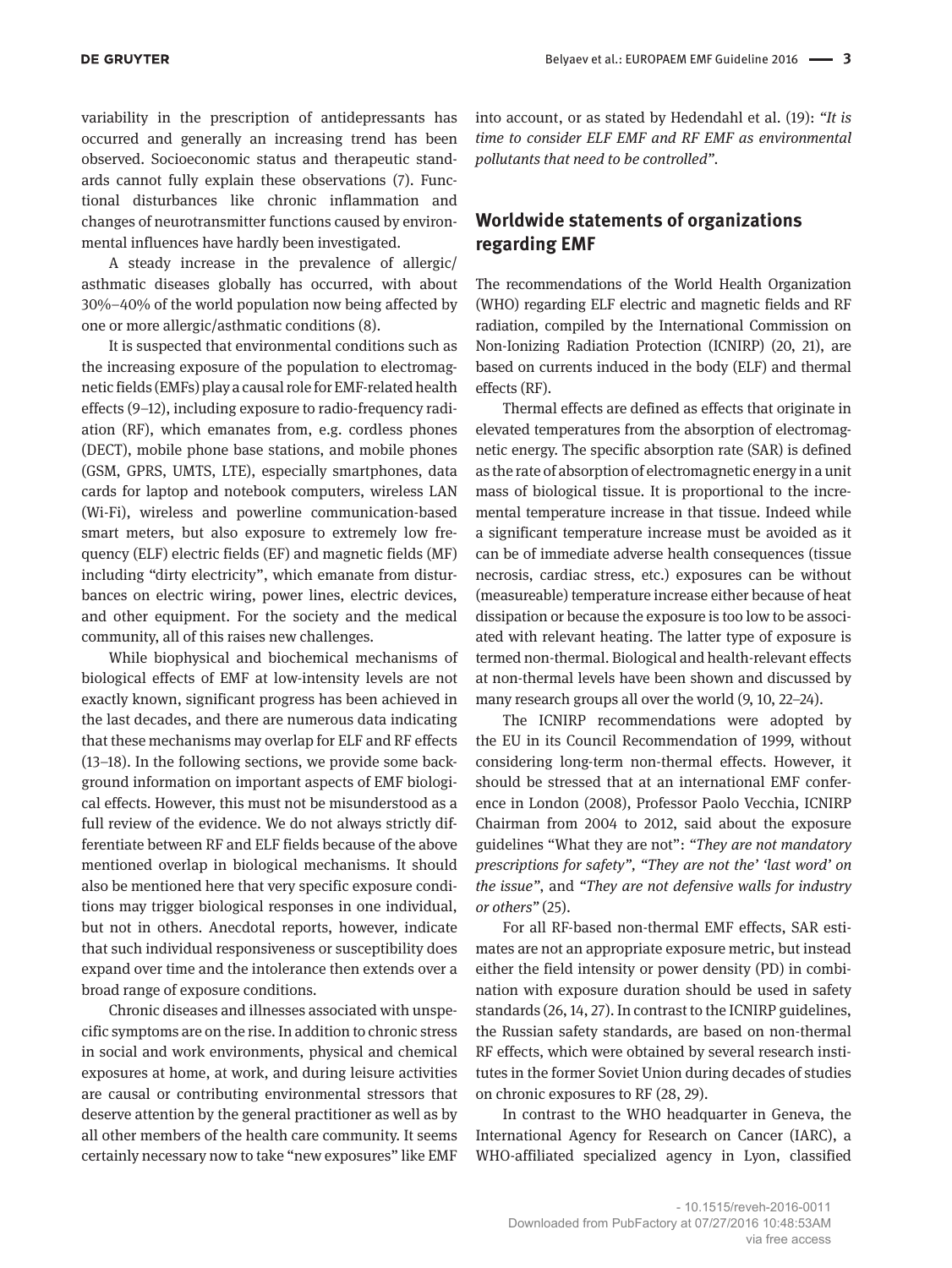extremely low frequency magnetic fields (ELF MF) as possibly carcinogenic to humans (Group 2B) in 2002 (30) and radio-frequency radiation in 2011 (24).

It should be noted that, during the last 20 years, more than 20 position papers and resolutions regarding EMF and health have been adopted by EMF researchers and physicians. These include the Vienna EMF Resolution, Austria, 1998; Stewart Report, UK, 2000; Salzburg Resolution, Austria, 2000; Freiburg Appeal, Germany, 2002; Catania Resolution, Italy, 2002; Irish Doctors' Environmental Association Statement, Ireland, 2005; Helsinki Appeal, Finland, 2005; Benevento Resolution, Italy, 2006; Venice Resolution, Italy, 2008; Porto Alegre Resolution, Brazil, 2009; Russian National Committee on Non-Ionizing Radiation Protection Resolution, Russia, 2001; International Doctors' Appeal, Europe, 2012; and the Report of the Standing Committee on Health, Canada, 2015 (31–34).

In August 2007 and December 2012, the BioInitiative Working Group, an international group of 29 experts with different competences, published two groundbreaking reports "BioInitiative 2007/resp. 2012 – A Rationale for a Biologically-based Public Exposure Standard for Electromagnetic Fields (ELF and RF)" edited by Cindy Sage and David O. Carpenter, calling for preventive measures against EMF exposure based on the available scientific evidence (9, 10). The BioInitiative reports are global milestones with respect to a comprehensive review of biological effects and health effects of low-intensity electromagnetic radiation as well as the conclusions and recommendations given for the public. The BioInitiative report 2012 includes sections on the evidence for effects on: gene and protein expression, DNA, immune function, neurology and behavior, blood-brain barrier, brain tumors and acoustic neuromas, childhood leukemia, melatonin, Alzheimer's disease, breast cancer, fertility and reproduction, fetal and neonatal disorders, autism, disruption by the modulating signal, EMF medical therapeutics, as well as sections on: statement of the problem, the existing public exposure standards, evidence for inadequacy of the standards, the precautionary principle, global public health examples, key scientific evidence and public health recommendations, and summary for the public and conclusions.

As it is mostly neglected as a health hazard, the European Environment Agency compared the risks of non-ionizing radiation (EMF) to other environmental hazards such as asbestos, benzene, and tobacco, urgently recommending to implement a precautionary approach regarding EMF (35). This position was confirmed and elaborated more comprehensibly in further publications in 2011 and 2013 (36, 37).

In September 2008, a statement of the European Parliament called for a review of the EMF limits set out in the

EU Council Recommendation of 1999, which was based on the ICNIRP guidelines, with reference to the BioInitiative Report (38). This was further strengthened in the European Parliament resolution of April 2009 (39).

At the meeting in November 2009 in Seletun, Norway, a scientific panel adopted a Consensus Agreement that recommends preventative and precautionary actions that are warranted now, given the existing evidence for potential global health risks from EMF exposure (40). Besides general and specific recommendations, e.g. for mobile and cordless phone use, the panel recommended exposure limits for ELF magnetic fields and radio-frequency radiation. It was stated by the panel: "Numeric limits recommended here do not yet take into account sensitive populations (EHS, immune-compromised, the fetus, developing children, the elderly, people on medications, etc.). Another safety margin is, thus, likely justified further below the numeric limits for EMF exposure recommended here".

Since 2007 the Highest Health Council of the Ministry of Health in Austria has recommended to take preventive action by reducing exposure levels from RF devices which may lead to long-term human exposure of at least a factor of 100 below the guideline levels of the European Commission and by issuing rules on how to reduce one's individual exposure to RF radiation from mobile phones (41).

In May 2011, the Parliamentary Assembly of the Council of Europe adopted the report "The Potential Dangers of Electromagnetic Fields and their Effects on the Environment" (42). The Assembly recommended many preventive measures for the member states of the Council of Europe with the aim to protect humans and the environment, especially from high-frequency electromagnetic fields such as: *"Take all reasonable measures to reduce exposure to electromagnetic fields, especially to radiofrequencies from mobile phones, and particularly the exposure of children and young people who seem to be most at risk from head tumors"*, or *"Pay particular attention to 'electrosensitive' people who suffer from a syndrome of intolerance to electromagnetic fields and introduce special measures to protect them, including the creation of wave-free areas not covered by the wireless network".*

Recognizing that patients are being adversely affected by EMF exposure, the American Academy of Environmental Medicine (AAEM) published recommendations regarding EMF exposure in July 2012. The AAEM called for physicians to consider electromagnetic exposure in diagnosis and treatment and to recognize that EMF exposure *"may be an underlying cause of the patient's disease process"* (43).

Since 2014, the Belgian government has prohibited the advertising of mobile phones for children under the age of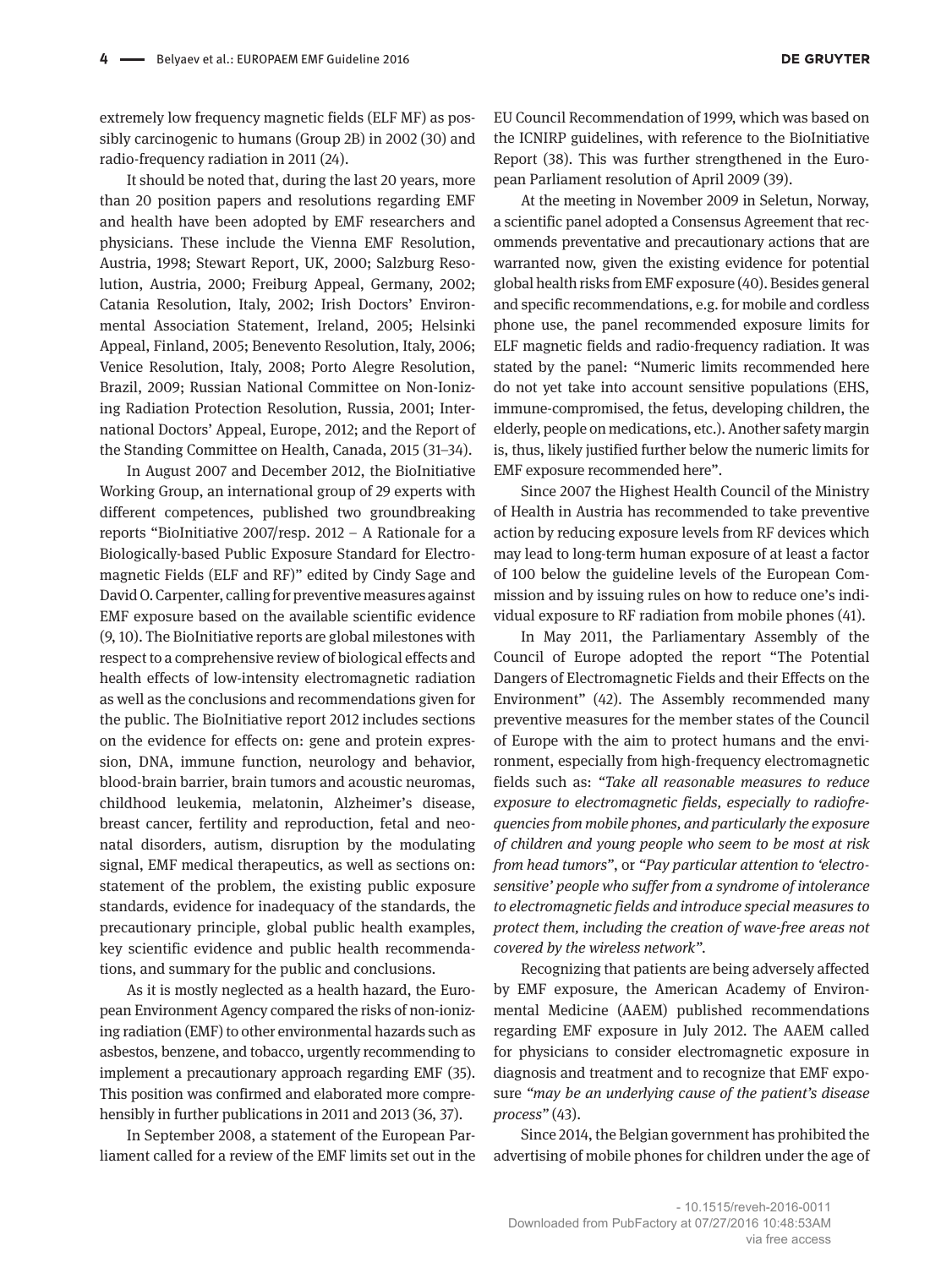7 and has required the specific absorption rate (SAR) of mobile phones be listed. Furthermore, at the point of sale, well-marked warnings must be posted that instruct users to use headsets and to minimize their exposure (44).

In January 2015, the French parliament adopted a comprehensive law that protects the general public from excessive exposure to electromagnetic waves. Among other things, it was passed to ban Wi-Fi in nurseries for children under the age of 3 and to enable Wi-Fi at primary schools with children under the age of 11 only when used specifically for lessons. Public places offering Wi-Fi must clearly advertise this fact on a sign. At the point of sale of mobile phones, the SAR value must be clearly shown. In the future, any mobile phone advertisement must include recommendations on how users can reduce RF radiation exposure to the head such as the use of headsets. Data on local EMF exposure levels shall be made more easily accessible to the general public, among others, through countrywide transmitter maps. Also, the French government will have to submit a report on electromagnetic hypersensitivity to the parliament within a year (45).

As of February 2016, 220 scientists from 42 countries have signed an international Appeal, directed to the United Nations (UN) and WHO, calling for protection from non-ionizing electromagnetic field exposure. The appeal addresses the scientifically proven effects on health and the inadequate international guidelines (ICNIRP) to date and their use by the WHO. In addition, nine requests were made, including that: *"the public be fully informed about the potential health risks from electromagnetic energy and taught harm reduction strategies"* and that *"medical professionals be educated about the biological effects of electromagnetic energy and be provided training on treatment of patients with electromagnetic sensitivity"* (46).

In September 2015 an International Scientific Declaration on Electromagnetic Hypersensitivity and Multiple Chemical Sensitivity was published by the Scientific Committee following the 5th Paris Appeal Congress, which took place on 18 May 2015 at the Royal Academy of Medicine, Brussels, Belgium. It calls upon national and international agencies and organizations to recognize EHS and multiple chemical sensitivity as a disease and urges particularly the WHO to include EHS and MCS in the International Classification of Diseases. It also asks national and international agencies and organizations to adopt simple precautionary measures of prevention, to inform the public, and to appoint truly independent expert groups to evaluate these health risks based on scientific objectivity, which is not the case today (47).

#### **EMF and cancer**

Except for a few investigations in occupational settings, epidemiological research of EMF started in 1979 when Wertheimer and Leeper published their study about the relationship between the proximity to so-called power line poles (ELF MF) with "service drop" wires and the occurrence of childhood cancer (specifically leukemia and brain tumors) (48). At the same time Robinette et al. studied mortality in a cohort of Korean War veterans having been trained on military radars (RF) in the early 1950s (49). Both studies found indications of increased risks and initiated a new era of studying health-relevant effects from exposure to EMFs.

#### **ELF MF**

In the following years, a large number of investigations about the relationship between childhood leukemia and extremely low frequency magnetic fields (ELF MF) have been published. However, the results seemed inconsistent until in 2000 two pooled analyses (50, 51) were conducted, providing little indication of inconsistency and demonstrating an increase of leukemia risk with increasing average exposure levels that was significant for levels above 0.3 or 0.4 μT relative to averages below 0.1 μT but without indication of a threshold. Based on these findings, the International Agency for Research on Cancer (IARC) classified ELF MF in 2002 as a Group 2B (possible) carcinogen (30). To this category belong, e.g. lead, DDT, welding fumes, and carbon tetrachloride.

Since then additional epidemiological studies have been conducted that gave essentially the same results (52, 53). The only study to date on the gene-environment interaction in relation to power-frequency MF reported a significant effect enhancement in children with a polymorphism in a DNA-repair gene (54). In a review on childhood leukemia and ELF MF, Kundi concluded that there is sufficient evidence from epidemiological studies of an increased risk for childhood leukemia from exposure to power-frequency MF that cannot be attributed to chance, bias, or confounding. Therefore, according to the rules of IARC, such exposures ought to be classified as a Group 1 (definitive) carcinogen (55).

The BioInitiative Report 2012 (56) stated: "*Children who have leukemia and are in recovery have poorer survival rates if their ELF exposure at home* (*or where they are recovering*) *is between 1mG* [0.1  $\mu$ *T*] and 2 mG [0.2  $\mu$ *T*] *in one study; over 3 mG* [*0.3* μ*T*] *in another study*" (56).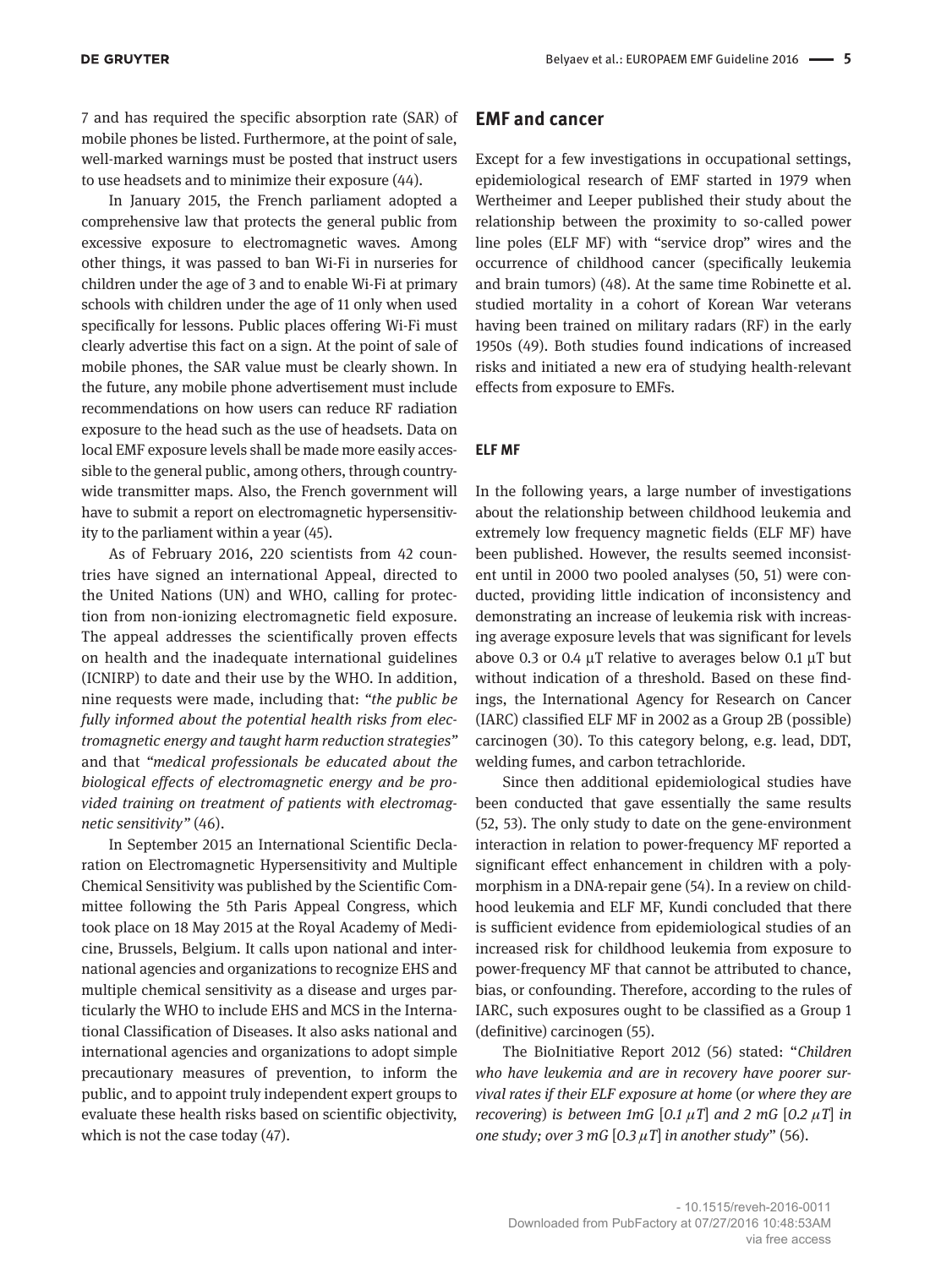#### **RF**

There were several mechanisms identified which might be responsible for carcinogenic effects of RF (23). Epidemiological studies of RF before the general rise in exposure to mobile telecommunication devices was very restricted and only a few studies had been conducted in the vicinity of radio transmitters, radar stations, for occupational exposures, and in radio amateurs. After the introduction of digital mobile telephony, the number of users of mobile phones increased dramatically and it was recommended in the 1990s to perform epidemiological studies with a focus on intracranial tumors. Since the first publication in 1999 by the Swedish group of Prof. Lennart Hardell (57), about 40 studies have been published. The majority of these studies investigated brain tumors, but salivary gland tumors, uveal melanoma, malignant melanoma of the skin, nerve sheath tumors, testicular cancer, and lymphoma were also studied. Many of these studies are inconclusive because exposure durations are too short; however, two series of investigations, the international Interphone Study conducted in 13 countries and the Swedish studies of the Hardell group, had a significant proportion of long-term mobile phone users and could in principle be used for risk assessment. In 2011, IARC classified radio-frequency electromagnetic fields (RF) as a Group 2B carcinogen based on evidence from epidemiological studies and animal experiments (24). Since then, additional studies have corroborated the assumption of a causal relationship between mobile phone use and cancer (58–60). Hardell and Carlberg (61) concluded that RF EMF ought to be classified as a definitive human carcinogen (IARC Group 1). The evidence for a causal relationship between long-term mobile and cordless phone use and the risk of glioma has increased further: in 2014, a study by Carlberg and Hardell (62) showed significantly decreased survival rates in patients with glioblastoma multiforme (astrocytoma grade IV) and the use of wireless phones and, in 2015, another pooled case-control study by Hardell and Carlberg (63) including latency periods of  $>$ 25 years.

That also other tumors might be related to EMF exposure is exemplified by the observation in women who have worn their mobile phone in their bra for prolonged periods of time and later developed breast cancer at that site (64).

The Italian Supreme Court confirmed a previous decision by the Civil Court of Appeals of Brescia (no. 614 of 10 December 2009) that ruled that the National Institute for Workmen's Compensation (INAIL) must compensate a worker who had developed a tumor in the head due to long-term, heavy use of mobile phones while on the job.

The case was an ipsilateral neuroma of the trigeminal nerve in a subject who had occupational exposure for > 10 years, with  > 15,000 h on mobile and cordless phones. The court recognized that *"it is likely* (*qualified probability*) *that RF have a role which is at least contributory in the development of the origin of the tumor suffered by the subject"* (65).

Many modern devices emit EMF of different frequency ranges simultaneously. For example, mobile phones create EMF in RF, VLF, and ELF frequency ranges and also a static magnetic field; for a review see (23). Therefore, it is important to consider combined exposures for the assessment of health effects.

## **Genotoxic effects**

Genotoxic effects of EMF dealing with DNA damage, mutations, chromatin structure, and DNA repair have recently been reviewed by Henry Lai in the Bioinititive Report (66) and by the IARC Working Group in the assessment of RF carcinogenicity (24). In general, about half of the available studies found genotoxicity (positive reports), although other studies did not (negative reports) (23). Of note, a similar ratio of positive and negative RF studies was reported for other biological endpoints (67–69). The evident reason for this eventual inconsistency is strong dependence of the EMF effects on a number of physical and biological parameters, which significantly varied between studies. These dependencies were established for both ELF (70–72) and RF effects (24, 27).

Among other parameters, in human lymphocytes, an individual variability in chromatin response to ELF has been reported, which might suggest a stronger response in cells from EHS individuals (72). The same research group performed comparative studies on genotoxicity with cells from EHS and carefully matched control subjects (73–75). The response of lymphocytes to RF from GSM mobile phones (915 MHz) and power-frequency magnetic fields (50 Hz) was investigated (73). The 53BP1 protein, which participates in the formation of DNA repair foci at the location of DNA double-strand breaks (DSB), was analyzed by immunostaining in situ. Exposure to either 915 MHz or 50 Hz significantly condensed chromatin and inhibited the formation of DNA repair foci. The EMF-induced responses in lymphocytes from healthy and hypersensitive donors were similar but not identical to the stress response induced by heat shock. The effects of GSM on chromatin and DNA repair foci in lymphocytes from EHS were further confirmed (74, 75). Although individual variability was observed, effects of RF from mobile phones strongly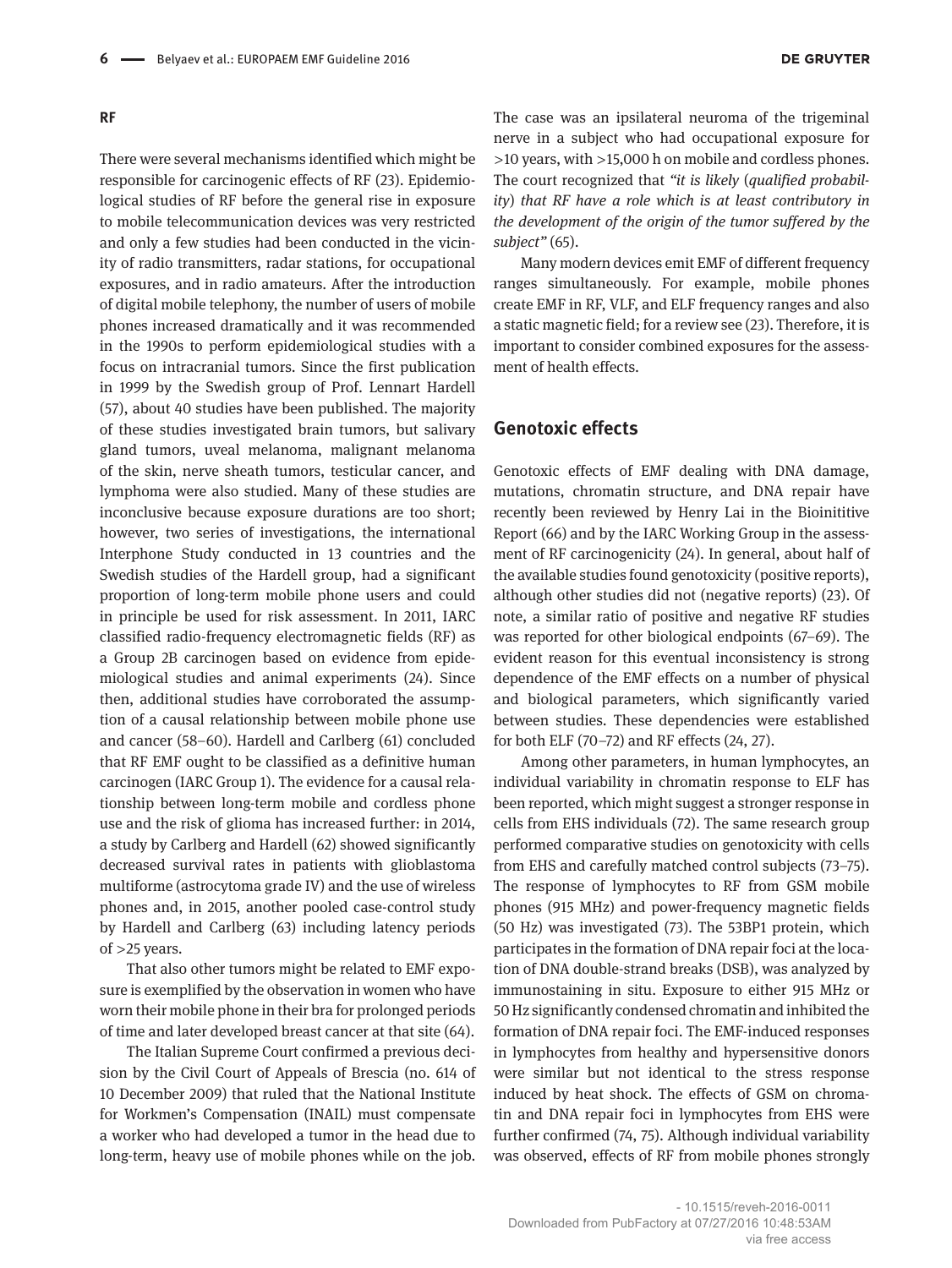depended on the carrier frequency/frequency channel (74–77). Regardless of the cell type (human lymphocytes, fibroblasts, or stem cells), the effects at the 905 MHz/ GSM channel 74 on DNA repair foci and chromatin were consistently lower as compared to the effects at the 915 MHz/GSM channel 124. The data also indicated stronger effects of exposure to RF from UMTS mobile phone radiation at the frequency of 1947.4 MHz. These data provided evidence that different frequency channels of different types of mobile communications technologies should be tested separately in provocation studies with EHS. While some minor differences were detected, very similar ELF/ RF effects were observed in cells from EHS and matched control subjects. It is likely that compensatory reactions at a more complex level of biological organization such as reactions of tissues, organs, and organ systems are less efficient in persons with EHS, thereby providing a stronger connection of the EMF cellular response with symptoms of hypersensitivity.

## **Neurological effects of EMF**

Neurological and behavioral effects were among the earliest topics of research on potential adverse effects of ELF as well as RF EMFs (78, 79). Concerning epidemiological evidence, more than a decade before the seminal publication of Wertheimer and Leeper (48), Haynal and Regli reported in 1965 an approximately four-fold higher prevalence of a history of electrical engineering jobs in patients with amyotrophic lateral sclerosis (ALS) than in control subjects (80).

Functional, morphological, and biochemical changes at the cellular, tissue, and organism level, as well as behavioral changes have been studied under experimental conditions, and epidemiology has assessed the association between occupational and residential exposure to EMFs and neurodegenerative diseases as well as neurological symptoms.

Research has shown that EMFs (RF and ELF) have deleterious effects on brain neurons and brain functioning (81). Epidemiological research has also shown an increased risk for Alzheimer's and dementia from occupational and residential exposure to ELF.

#### **Neurological effects of radio-frequency radiation**

Early studies of RF are difficult to assess because the descriptions of exposure conditions are often insufficient to derive the relevant dosimetric quantities. As early as

1932, Schliephake (82) reported effects that he considered to be non-thermal: *"Es treten Erscheinungen auf, wie wir sie bei Neurasthenikern zu sehen gewohnt sind: starke Mattigkeit am Tag, dafür in der Nacht unruhiger Schlaf, zunächst ein eigenartig ziehendes Gefühl in der Stirn und Kopfhaut, dann Kopfschmerzen, die sich immer mehr steigern, bis zur Unerträglichkeit. Dazu Neigung zu depressiver Stimmung und Aufgeregtheit."* [*"Phenomena occur that we are accustomed to seeing in neurasthenics: pronounced fatigue during the day, however, restless sleep at night, in the beginning, a peculiar pulling sensation on the forehead and scalp, and then headaches that increase beyond the limit of tolerance. In addition, a tendency to depressive moods and agitation"*.] Such symptoms, not unlike those later summarized as microwave or radio wave sickness syndrome, have been found in a substantial percentage of exposed workers in the Soviet Union (83) and also in individuals presenting as electrohypersensitive (see below).

Experimental research in humans was scarce before the advent of digital mobile telephony. Since the earliest studies (84, 85) on brain electrical activity, a large evidence base has been compiled that indicates subtle changes in CNS function after and during short-term exposure to different types of RF. Experimental investigations were predominantly about effects on EEG power spectra (e.g. 86–96), event related potentials (e.g. 97–104), sleep (e.g. 105–119) and cognitive function (e.g. 120–131). A few investigations were about effects on glucose metabolism (132, 133) and regional cerebral blood flow (134, 135), applying PET scan imaging. Animal studies covered a wide variety of behavioral aspects, ranging from learning and memory (e.g. 136–141) to anxiety-related behavior (142).

The reaction of the CNS to RF is not restricted to the presence of the exposure but persists for some time after the exposure, making short-term cross-over studies uninformative. The location of exposure could be of relevance under certain circumstances, but often effects are bilateral after unilateral exposure, suggesting involvement of subcortical structures. Effects on sleep may depend on individual characteristics, which led to the conclusion that conflicting results are not strong evidence against an effect (113). Pulsed RF is more effective than continuous waves, but there is some evidence of the importance of exposure characteristics including the site of coupling of the RF field and its modulation.

In the 2012 update of the BioInitiative Report, Henry Lai summarized the experimental evidence as follows (143): *"Almost all the animal studies reported effects, whereas more human studies reported no effects than effects. This may be caused by several possible factors:*  (a) *Humans are less susceptible to the effects of RFR than*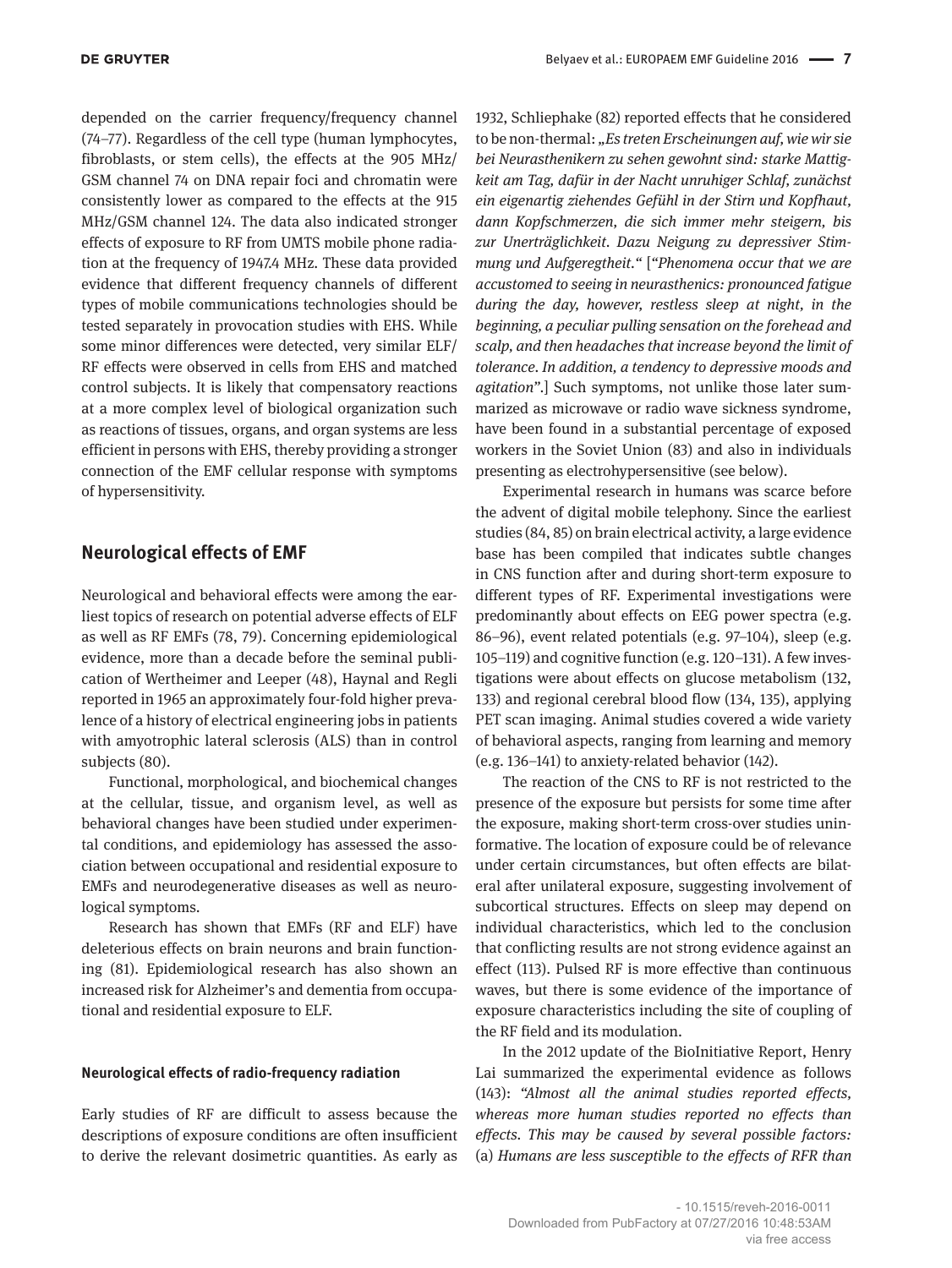*are rodents.* (b) *It may be more difficult to do human than animal experiments, since it is, in general, easier to control the variables and confounding factors in an animal experiment.* (c) *In the animal studies, the cumulative exposure duration was generally longer and studies were carried out after exposure, whereas in the human studies, the exposure was generally one time and testing was done during exposure. This raises the question of whether the effects of RFR are cumulative".*

#### **Neurological effects of extremely low frequency electromagnetic fields (ELF EMF)**

Neurophysiological investigations of ELF EMFs were already conducted in the 1970s. Studies of chick and cat brain tissue (e.g. 144–146) revealed effects of weak ELF EMFs and ELF modulated RF fields that depended on intensity and frequency (so-called window effects). Adey proposed in 1981 (147) that effects are due to a primary interaction of EMFs at the cell membrane surface inducing a cascade of intracellular processes. This early insight has been corroborated by recent studies on various transmitter receptors in the brain such as N-methyl-D-aspartate receptors, dopamine and serotonin receptors (e.g. 148–151). Some of these more recent studies also reported frequency window effects as well as intensity window effects on the neurodevelopment in the rat (152).

Behavioral effects of ELF EMF have been studied at rather high levels in the 1970s and 1980s (e.g. 153, 154), while recent studies include low-level exposures and support effects on behavior at different levels of complexity. These include: changes in locomotor activity (e.g. 148, 149, 155, 156), anxiety (e.g. 157–159) and depression-like behavior (160, 161). *"Since different behavioral effects have been observed in different exposure conditions, species of animals, and testing paradigms, they provide the strongest evidence that exposure to ELF EMF can affect the nervous system"*. (Lai, 2012, BioInitiative Report, section 9, Evidence for effects on neurology and behavior effects, 143). Also in humans, effects were reported at low levels (e.g. 162–164).

#### **Neurodegenerative diseases**

The most prevalent of neurodegenerative diseases is Alzheimer's disease with an estimated 45 million patients worldwide for 2015, followed by Parkinson's disease, Huntington's disease, amyothrophic lateral sclerosis (ALS), and other motoneuron diseases (MND). To date,

the pathophysiology of these diseases is incompletely understood. In many of these diseases, atypical protein assemblies, mitochondrial dysfunction, and programmed cell death play a role and some genetic changes have been detected. As some such changes could be a consequence of oxidative stress (see below), disruption of calcium homoeostasis, and disturbance of intracellular signaling pathways, there is a theoretical possibility that EMFs could contribute to the risk of these diseases. Since the 1980s, more than 30 epidemiological studies assessing the potential relationship between exposure to ELF EMFs and neurodegenerative diseases have been conducted. In the last years, several meta-analyses have been published. Concerning Parkinson's disease, there is little evidence of an association (165). Concerning ALS, Zhou et al. (166) summarize their results as follows: *"Although there are potential limitations from study selection bias, exposure misclassification, and the confounding effect of individual studies in this meta-analysis, our data suggest a slight but significant ALS risk increase among those with job titles related to relatively high levels of ELF EMF exposure".* A review by Vergara et al. came to another conclusion (167): *"Our results do not support MF [magnetic fields] as the explanation for observed associations between occupational titles and MND".* This discrepancy can be resolved by discriminating between different methods of endpoint assessment (incidence, prevalence or mortality data) and the potential for misclassification due to various sources of exposure data used. If these factors are considered, there is a consistent relationship between ELF EMF from occupational exposure and ALS/MND, and also the few studies about residential exposure are in line with an increased risk from exposure to MF (168).

#### **Blood-brain barrier**

All exchanges between blood and brain are strictly regulated by the blood-brain barrier (BBB). The BBB prevents the passage of various molecules from the blood into the brain and vice versa. An increase in a normally low BBB permeability for hydrophilic and charged molecules could potentially be detrimental. While the data on ELF effects are very sparse, several research groups investigated whether RF affects the BBB. These data have recently been reviewed (169–171). Although some BBB studies reported negative data, other studies, including replicated studies with rats from the Swedish group of Leif Salford and Bertil Persson, suggested that RF from mobile phones may affect the BBB under specific exposure conditions (171). More recent studies showing EMF effects at specific conditions of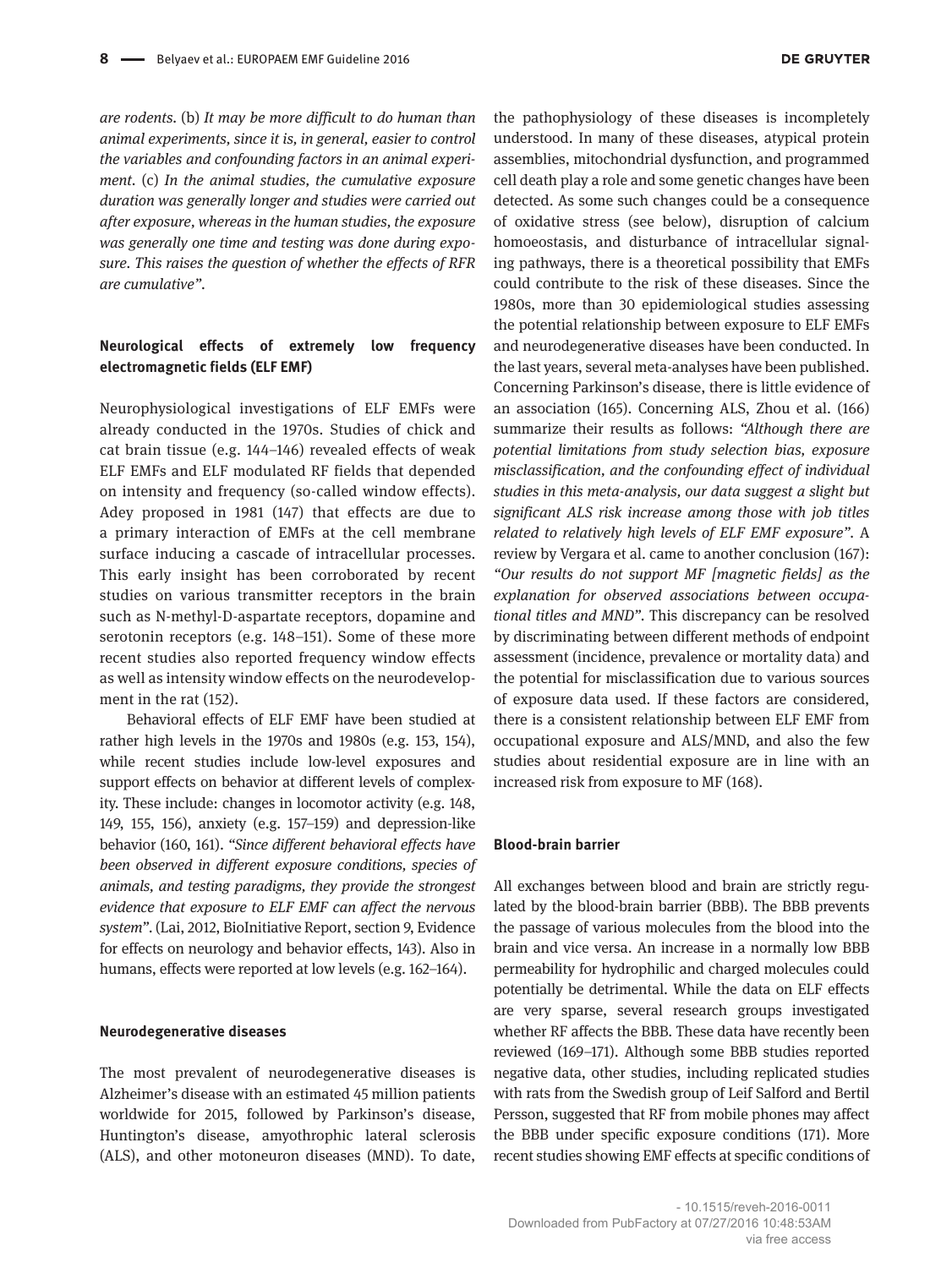exposure (150, 172, 173) and not showing effects on the BBB under other conditions (174) are in line with this suggestion.

## **EMF and infertility and reproduction**

Infertility and reproduction disorders are on the rise. Based on the BioInitiative Report (175), it should be concluded that men who use – and particularly those who wear a mobile phone, personal digital assistant (PDA) or pager on their belt or in a pocket – show adverse effects on sperm quality, motility, and pathology. The usage of mobile phones, the exposure to mobile phone radiation, or the storage of a mobile phone close to the testes of human males affects sperm count, motility, viability, and structure (176–184). Animal studies have demonstrated oxidative and DNA damage, pathological changes in the testes of animals, decreased sperm mobility and viability, and other measures of deleterious damage to the male germ line (182, 185–188).

There are also some studies of adverse birth outcomes in EMF-exposed women. A case-control study (189) and a population-based prospective cohort study (190) from California showed an association between miscarriage and the maximum value measured by a 24-h body-worn magnetic field dosimeter.

## **Electromagnetic hypersensitivity (EHS)**

An increasing number of humans are continuously exposed in their daily life to increasing levels of a combination of static, ELF and VLF (very low frequencies, in general terms from 3 kHz to 3 MHz, in detailed terms from 3 kHz to 30 kHz) electric and magnetic fields and RF electromagnetic fields. These exposures are of different signal patterns, intensities, and technical applications for varying periods of time. All these fields are summarized as EMF, colloquially referred to as "electrosmog".

Some historical examples of EHS from as early as 1932 (82, 83) are given in the chapter "Neurological effects of radio-frequency radiation".

In a questionnaire survey in Switzerland in 2001, which was addressed to persons attributing specific health problems to EMF exposure, of the 394 respondents 58% suffered from sleep problems or disorders, 41% from headaches, 19% from nervousness, 18% from fatigue, and 16% from difficulties with concentration. The respondents attributed their symptoms to, e.g. mobile phone base stations (74%), mobile phones (36%), cordless phones (29%), and highvoltage power lines (27%). Two thirds of the respondents had taken measures to reduce their symptoms, the most frequent one being to avoid exposure (191).

In 2001, 63 persons who attributed health problems to environmental exposure were counseled in an interdisciplinary environmental medicine pilot project in Basel. An interdisciplinary expert team assessed the individual symptoms by a medical psychological-psychiatric and environmental examination, including visits and environmental measurements at home. With respect to the 25 persons with EHS, the expert team attested to the fact that in one third of them at least one symptom was plausibly related to electrosmog, although the EMF exposure was within the Swiss limits. They concluded that patients with EHS should be advised medically, psychologically, and environmentally (192, 193).

A questionnaire study of Finns ( $n=206$ ), who describe themselves as suffering from electromagnetic hypersensitivity (EHS), revealed that the most common symptoms were related to the nervous system: stress (60%), sleeping disorders (59%) and fatigue (57%). The sources that were most often reported to have triggered EHS were: personal computers (51%) and mobile phones (47%). For 76% of the participants the reduction or avoidance of electromagnetic fields (EMF) helped in their full or partial recovery (194).

A representative telephone survey ( $n=2048$ ; age> $14$ years) carried out in Switzerland in 2004 yielded a frequency of 5% (95% CI 4% to 6%) for having symptoms attributed to electrosmog, so-called EHS. In  $n=107$  EHS persons, the most common symptoms being sleep problems (43%), headache (34%), and concentration difficulties (10%). Remarkably, only 13% consulted their family doctor. Individuals with a past history of symptoms attributable to EMF gave "turned off the source" as the answer to measures taken three times as often as the ones who still had symptoms (195).

In a Swiss questionnaire study of GPs in 2005, twothirds of the doctors were consulted at least once a year because of symptoms attributed to EMF. Fifty-four percent of the doctors assessed a relation as possible. The doctors in this questionnaire asked for more general information about EMF and health and instructions on how to deal with patients with EHS (196).

In another questionnaire study, also mandated by the Swiss Federal Government and performed by the University of Bern in 2004, Swiss doctors working with complementary diagnostic and therapeutic tools reported that 71% of their consultations related to EMF. Remarkably, not only the patients but even more so the doctors suspected a possible relation between illness and EMF. The reduction or elimination of environmental sources was the main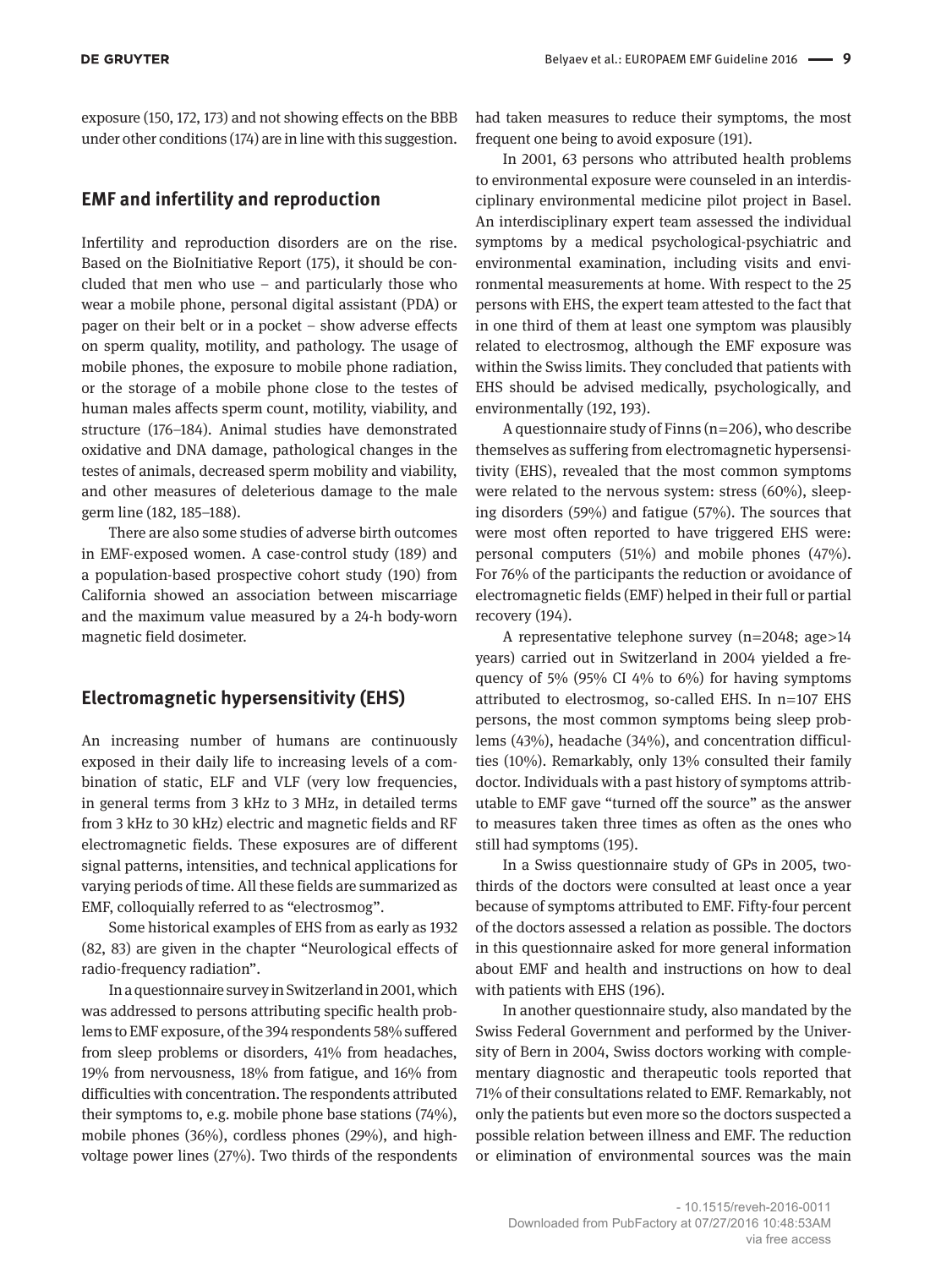therapeutic instrument in treating symptoms related to EMF (197).

A questionnaire study of Austrian doctors yielded similar results. In this study, the discrepancy between the physicians' opinions and established national and international health risk assessments was remarkable, considering that 96% of the physicians believed to some degree in or were totally convinced of a health-relevant role of environmental electromagnetic fields (198).

In a survey conducted 2009 in a Japanese EHS and multiple chemical sensitivity (MCS) self-help group ( $n =$ 75), 45% of the respondents had EHS as a medical diagnosis and 49% considered themselves EHS. Every second respondent had medically diagnosed MCS (49%) and 27% had self-diagnosed MCS. The main EHS-related symptoms were fatigue, headache, concentration problems, sleep disorders, and dizziness. The most frequent causes included base stations, other persons' mobile phones, PC, power lines, television, own mobile phone, public transportation, cordless phones, air conditioner, and car. Suspected EMF source of EHS onset were: mobile phone base stations, PC, electric home appliances, medical equipment, mobile phones, power lines, and induction cookers (199).

In 2010, Khurana et al. reported that eight out of ten epidemiological studies that assessed health effects of mobile phone base stations reported an increased prevalence of adverse neurobehavioral symptoms or cancer in populations living at distances within 500 m from base stations. None of the studies reported exposure levels above accepted international guidelines, suggesting that current guidelines may be inadequate in protecting the health of human populations (200).

Carpenter reported in 2015 (201) a series of healthy people that developed EHS after a brief, high-intensity microwave radiation exposure. Typical symptoms included, for example, chronic headaches, irritability, and emotional lability, decreased libido, and memory problems, which in some patients, lasted for years.

Hedendahl et al. (19) reported two 15-year-old male students and one 47-year-old female teacher who experienced health effects like headaches, difficulties concentrating, tachycardia, poor memory, or dizziness when exposed to Wi-Fi in school. This example is mentioned to point specifically to the potential health impacts from increasing RF exposure of students and teachers by Wi-Fi.

The question, whether EHS is causally associated with EMF exposure is controversially discussed. On the one hand, physicians judge a causal association between EMF exposures as plausible based on case reports, on the other hand, national and international health risk assessments mostly claim that there is no such causal association,

because provocation studies under controlled blinded conditions mostly failed to show effects. However, these studies have severe shortcomings that must be addressed: sequences of exposure conditions were often contiguous neglecting aftereffects of exposure; the exposure duration and the examined effects were short-term; the sham exposure was frequently under conditions that could provoke arousal in sensitive individuals; the time frame neglected the temporal conditions of symptom occurrence and disappearance, and/or the recruitment of persons with EHS was not medically assessed.

The WHO does not consider EHS as a diagnosis and recommends to medical doctors that the treatment of affected individuals should focus on the health symptoms and the clinical picture, and not on a person's perceived need for reducing or eliminating EMF in the workplace or at home (202). Based on the existing evidence and practical knowledge this view ignores a causal approach; see also (203).

The paper "Electromagnetic hypersensitivity: fact or fiction" by Genuis and Lipp (204) offers an instructive review of studies of the last decades concerning EHS, including historical milestones, reviews, pathogenesis, biochemical markers, therapeutic management, as well as the debate about the legitimacy of EHS.

In facial skin samples of electrohypersensitive persons, a profound increase of mast cells has been found (205). From this and other earlier studies when EHS manifested itself often during exposure to EMFs from cathode ray tubes (CRT), it became clear that the number of mast cells in the upper dermis is increased in the EHS group. A different pattern of mast cell distribution also occurred in the EHS group. Finally, in the EHS group, the cytoplasmic granules were more densely distributed and more strongly stained than in the control group, and the size of the infiltrating mast cells was generally found to be larger in the EHS group as well. It should be noted that increases of a similar nature were later demonstrated in an experimental situation, employing normal healthy volunteers in front of CRT monitors, including ordinary household television sets (206).

A French research group headed by Belpomme (207) investigated prospectively, since 2009, self-reported cases of EHS and/or MCS clinically and biologically in an attempt to establish objective diagnostic criteria and to elucidate the pathophysiological aspects of these two disorders. Based on 727 evaluable cases, the investigation showed a number of new and important insights such as:

- (a) None of the biomarkers so far identified in the study are specific for EHS and/or MCS.
- (b) Several biomarkers like histamine, nitrotyrosine, and circulating antibodies against O-myelin were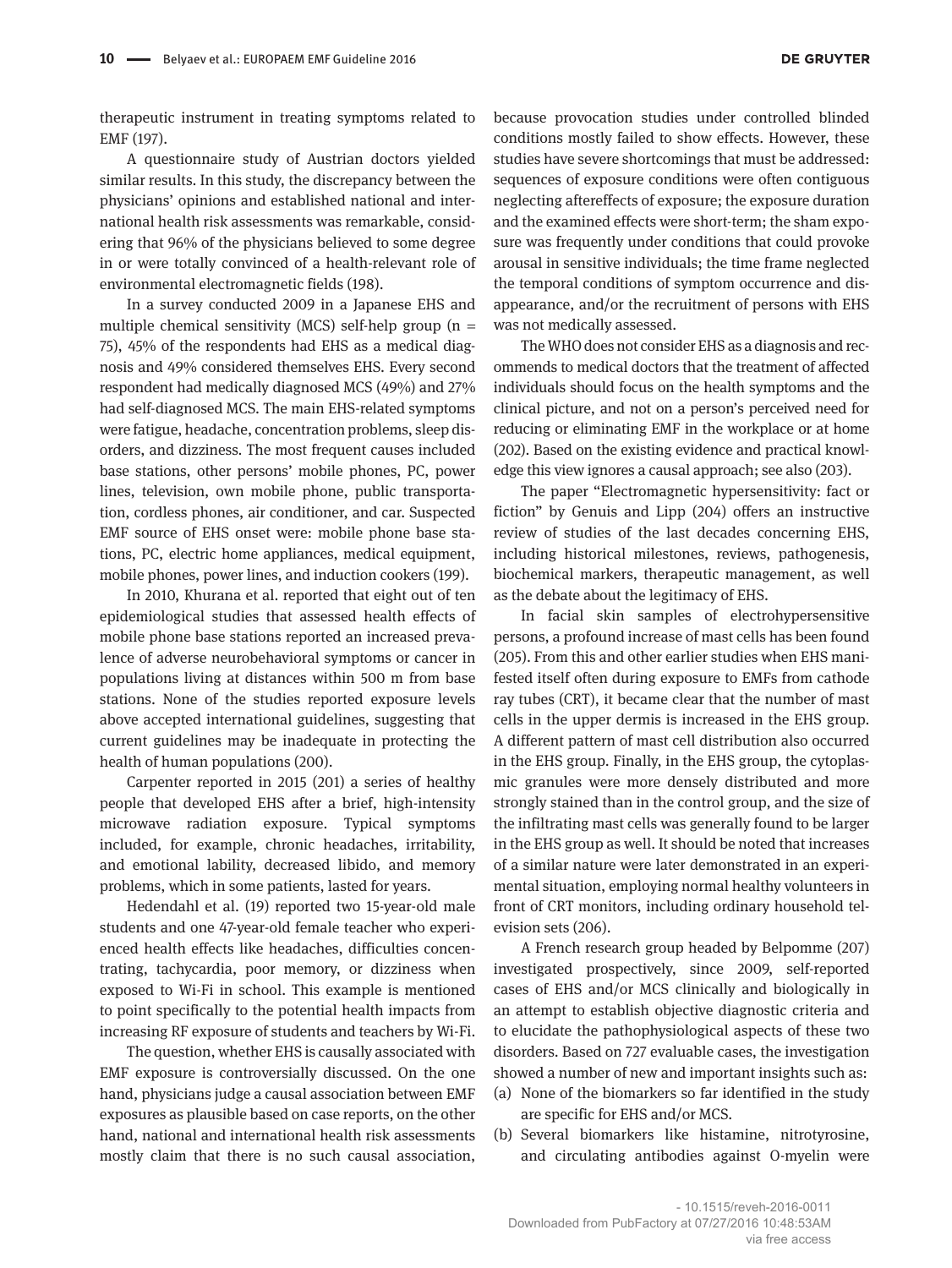increased. The 24-h urine melatonin/creatinine ratio was decreased.

- (c) EHS and MCS are genuine somatic pathological entities.
- (d) Under the influence of EMFs and/or chemicals a cerebral hypoperfusion/hypoxia-related neuroinflammation may occur.
- (e) EHS and/or MCS patients might be potentially at risk of chronic neurodegenerative diseases and cancer.

While a 2006 study by Regel et al. (208) described no exposure effects, two provocation studies on exposure of "electrosensitive" individuals and control subjects to mobile phone base station signals (GSM, UMTS, or both) found a significant decline in well-being after UMTS exposure in the individuals reporting sensitivity (209, 210). Most so-called provocation studies with EHS show no effects. However, all these studies used a very limited number of exposure conditions and most have methodological weaknesses. Taking in account the strong dependence of EMF effects on a variety of physical and biological variables (27), available provocation studies are scientifically difficult to interpret and, in fact, are not suitable to disprove causality.

There is increasing evidence in the scientific literature of various subjective and objective physiological alterations, e.g. heart-rate variability (HRV) as apparent in some persons with EHS claiming to suffer after exposure to certain frequencies of RF like DECT or Wi-Fi (211–215). Analysis of the data available on the exposure of people living near mobile phone base stations has yielded clear indications of adverse health effects like fatigue, depression, difficulty in concentrating, headaches, dizziness, etc. (216–220). A synopsis of 30 studies on mobile phone base stations is given in the document "Leitfaden Senderbau" (221).

Residential EMF exposures in the VLF frequency range are often due to "dirty power"/"dirty electricity" originating from voltage and/or current perturbations from diverse sources like electronic power supplies for TVs, monitors, PCs, motor drives, inverters, dimmers, compact fluorescent lamps (CFLs), phase-angle control devices, as well as sparking and arcing from switching operations and from electric motors with brushes. The kHz waves/ transients travel along the electric wiring and grounding systems (conducted emissions) and radiate electric and/ or magnetic fields into free space (radiated emissions), leading to human exposures in the vicinity.

First epidemiological evidence links dirty electricity to most of the diseases of civilization including cancer, cardiovascular disease, diabetes, suicide, and attention deficit hyperactivity disorder in humans (222).

While the dependence of ELF effects on the local magnetic field has been reported by many research groups (13, 223), there are also a few studies which suggest that the RF effects are also dependent on slight changes in the local static magnetic field. In the review by Belyaev (224), a physical mechanism has been suggested to account for such effects (225). Slight changes in the local static magnetic field within 10 μT, which are usually observed within offices and homes due to ferromagnetic objects, were reported to induce biological effects that corresponded well to the predictions following from the mechanism of ion interference developed by Binhi (226).

On July 8, 2015, a court in Toulouse, France, ruled in favor of a woman with the diagnosis "syndrome of hypersensitivity to electromagnetic radiation" and determined her disability to be 85% with substantial and lasting restrictions on access to employment (227).

In France, the first low-EMF zone has been established at Drôme in July 2009 (228). In Austria, the construction of a multi-family house has been planned for 2015, which was designed by a team of architects, building biology professionals, and environmental medicine health care professionals to provide a sustainable healthy living environment. Both the outdoor and indoor environments were explicitly chosen and designed to meet low-EMF requirements (229). The implementation of low-EMF zones for electrosensitive individuals is pursued in numerous countries. The realization of such projects greatly depends on the understanding, knowledge, and tolerance of the members of the chosen community.

#### **Possible mechanism of EHS**

Based on the scientific literature on interactions of EMF with biological systems, several mechanisms of interaction are possible (14, 13, 22, 26). A plausible mechanism at the intracellular and intercellular level, for instance, is an interaction via the formation of free radicals or oxidative and nitrosative stress (230–238). It has been shown in many reports reviewed by Georgiu (15) that reactive oxygen species (ROS) may be involved in radical pair reactions; thus, radical pairs may be considered as one of the mechanisms of transduction able to initiate EMF-induced oxidative stress. Furthermore, many of the changes observed in RF-exposed cells were prevented by (pre)treatment with antioxidants and radical scavengers (24). While the data from different studies should be interpreted with care in view of variations in physical and biological parameters, a majority of the studies have shown effects of ELF and RF on the oxidative stress (239).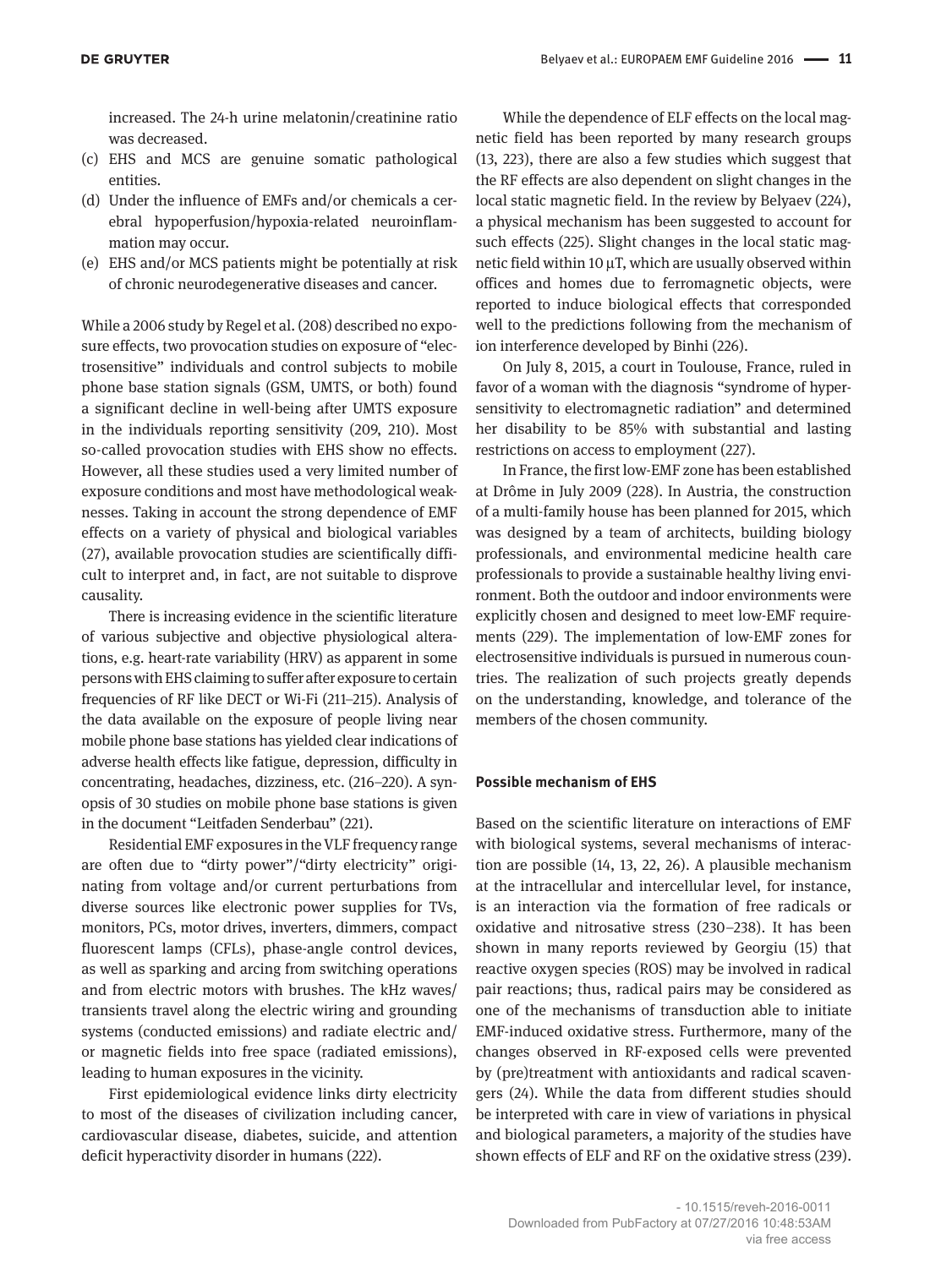The IARC monograph states: *"even small effects on radical concentration could potentially affect multiple biological functions",* page 103 (24).

Yakymenko et al. (238) have summarized the current evidence: *"Analysis of the currently available peerreviewed scientific literature reveals molecular effects induced by low-intensity RFR in living cells; this includes significant activation of key pathways generating reactive oxygen species* (*ROS*)*, activation of peroxidation, oxidative damage of DNA and changes in the activity of antioxidant enzymes. It indicates that among 100 currently available peer-reviewed studies dealing with oxidative effects of lowintensity RFR, in general, 93 confirmed that RFR induces oxidative effects in biological systems. A wide pathogenic potential of the induced ROS and their involvement in cell signaling pathways explains a range of biological/health effects of low-intensity RFR, which include both cancer and non-cancer pathologies".*

Reviews by Pall (12, 16, 240) provide evidence for a direct interaction between static and time-varying electric fields, static and time-varying magnetic fields and electromagnetic radiation with voltage-gated calcium channels (VGCCs). The increased intracellular Ca<sup>2+</sup> produced by such VGCC activation may lead to multiple regulatory responses, including increased nitric oxide levels produced through the action of the two Ca2<sup>+</sup> /calmodulindependent nitric oxide synthases, nNOS and eNOS. In most pathophysiological contexts, nitric oxide reacts with superoxide to form peroxynitrite, a potent non-radical oxidant, which can produce radical products, including hydroxyl and  $\rm NO_2$  radicals.

Peroxynitrite is by far the most damaging molecule that occurs during metabolism in our body. Although not a free radical, peroxynitrite is much more reactive than its parent molecules NO and O<sub>2</sub>. The half-life of peroxynitrite is comparatively long (10–20 ms), sufficient to cross biological membranes, diffuse one to two cell diameters, and allow significant interactions with most critical biomolecules and structures (cell membranes, nucleus DNA, mitochondrial DNA, cell organelles), and a large number of essential metabolic processes (225). Elevated nitrogen monoxide, formation of peroxynitrite, and induction of oxidative stress can be associated with chronic inflammation, damage of mitochondrial function and structure, as well as loss of energy, e.g. via the reduction of adenosine triphosphate (ATP).

A significant increase of 3-nitrotyrosine was observed in the liver of Wistar rats exposed to ELF, suggesting a deteriorative effect on cellular proteins due to possible formation of peroxynitrite (241). Nitrotyrosin was found to be increased  $(>0.9 \mu g/mL)$  in 30% of the 259 tested EHS individuals (207).

A study by De Luca et al., in 2014 on 153 EHS and 132 controls showed metabolic pro-oxidant/pro-inflammatory alterations in EHS like decreased erythrocyte glutathione S-transferase (GST) activity, decreased reduced glutathione (GSH) levels, increased erythrocyte glutathione peroxidase (GPX) activity, an increased ratio of oxidized-CoQ10/total-CoQ10 in plasma, and a 10-fold increased risk associated with EHS for the detoxifying enzymes glutathione S transferase haplotype (null) GSTT1+(null) GSTM1 variants (242).

The importance of ATP has been shown for chronic fatigue syndrome (CFS) (243) and for stress control (244). Those patients describe the same symptoms as those suffering from CMI. This could indicate similarities in their pathomechanisms. Similar disturbances in neurotransmitter expression has been described both with chronic exposure to EMF (245) and in CMI patients (232, 246).

A study (247) proposed to investigate a possible association between RF exposure and myelin integrity via classical immunohistochemical markers for healthy and degenerated myelin, respectively, and for Schwann cells in general.

Complaints in chronic fatigue syndrome (CFS), fibromyalgia (FM), multiple chemical sensitivity (MCS), posttraumatic stress disorder (PTSD), and Gulf War syndrome (GWS) are almost the same. Meanwhile, they are summarized as chronic multisystem illnesses (CMI) (246). In all of them, various disturbances of functional cycles have been shown: activation of nitrogen oxide and peroxynitrite, chronic inflammation by activation of NF-kB, IFN-y, IL-1, IL-6, and interaction with neurotransmitter expression (232, 246, 248). We recommend classifying EHS as part of CMI (232, 249), but still recognizing that the underlying cause remains the environment (see Figure 1).

## **Other diseases that require attention with respect to EMF**

Based on interactions between EMF exposure and biological responses that, e.g. lead to a disturbance of the oxidative/nitrosative homeostasis, a variety of diseases are possible and even expected to occur. Some examples are given here.

Havas reported in 2008 (250): *"Transient electromagnetic fields (dirty electricity), in the kilohertz range on electrical wiring, may be contributing to elevated blood sugar levels among diabetics and prediabetics. By closely following plasma glucose levels in four Type 1 and Type 2 diabetics, we find that they responded directly to the amount of dirty electricity in their environment. In an electromagnetically*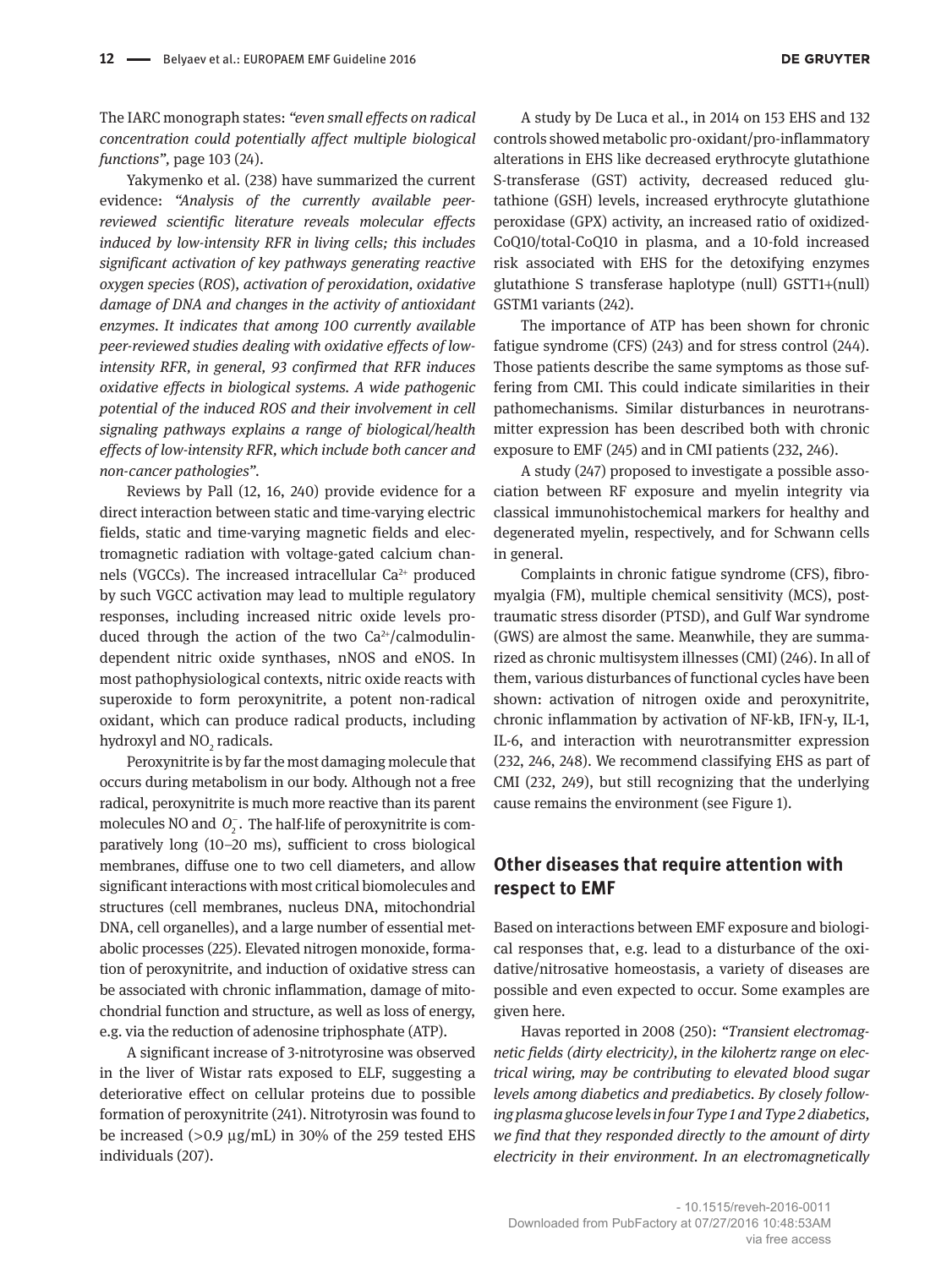

**Figure 1:** Pathogenesis of inflammation, mitochondriopathy, and nitrosative stress as a result of the exposure to trigger factors (248).

*clean environment, Type 1 diabetics require less insulin and Type 2 diabetics have lower levels of plasma glucose. Dirty electricity, generated by electronic equipment and wireless devices, is ubiquitous in the environment. Exercise on a treadmill, which produces dirty electricity, increases plasma glucose. These findings may explain why brittle diabetics have difficulty regulating blood sugar. Based on estimates of people who suffer from symptoms of electrical hypersensitivity (3%–35%), as many as 5–60 million diabetics worldwide may be affected".*

With respect to fetal and early childhood exposures to EMF, Sage in the BioInitiative Report 2012 (56) pointed out: *"Fetal (in-utero) and early childhood exposures to cell phone radiation and wireless technologies in general may be a risk factor for hyperactivity, learning disorders and behavioral problems in school." [&] "Common sense measures to limit both ELF EMF and RF EMF in these populations is needed, especially with respect to avoidable exposures like incubators that can be modified; and where education of the pregnant mother with respect to laptop computers, mobile phones and other sources of ELF EMF and RF EMF are easily instituted".*

In a 2013 review, Herbert and Sage (251, 252) reported remarkable similarities between pathophysiological phenomena found in autism spectrum conditions (ASCs) and the physiological impacts of ELF MF/RF, such as oxidative stress, free radical damage, malfunctioning membranes, mitochondrial dysfunction, inflammatory issues, neuropathological disruption and electrophysiological dysregulation, cellular stress proteins and deficiencies of antioxidants such as glutathione.

In a 6-year study, certain blood hormone levels were monitored in volunteers. Mobile phone use as well as close distances to mobile phone base stations were associated

with decreased testosterone levels in males, as well as decreased ACTH, cortisol, T3 and T4 levels in males and females (253).

## **Recommendations for action**

EUROPAEM has developed guidelines for differential diagnosis and potential treatment of EMF-related health problems with the aim to improve/restore individual health outcomes and to propose strategies for prevention. These recommendations are further outlined below.

These recommendations are preliminary and in large parts, although related to the whole body of evidence rooted in the experience of the team, cannot in every detail be strictly considered evidence-based.

## **Evidence of treatment strategies for EMF-related illness including EHS**

There are only a few studies assessing therapeutic approaches to EHS. The interdisciplinary based assessing and counseling of EHS in the Swiss Environmental Pilot Project performed in 2001 showed, in an evaluation interview half a year after counseling, that 45% of the persons with EHS had benefitted from realizing certain advice, e.g. changing the bedroom (192, 193).

In the 2005 Swiss questionnaire study of physicians working with complementary therapeutic tools, two-thirds chose exposure reduction as a principal tool, whereas complementary therapeutics were only chosen as a supplement (197).

Since 2008, the Swiss Society of Doctors for the Environment has run a small interdisciplinary environmental medicine counseling structure for patients with EHS, which is embedded in everyday practice with a central coordination and consultation office as well as a network of general practitioners interested in environmental medicine who perform environmental medical assessments and consultations based on a standard protocol. If necessary, environmental experts are consulted and home inspections are conducted. The aim of the assessments is to detect or rule out common diseases and to analyze the impact of suspected environmental burdens on the complaints in order to find individual therapeutic approaches. The main instrument of the assessment is an extensive medical and psycho-social history with an additional environmental history, including a systematic questionnaire and environmental key questions.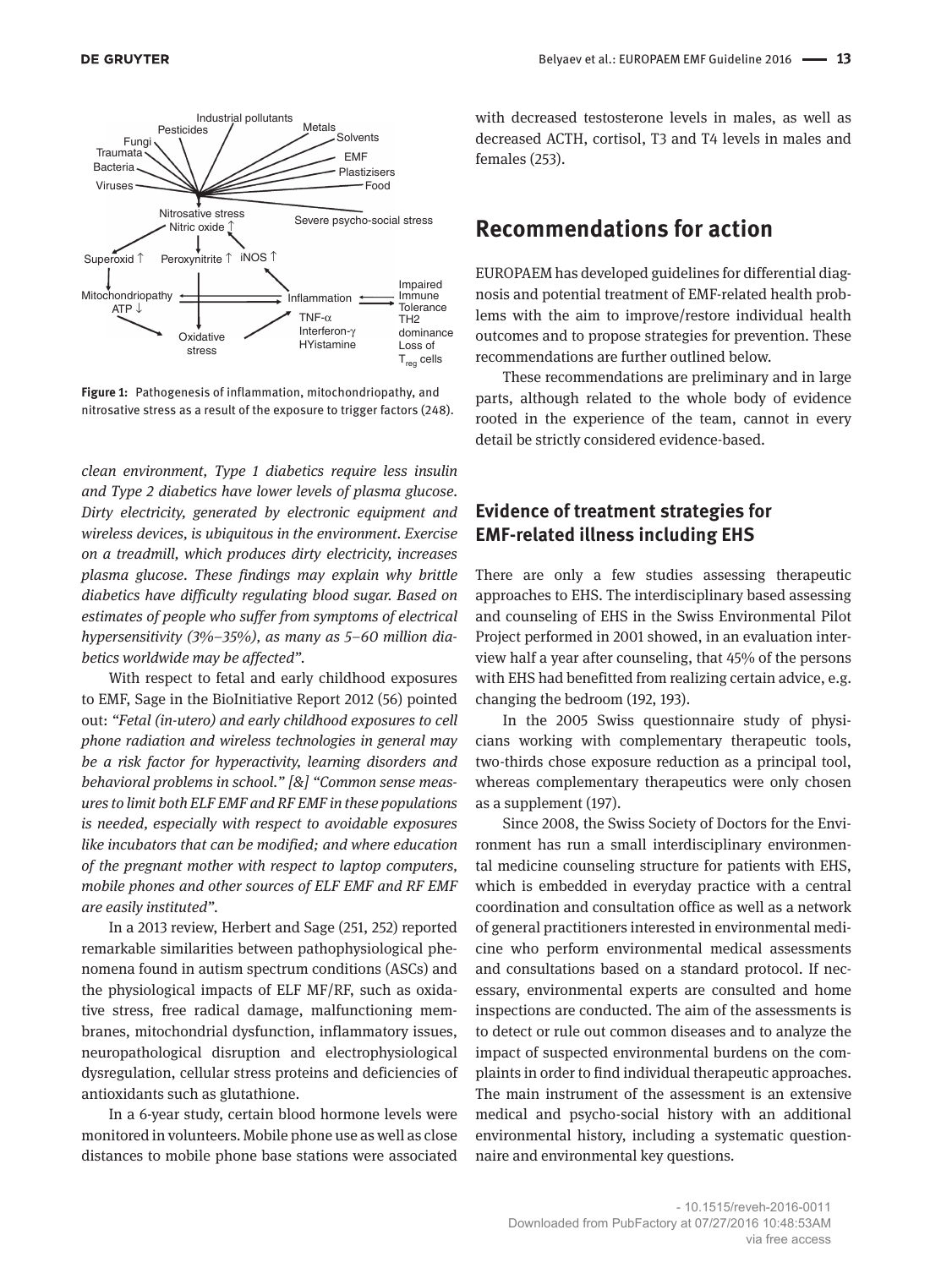**DE GRUYTER** 

In the first years, the project was scientifically assessed. In a questionnaire 1 year after counseling, 70% of the persons recommended the interdisciplinary based counseling structure and 32% of them considered the counseling as being helpful. Therefore, a model based on such an interdisciplinary concept, embedded in the family doctor's holistic and lasting concept of treatment, seems to be promising for a better therapeutic approach to EHS, also including accessibility measures targeted at the actual environment (254).

In Finland, psychotherapy is the officially recommended therapy for EHS. In a questionnaire study of EHS people in Finland, symptoms, perceived sources and treatments, the perceived efficacy of medical and complementary alternative treatments (CAM) in regards to EHS were evaluated by multiple choice questions. According to 76% of the 157 respondents, the reduction or avoidance of EMF helped in their full or partial recovery. The best treatments for EHS were given as weighted effects: dietary change (69.4%), nutritional supplements (67.8%), and increased physical exercise (61.6%). The official treatment recommendations of psychotherapy (2.6%) were not significantly helpful, or for medication (–4.2%) even detrimental. The avoidance of electromagnetic radiation and fields effectively removed or lessened the symptoms in persons with EHS (194, 255).

## **Response of physicians to this development**

In cases of unspecific health problems (see Questionnaire) for which no clearly identifiable cause can be found – besides other factors like chemicals, non-physiological metals, molds – EMF exposure should, in principle, be taken into consideration as a potential cause or cofactor, especially if the person presumes it.

A central approach for a causal attribution of symptoms is the assessment of variation in health problems depending on time and location and individual susceptibility, which is particularly relevant for environmental causes such as EMF exposure.

Regarding such disorders as male infertility, miscarriage, Alzheimer's, ALS, blood sugar fluctuations, diabetes, cancer, hyperactivity, learning disorders and behavioral problems in school, it would be important to consider a possible link with EMF exposure. Some people with EHS might be misdiagnosed with multiple sclerosis (MS) since many of the symptoms are similar. This offers an opportunity to causally influence the course of the disease.

## **How to proceed if EMF-related health problems are suspected**

The recommended approach to diagnosis and treatment is intended as an aid and should, of course, be modified to meet the needs of each individual case (see Figure 2).

- 1. History of health problems and EMF exposure
- 2. Medical examinations and findings
- 3. Measurement of EMF exposure
- 4. Reduction and prevention of EMF exposure
- 5. Diagnosis
- 6. Treatment of the patient including the environment

#### **History of health problems and EMF exposure**

In order to put later findings into a larger context, a general medical history is necessary. Part of this history should include:

- Electrical trauma: multiple shocks, electrocution, struck by lightning.
- Chemical trauma: exposure to pesticides, metals, chlorinated hydrocarbons (PCBs, DDT, etc.)



**Figure 2:** Flowchart for the handling of EMF-related health problems.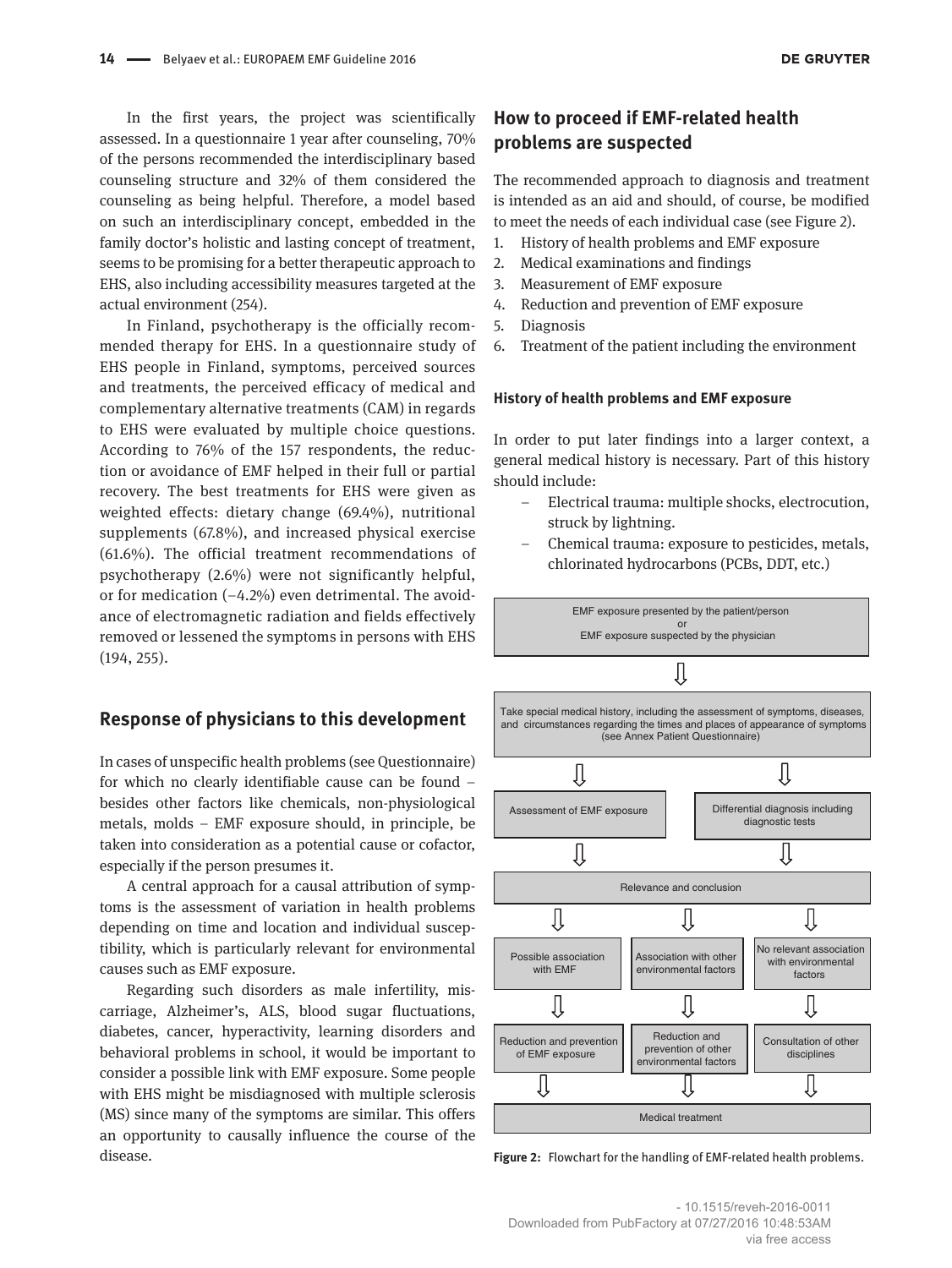- Biological trauma in the form of a large load of parasites, fungal infections, viral infections, etc.
- Physical trauma to the central nervous system in the form of whiplash, other accidents, spinal problems
- Autoimmune disorders

In the next steps, we focus only on EMF-related health effects.

A questionnaire to take a systematic history of health problems and EMF exposure, compiled by the EUROPAEM EMF Working Group, is available in the Annex of this EMF Guideline.

The questionnaire consists of three sections:

- (a) List of symptoms
- (b) Variation of health problems depending on time, location, and circumstances
- (c) Assessment of certain EMF exposures that can be evaluated by questionnaire

The list of symptoms in the questionnaire serves to systematically quantify health problems regardless of their causes. It also includes questions as to when the health problems first occurred. Most EMF-related symptoms are nonspecific and fall within the scope of health problems due to inadequate regulation (decompensation), e.g. sleep problems, fatigue, exhaustion, lack of energy, restlessness, heart palpitations, blood pressure problems, muscle and joint pain, headaches, increased risk for infections, depression, difficulty concentrating, disturbances of coordination, forgetfulness, anxiety, urinary urgency, anomia (difficulty finding words), dizziness, tinnitus, and sensations of pressure in the head and ears.

The health problems may range in severity from benign, temporary symptoms, such as slight headaches or paresthesia around the ear, e.g. when using a mobile phone, or flu-like symptoms after maybe some hours of whole-body EMF exposure, to severe, debilitating symptoms that drastically impair physical and mental health. It has to be stressed that, depending on the individual state of susceptibility, EHS symptoms often occur only occasionally, but over time they may increase in frequency and severity. On the other hand, if a detrimental EMF exposure is sufficiently reduced, the body has a chance to recover and EHS symptoms will be reduced or will vanish.

#### **Variation of health problems depending on time, location, and circumstances**

The answers to questions of when and where the health problems occur or recede, and when and where the symptoms increase or are particularly evident, provide only indications. They must be interpreted by the investigator (e.g. regarding the correct attribution between location/ EMF sources and health problems). Special attention should be drawn to sleeping areas, because of the duration of influence and the vital role of sleep for regeneration.

## **Assessment of certain EMF exposures that can be evaluated by questionnaire**

The assessment of EMF exposure usually starts with certain questions of usual EMF sources. Regardless of whether or not the patient suspects EMF exposure as a cause, these questions should be used to assess the existing exposure level, at least as a rough estimate. It is important to note that only certain types of EMF exposure can be assessed by means of questions, such as the use of compact fluorescent lamps, mobile phones, and cordless phones. Detection of other types of EMF exposure, e.g. due to RF transmitter sites or the electric or magnetic fields from electric wiring, generally requires measurements. In principle, questions should be asked to assess EMF exposure at home and at work and when on holidays and so on, keeping in mind that the degree of EMF exposure may vary at different times.

#### **Medical examinations and findings**

We do not have any clinical findings yet that are specific to EMF, which makes diagnosis and differential diagnosis a considerable challenge.

A method that has proven useful is to use stressassociated findings for diagnosis and follow-up and to evaluate them synoptically. Basic diagnostic tests should be carried out as a first step, followed by measurements of EMF exposure as a second step. The core diagnosis should focus on investigations of nitric oxide production (nitrotyrosine), mitochondriopathy (intracellular ATP), oxidative stress-lipid peroxidation (MDA-LDL), inflammation [TNFalpha, IFN-gamma-inducible protein 10 (IP-10), IL-1b, histamine], and the melatonin status (24 h urine melatonin/ creatinine ratio).

Then additional diagnostic tests can be considered. Due to the differences in normal ranges between labs and different practices as to the units of measurement in different countries, we do not provide levels to be considered relevant in EHS. It is recommended to interpret them in context, focusing not only on out-of-range values. For example, when several parameters are simultaneously close to the border of the normal ranges, this could be instructive for forming a therapeutic or diagnostic opinion.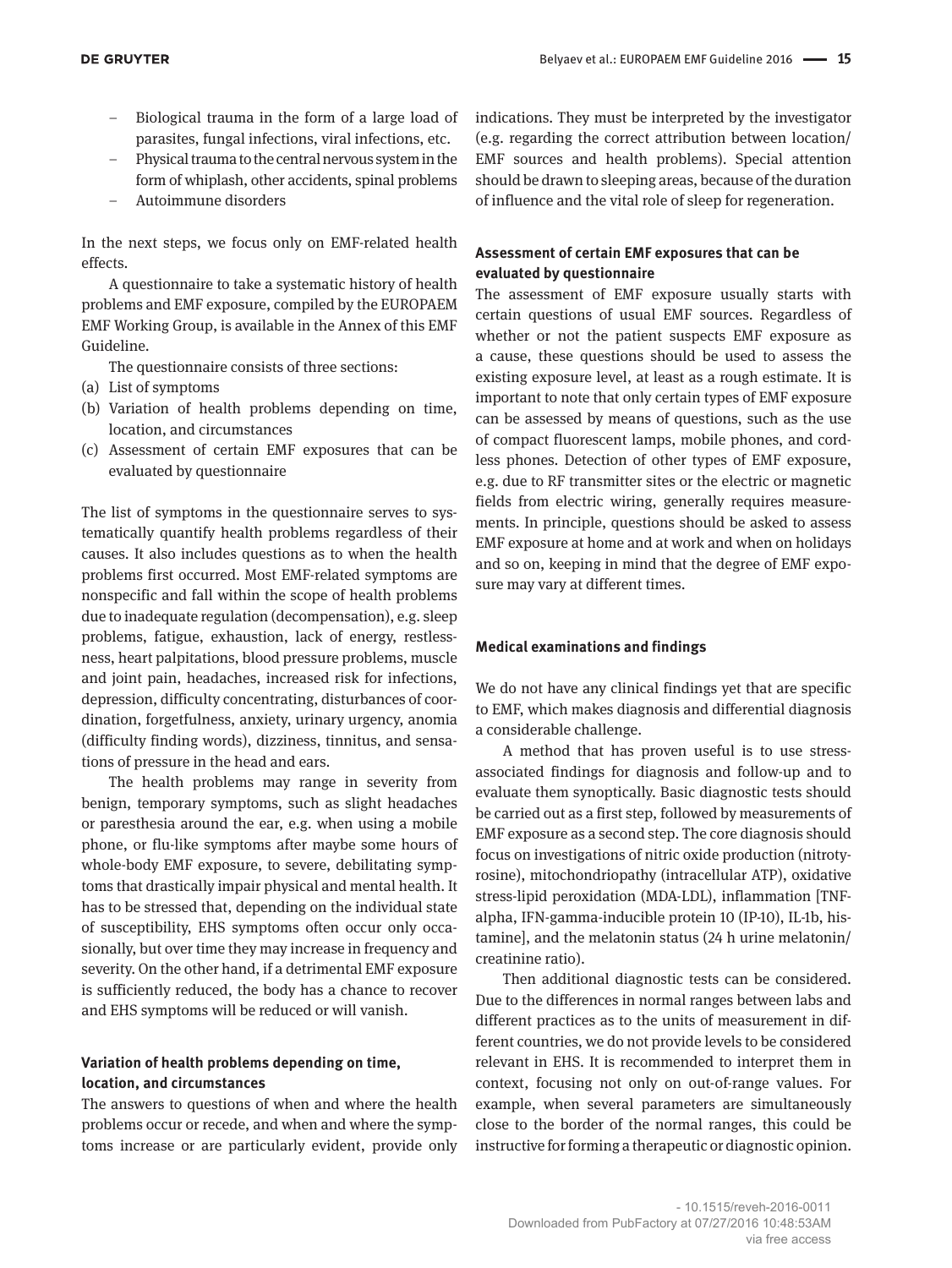#### **Functional tests**

#### *Basic diagnostic tests*

– Blood pressure and heart rate (in all cases resting heart rate in the morning while still in bed), including self-monitoring, possibly several times a day, e.g. at different locations and with journaling of subjective well-being for a week.

#### *Additional diagnostic tests*

- 24-h blood pressure monitoring (absence of nighttime decline)
- 24-h ECG (heart rhythm diagnosis)
- 24-h heart rate variability (HRV) (autonomous nervous system diagnosis)
- Ergometry under physical stress
- Sleep EEG at home

#### **Laboratory tests**

#### *Basic diagnostic tests*

- Blood
	- ACTH
	- Bilirubin
	- Blood count and differential blood count
	- BUN
	- Cholesterol, LDL, HDL, triglycerides
	- Coenzyme-Q10 ratio for oxidized-CoQ10/total-CoQ10
	- Creatinine kinases (CK-MB, CK-MM)
	- High-sensitivity C-reactive protein (hs-CRP)
	- Cystatin C (glomerular filtration rate)
	- Electrolytes
	- Fasting blood glucose
	- **Ferritin**
	- Glutathione S-transferase (GST)
	- Reduced glutathione (GSH)
	- Glutathione peroxidase (GPX)
	- $HBA$ <sub>1c</sub>
	- Histamine and diaminoxidase (DAO)
	- IFN-gamma-inducible protein 10 (IP-10)
	- Interleukin-1 (e.g. IL-1a, IL-1b)
	- Intracellular ATP
	- Liver enzymes (e.g. ALT, AST, GGT, LDH, AP)
	- Magnesium (whole blood)
	- Malondialdehyde (MDA)-LDL
	- Nitrotyrosine (NTT)
	- Potassium (whole blood)
	- Prolactin
	- Selenium (whole blood)
	- Testosterone
	- TSH
	- $-$  T<sub>3</sub>, T<sub>4</sub>
	- Tumor necrosis factor alpha (TNF $\alpha$ )
- Vitamin D3
- Zinc (whole blood)
- Standard urine
	- Leucocytes, erythrocytes, albumin, urobilinogen, pH, bacteria, glucose, microalbumin
- Second morning urine
	- Adrenaline
	- Dopamine
	- Noradrenaline
	- Noradrenaline/adrenaline ratio
	- Serotonin
	- Beta-phenylethyleamine (PEA)
- 24-h urine
	- 6-OH melatonin sulfate
	- Creatinine
	- 6-OH melatonin sulfate/creatinine ratio
- Saliva
	- Cortisol  $(8 a.m., 12 a.m., and 8 p.m.)$

#### *Additional diagnostic tests*

- Urine
	- Metals (depending on case history, e.g. mercury, cadmium, lead, arsenic, aluminum)
- Second morning urine
	- Gamma-aminobutyric acid (GABA)
	- Glutamate
	- Cryptopyrrole
- Saliva
	- Dehydroepiandrosterone DHEA (8 a.m. and 8 p.m.)
	- Alpha-amylase
- Blood
	- 8-Hydroxydeoxyguanosine (DNA oxidation)
	- Biotin
	- Differential lipid profile
	- Folate
	- Holotranscobolamin
	- Homocysteine
	- Interferon-gamma (IFN-γ)
	- Interleukin-10 (IL-10)
	- Interleukin-17 (IL-17)
	- Interleukin-6 (IL-6)
	- Interleukin-8 (IL-8)
	- Intracellular glutathione (redox balance)
	- Lactate, pyruvate incl. ratio
	- Lipase
	- NF-kappa B
	- Vitamin B6 (whole blood)

## **Provocation tests**

Special facilities with the use of a variety of signals, e.g. DECT or Wi-Fi exposure (e.g. 20–60 min, depending on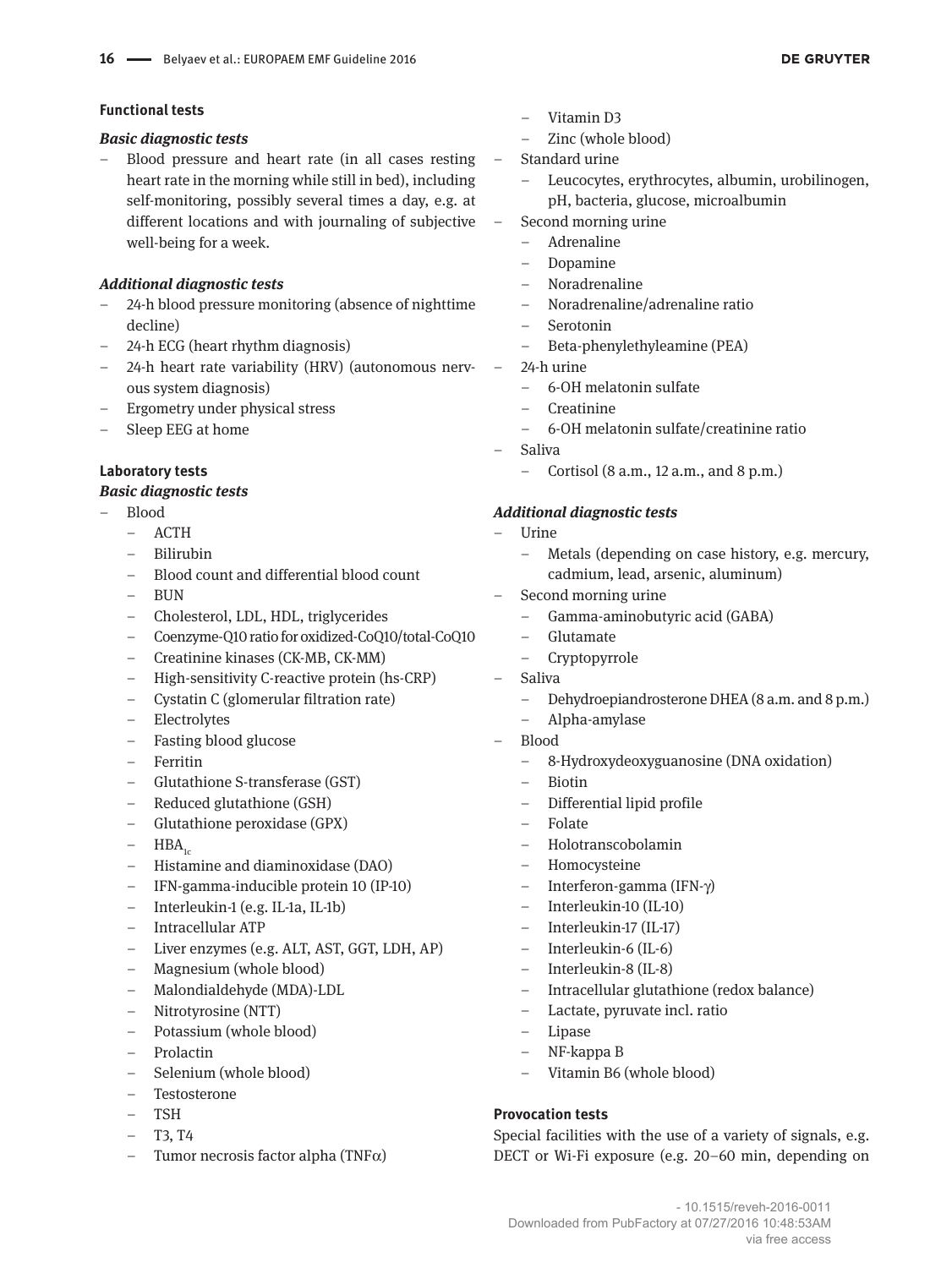the individual regulation capacity, susceptibility, and observed response)

- Heart rate variability (HRV) (autonomous nervous system diagnosis)
- **Microcirculation**
- Oxidative stress (lipid peroxidation, malondialdehyde, oxo-LDL)
- For diabetics, plasma glucose
- Live blood analysis (red blood cell aggregation in the form of rouleaux, blood viscosity, macrophage activity, lysis of red blood cell membrane)
- For people with neurological problems and problems with fine or gross motor coordination, a video of them walking before and after provocation and a photograph taken of a sample of handwriting before and after provocation.

## **Individual susceptibility**

- Blood (genetic parameters and actual function)
	- Glutathione S transferase M1 (GSTM1) detoxification
	- Glutathione S transferase T1 (GSTT1) detoxification
	- Superoxide dismutase 2 (SOD2) protection of mitochondria
	- Catechol-O-methyltransferase (COMT) stress control

### **Measurement of EMF exposure**

The evolutionary development of the human species took place under the presence of the natural electromagnetic spectrum (Earth's magnetic field, Earth's electric field, spherics, Schumann resonance). Those influences have been part of our biosphere like the oxygen content in the air or the visible light spectrum, and they have been integrated into the biological functions (14).

By now, nearly all non-ionizing parts of the electromagnetic spectrum are filled with artificial, technical EMF sources due to electrification and (wireless) communication technologies, but are very rarely found in nature (see Figure 3). EMF measurements and/or exposure damages are usually not covered by statutory health care insurance.

In general, a wide variety of EMF exposure types (static fields, ELF, VLF, and RF) should be considered.

- ELF magnetic fields may originate from, e.g. 12 V transformers, transformer stations, net currents on the electric wiring, water pipes, and other conductive materials, infrared heaters, heating blankets and different types of power lines.
- ELF electric fields may originate from, e.g. electrical wiring, lamps, and appliances.
- VLF magnetic fields ("dirty power") and/or VLF electric fields ("dirty electricity") may be emitted from electronic



**Figure 3:** Examples of natural (green) and artificial (red and blue) EMF sources along the electromagnetic spectrum (256).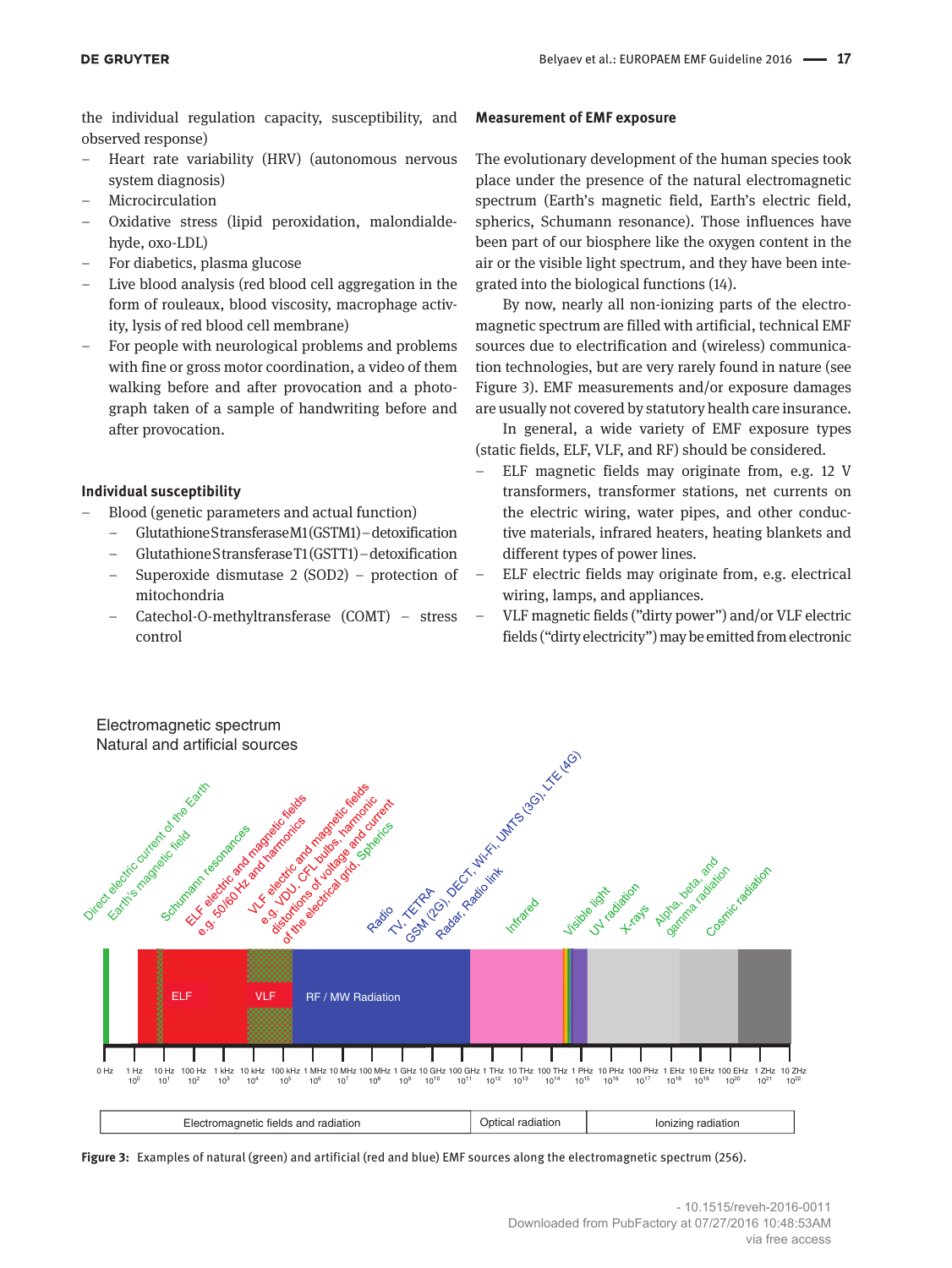devices like energy-efficient lighting, electronic transformers, induction cooker, variable speed frequency drives, light dimmer switches, power line communication (PLC) connected to the electrical grid. These devices use current and/or voltage in short pulses that might produce harmonics and VLF transients on the electrical circuits, earthed materials and the ground.

– Typical RF radiation sources include, e.g. cordless phones (DECT), wireless Internet access (Wi-Fi), mobile phones and their base stations, radio and TV broadcast antennas, radar (military, airport, marine, and weather), Bluetooth, and the microwave ovens.

In the sleeping area, the most important exposure point is the head and trunk region followed by all other points with chronic or high exposure.

EMF measurements should be planned and carried out by specially trained and experienced testing specialists and always in accordance with relevant standards, e.g. the VDB Guidelines of the German Association of Building Biology Professionals (257). In addition to the measurement results, the measurement report should also include suggestions on how to possibly reduce the EMF exposure.

To clarify certain issues, personal dosimeters with a data logging function are available to measure ELF magnetic fields and radio-frequency radiation.

After the measurements have been commissioned by the person and carried out, the results should be discussed with a physician familiar with the EMF issue.

#### **EMF guidance values**

In each case, the following aspects should be individually taken into account when evaluating EMF measurement results (27, 26):

- A person's individual susceptibility, which, e.g. may be based on previous history of trauma (electrical, chemical, biological and physical).
- A person's individual total body burden (e.g. exposure to noise, chemicals like neurotoxins)
- Duration of EMF exposure
- EMF exposure during the night and day
- Multiple exposure to different EMF sources
- $-$  Signal intensity: watt/m<sup>2</sup> (W/m<sup>2</sup>), volt/m (V/m), ampere/m (A/m)
- Signal characteristics were taken into account in the EMF guidance values – see Supplement 3 (258)
	- Frequency
	- Risetime  $(\Delta T)$  of bursts, transients, etc.
	- Frequency and periodicity of bursts, e.g. certain GSM base stations (8.3 Hz), Wi-Fi networks (10 Hz), DECT cordless phones (100 Hz)

– Type of modulation (frequency modulation, amplitude modulation, phase modulation)

Regardless of the ICNIRP recommendations for specific acute effects, the following guidance values (Tables 1–3, 5 and 6) apply to sensitive locations with long-term exposure of more than 20 h per week (259). They are based on epidemiological studies (9, 10, 27, 221, 260–262), empirical observations, and measurements relevant in practice (258, 263), as well as recommendations by the Seletun Statement (40) and the Parliamentary Assembly of the Council of Europe (42). The proposed guidance values are based on scientific data including a preventive component and aim to help restore health and well-being in already compromised patients. All levels provided are for incident intensities and whole-body exposure.

#### **ELF magnetic fields (extremely low frequency) (ELF MF) Measurement specifications**

**Frequency range:** 50/60 Hz mains electricity, up to 2 kHz. 16.7 Hz railroad systems in Austria, Germany, Switzerland, Sweden, and Norway, 400 Hz on airplanes

**Type of measurement:** Magnetic induction or flux density [T; mT; μT; nT]

**Field probe:** Isotropic magnetic field probe (three orthogonal axes) **Detector mode:** RMS (root mean square)

**Measurement volume:** Bed: Short-term measurements across entire sleeping area. Workplace: Short-term measurements across entire work area (e.g. sitting position). Long-term measurements: e.g. point close to the head/trunk in bed or at workplace **Measurement period:** Short-term measurements to identify field sources. Long-term measurements during sleep and work shift **Basis for evaluation:** Long-term measurements: maximum (MAX)

and arithmetic mean (AVG)

#### **Precautionary guidance values**

*In areas where people spend extended periods of time (>4 h per day), minimize exposure to ELF magnetic fields to levels as low as possible or below the precautionary guidance values specified below.*

**Table 1:** Precautionary guidance values for ELF magnetic fields.

| <b>ELF</b> magnetic | <b>Daytime</b>                           | <b>Nighttime</b>          | <b>Sensitive</b>       |
|---------------------|------------------------------------------|---------------------------|------------------------|
| field               | exposure                                 | exposure                  | populations            |
| Arithmetic          | 100nT                                    | $100n$ T                  | 30 nT                  |
| mean (AVG)          | $(1 \text{ mG})^{(1,2), (3)}$            | $(1 \text{ mG})^{1,2,3)}$ | $(0.3 \text{ mG})^{5}$ |
| Maximum             | 1000 nT                                  | 1000 nT                   | 300 nT                 |
| (MAX)               | $(10 \text{ mG})^{2}$ <sup>2</sup> ), 4) | $(10 \text{ mG})^{2(,4)}$ | $(3 \text{ mG})^{5}$   |

Based on: <sup>1)</sup>BioInitiative (9, 10); <sup>2</sup>)Oberfeld (262); <sup>3)</sup>Seletun Statement (40), 4)NISV (264); 5)Precautionary approach by a factor of 3 (field strength). See also IARC 2002 (30), Blank and Goodman (17), and TCO Development (265).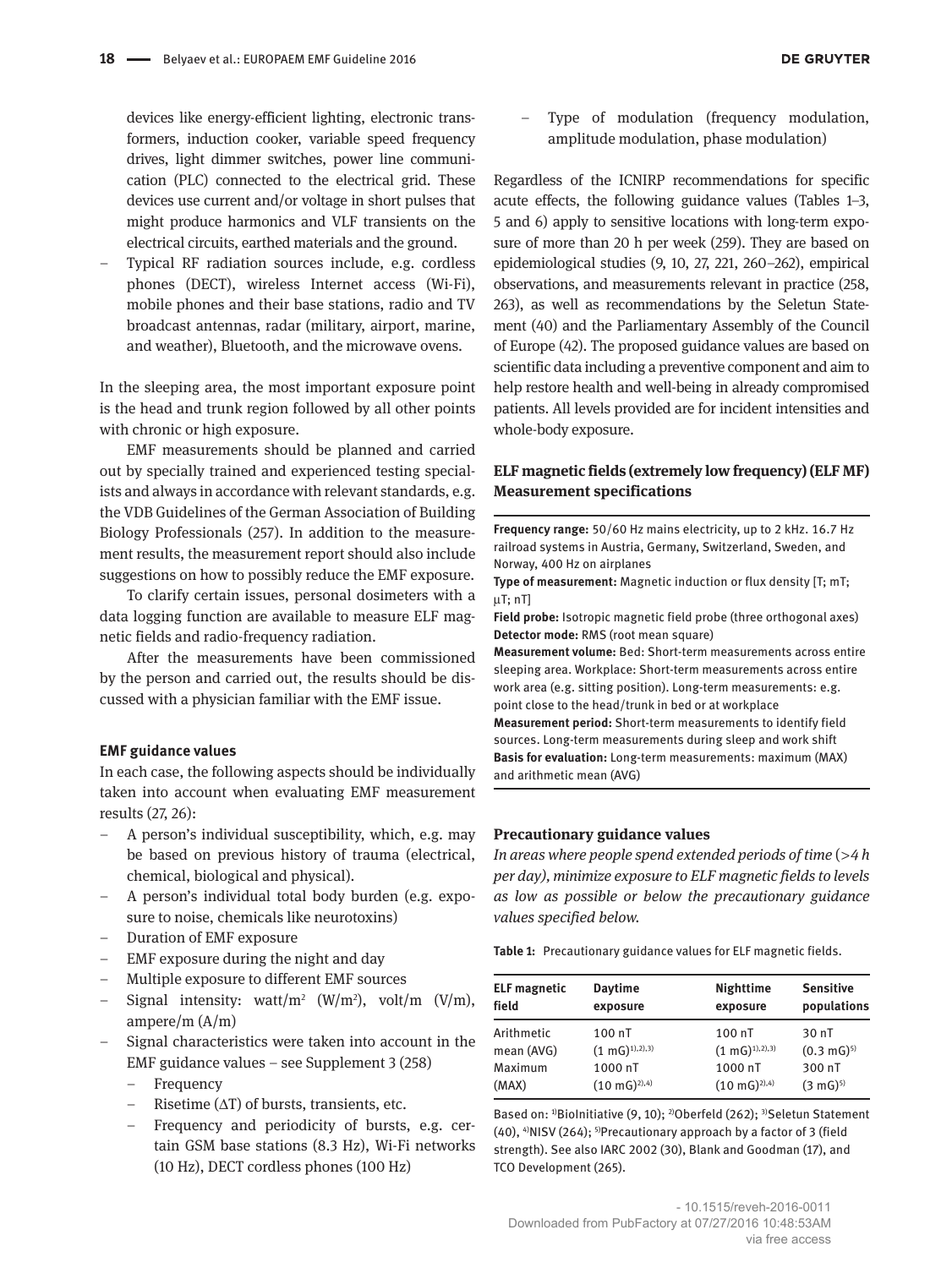#### **Evaluation guidelines specifically for sleeping areas**

*Higher frequencies than the mains electricity at 50/60 Hz and distinct harmonics should be evaluated more critically. See also the precautionary guidance values for the VLF frequency range further below. If applicable, mains current* (*50/60 Hz*) *and traction current* (*16.7 Hz*) *should be assessed separately but added (squared average). Longterm measurements should be carried out especially at nighttime, but at least for 24 h.*

#### **ELF electric fields (extremely low frequency) (ELF EF) Measurement specifications**

**Frequency range:** 50/60 Hz mains electricity, up to 2 kHz.16.7 Hz railroad systems in Austria, Germany, Switzerland, Sweden, and Norway

**Type of measurement:** Electric field [V/m] without ground reference (potential-free)

**Field probe:** Isotropic electric field probe (three orthogonal axes) **Detector mode:** RMS (root mean square)

**Measurement volume:** Bed: Nine points across sleeping area. Workplace: Across entire work area (e.g. sitting position three or six points)

**Measurement period:** Spot measurements to assess the exposure as well as to identify field sources. Since electric field exposure levels in the ELF frequency range usually do not change, long-term measurements are not needed.

**Basis for evaluation:** Spot measurements (maximum) at relevant points of exposure

#### **Precautionary guidance values**

*In areas where people spend extended periods of time* (>*4 h per day*)*, minimize exposure to ELF electric fields to levels as low as possible or below the precautionary guidance values specified below.*

**Table 2:** Precautionary guidance values for ELF electric fields.

| <b>ELF</b> electric field | <b>Daytime</b> | <b>Nighttime</b>    | <b>Sensitive</b> |
|---------------------------|----------------|---------------------|------------------|
|                           | exposure       | exposure            | populations      |
| Maximum (MAX)             | $10 V/m^{1,2}$ | $1 \text{ V/m}^{2}$ | $0.3 V/m^{3}$    |

Based on: 1)NCRP Draft Recommendations on EMF Exposure Guidelines: Option 2, 1995 (261); 2)Oberfeld (262); 3)Precautionary approach by a factor of 3 (field strength). See also TCO Development (265).

#### **Evaluation guidelines specifically for sleeping areas**

*Higher frequencies than the mains electricity at 50/60 Hz and distinct harmonics should be evaluated more critically. See also the precautionary guidance values for the VLF frequency range further below.*

## **Radio-frequency radiation (RF) Measurement specifications**

**Frequency range:** Radio and TV broadcast antennas, mobile phone base stations, e.g. TETRA (400 MHz),GSM (900 and 1800 MHz), UMTS (2100 MHz),LTE (800, 900, 1800, 2500–2700 MHz), cordless phone base stations, e.g. DECT (1900), Wi-Fi access points and clients (2450 and 5600 MHz), WiMAX (3400–3600 MHz). Above frequencies in MHz refer to European networks. **Type of measurement:** Usually electric field [V/m] -> calculated power density  $[W/m^2; mW/m^2; \mu W/m^2]$ ; for conversion units see Table 4. **Field probe:** Isotropic, biconical or logarithmic-periodic antennas **Detector mode:** Peak detector with max hold **Measurement volume:** Point of exposure across bed and workplace **Measurement period:** Usually short-term measurements to identify RF field sources (e.g. acoustic analysis) and peak readings **Basis for evaluation:** Band-specific or frequency-specific spot measurements (peak detector with max hold) of common signals at relevant points of exposure (e.g. with spectrum analyzer or at least band-specific RF meter)

**Precautionary guidance values for selected RF sources**

In areas where people spend extended periods of time (>4 h *per day*)*, minimize exposure to radio-frequency radiation to levels as low as possible or below the precautionary guidance values specified below. Frequencies to be measured should be adapted to each individual case. The specific guidance values take the signal characteristics of risetime*  (Δ*T*) *and periodic ELF "pulsing" into account* (258)*. Note: Rectangular signals show short risetimes and consist of a broad spectrum of frequencies. The current density induced in the human body increases with increasing frequency in an approximately linear relationship* (266).

**Table 3:** Precautionary guidance values for radio-frequency radiation.

| <b>RF source Max Peak/</b><br>Peak Hold | <b>Daytime</b><br>exposure                                | <b>Nighttime</b><br>exposure | <b>Sensitive</b><br>populations <sup>1)</sup> |
|-----------------------------------------|-----------------------------------------------------------|------------------------------|-----------------------------------------------|
| Radio broadcast (FM)                    | 10,000 $\mu$ W/m <sup>2</sup> 1000 $\mu$ W/m <sup>2</sup> |                              | 100 $\mu$ W/m <sup>2</sup>                    |
| <b>TETRA</b>                            | 1000 $\mu$ W/m <sup>2</sup>                               | 100 $\mu$ W/m <sup>2</sup>   | $10 \mu W/m^2$                                |
| <b>DVBT</b>                             | 1000 $\mu$ W/m <sup>2</sup>                               | 100 $\mu$ W/m <sup>2</sup>   | $10 \mu W/m^2$                                |
| GSM(2G)                                 | $100 \mu W/m^2$                                           | $10 \mu W/m^2$               | $1 \mu W/m^2$                                 |
| 900/1800 MHz                            |                                                           |                              |                                               |
| DECT (cordless phone)                   | 100 $\mu$ W/m <sup>2</sup>                                | $10 \mu W/m^2$               | $1 \mu W/m^2$                                 |
| <b>UMTS (3G)</b>                        | 100 $\mu$ W/m <sup>2</sup>                                | $10 \mu W/m^2$               | $1 \mu W/m^2$                                 |
| LTE $(4G)$                              | 100 $\mu$ W/m <sup>2</sup>                                | $10 \mu W/m^2$               | $1 \mu W/m^2$                                 |
| GPRS (2.5G) with                        | $10 \mu W/m^2$                                            | $1 \mu W/m^2$                | $0.1 \,\mathrm{\upmu W/m^2}$                  |
| PTCCH <sup>*</sup> (8.33 Hz pulsing)    |                                                           |                              |                                               |
| $DAB+ (10.4 Hz pulsing)$                | $10 \mu W/m^2$                                            | $1 \mu W/m^2$                | $0.1 \mu W/m^2$                               |
| Wi-Fi 2.4/5.6 GHz                       | $10 \mu W/m^2$                                            | $1 \mu W/m^2$                | $0.1 \mu W/m^2$                               |
| $(10 Hz$ pulsing)                       |                                                           |                              |                                               |

\* PTCCH, packet timing advance control channel.

Based on: BioInitiative (9, 10); Kundi and Hutter (260); Leitfaden Senderbau (221); PACE (42); Seletun Statement (40). <sup>1)</sup>Precautionary approach by a factor of 3 (field strength) =  a factor of 10 (power density). See also IARC 2013 (24) and Margaritis et al. (267).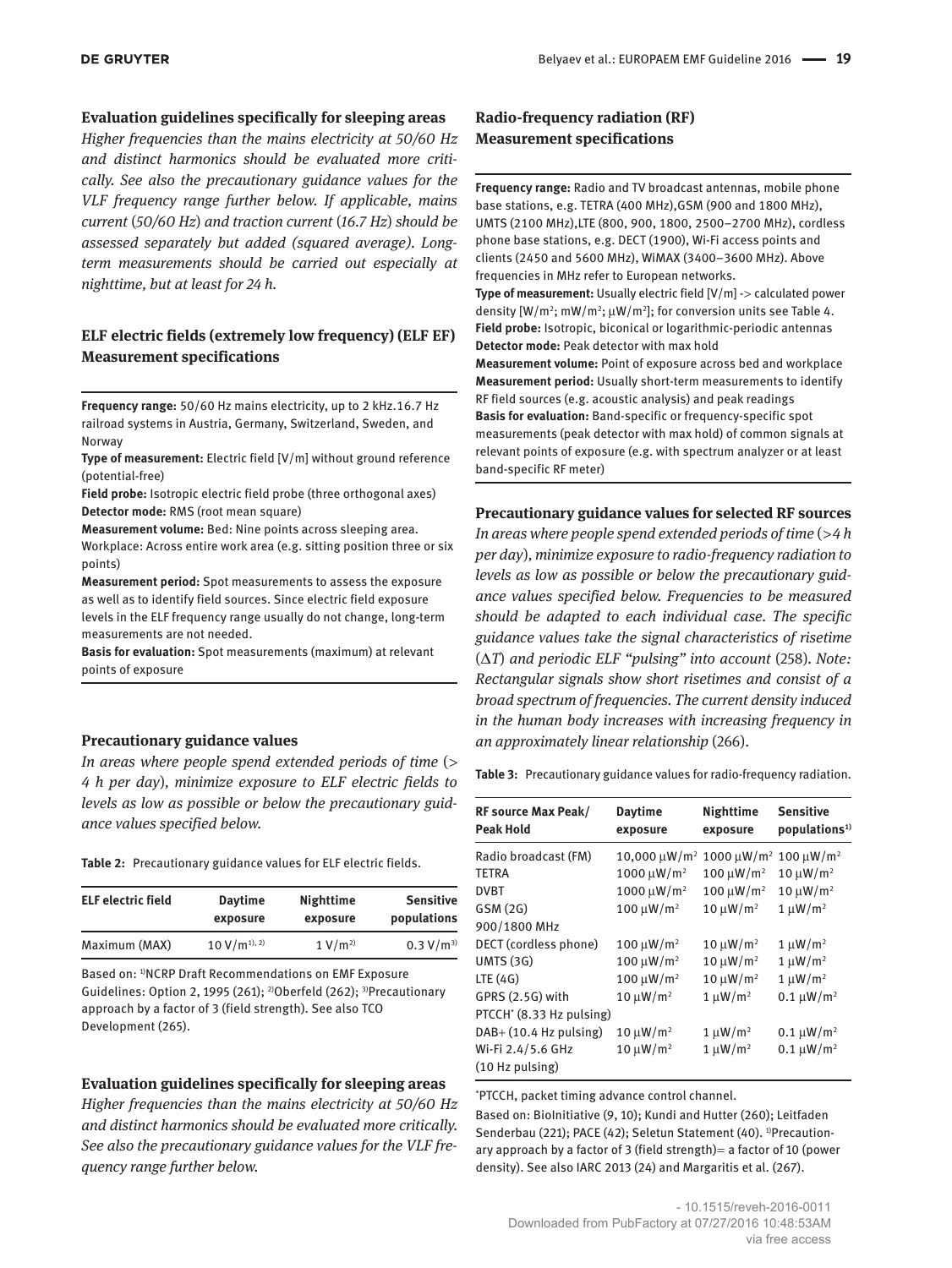**Table 4:** Conversion of radio-frequency radiation measurement units.

| Conversion                          | mW/m <sup>2</sup> 10 1 0.1 0.01 0.001 0.0001 |  |  |                                      |
|-------------------------------------|----------------------------------------------|--|--|--------------------------------------|
| of RF                               | $\mu$ W/m <sup>2</sup> 10,000 1000 100 10 1  |  |  | 0.1                                  |
| Measurement $\mu$ W/cm <sup>2</sup> |                                              |  |  | 1  0.1  0.01  0.001  0.0001  0.00001 |
| units                               | V/m                                          |  |  | 1.9  0.6  0.19  0.06  0.019  0.006   |

#### **Magnetic fields in the VLF range (VLF MF) Measurement specifications**

**Frequency range:** 3 kHz–3 MHz. Frequency-specific measurements (spectrum analyzer/EMF meter), e.g. "dirty power", powerline communication (PLC), radio-frequency identification transmitters (RFID), compact fluorescent lamps (CFL)

**Type of measurement:** Magnetic field  $[A/m]$  –  $>$  calculated magnetic induction [T; mT; μT; nT]

**Field probe:** Isotropic or anisotropic magnetic field probe **Detector mode:** RMS (root mean square)

**Measurement volume:** Point of exposure across bed and workplace

**Measurement period:** Short-term measurements to identify field sources. Long-term measurements during sleep and work shift

**Basis for evaluation:** Long-term measurements: RMS detector, arithmetic mean and maximum at relevant points of exposure **Note:** If an elevated exposure is detected, power quality analyzers and oscilloscopes can be used on the actual wiring to trace the source of the dirty power.

#### **Precautionary guidance values**

*In areas where people spend extended periods of time (>4 h per day*)*, minimize exposure to VLF magnetic fields to levels as low as possible or below the precautionary guidance values specified below.*

**Table 5:** Precautionary guidance values for VLF magnetic fields.

| <b>VLF</b> magnetic<br>field | <b>Davtime</b><br>exposure     | <b>Nighttime</b><br>exposure | <b>Sensitive</b><br>populations |
|------------------------------|--------------------------------|------------------------------|---------------------------------|
| Arithmetic<br>mean (AVG)     | 1nT<br>$(0.01 \text{ mG})^{1}$ | 1 nT $(0.01 \text{ mG})^1$   | 0.3 nT $(0.003 \text{ mG})^{2}$ |
| Maximum<br>(MAX)             | 10nT<br>$(0.1 \text{ mG})^{1}$ | 10 nT $(0.1 \text{ mG})^{1}$ | 3 nT $(0.03 \text{ mG})^{2}$    |

Based on: 1)The current density induced in the human body increases with increasing frequency in an approximately linear relationship (266). Therefore, the guidance value of the magnetic field in the VLF frequency range should be lower than the one of the 50/60 Hz magnetic field, e.g. for 100 nT RMS/100=1 nT. For the rationale of 100 nT (avg) and  $1 \mu T$  (max), see section ELF magnetic fields. 2)Precautionary approach by a factor of 3 (field strength). See also TCO Development (265).

#### **Electric fields in the VLF range (VLF EF) Measurement specifications**

**Frequency range:** 3 kHz–3 MHz. Frequency-specific measurements (spectrum analyzer/EMF meter), e.g. "dirty electricity", powerline communication (PLC), radio-frequency identification transmitters (RFID), compact fluorescent lamps (CFL)

**Type of measurement:** Electric field [V/m]

**Field probe:** Isotropic, biconical, logarithmic-periodic electric field probe **Detector mode:** RMS arithmetic mean

**Measurement volume:** Point of exposure across bed and workplace **Measurement period:** Short-term measurements to identify field sources. Long-term measurements during sleep and work shift **Basis for evaluation:** Long-term measurements: arithmetic mean at relevant points of exposure

**Note:** If an elevated exposure is detected, power quality analyzers and oscilloscopes can be used on the actual wiring to trace the source of the dirty power.

#### **Precautionary guidance values**

*In areas where people spend extended periods of time*  (>*4 h per day*)*, minimize exposure to VLF electric fields to levels as low as possible or below the precautionary guidance values specified below.*

**Table 6:** Precautionary guidance values for VLF electric fields.

| <b>VLF</b> electric field | <b>Daytime</b>       | <b>Nighttime</b>      | <b>Sensitive</b>       |
|---------------------------|----------------------|-----------------------|------------------------|
|                           | exposure             | exposure              | populations            |
| Arithmetic mean (AVG)     | 0.1 V/m <sup>1</sup> | 0.01 V/m <sup>1</sup> | 0.003 V/m <sup>2</sup> |

Based on: 1)The current density induced in the human body increases with increasing frequency in an approximately linear relationship (266). Therefore, the guidance value of the electric field in the VLF frequency range should be lower than the one of the 50/60 Hz electric field, e.g. for 10 V/m/100 = 0.1 V/m. For the rationale of 10 V/m and 1 V/m, see section ELF electric fields. <sup>2)</sup>Precautionary approach by a factor of 3 (field strength). See also TCO Development (265).

#### **Reduction and prevention of EMF exposure**

Preventing or reducing EMF exposure after consulting a testing specialist is advantageous for several reasons:

- (a) To prevent and reduce risks to individual and public health,
- (b) To identify any links to health problems,
- (c) To causally treat the EMF-related health problems.

There are numerous potential causes of relevant EMF exposures, and this EMF guideline can only give a few examples. Further information can be found, for instance, in the document "Options to Minimize EMF/ RF/Static Field Exposures in Office Environments" (268) and "Elektrosmog im Alltag"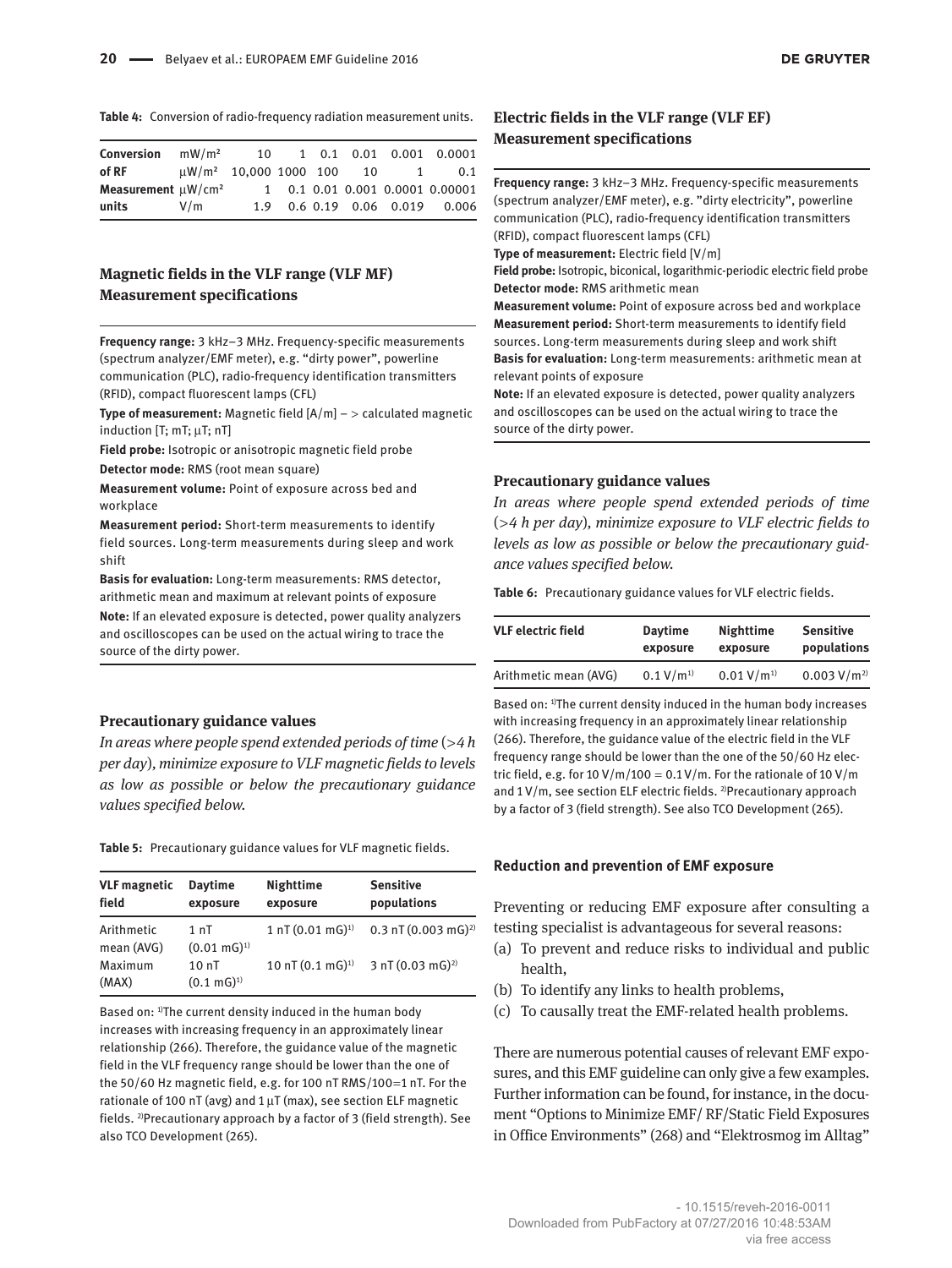(269). For detailed information on physics, properties, and measurement of EMF, see Virnich (270); regarding reduction of radio-frequency radiation (RF) in homes and offices, see Pauli and Moldan (271).

In most cases, it will be necessary to consult an expert (e.g. qualified EMF/RF engineer/ consultant) and/or electrician who will advise the person on what measures could be taken to reduce EMF exposure.

#### **EMF exposure reduction – first steps**

As a first step, recommendations are given (also as preventive measures) to eliminate or reduce typical EMF exposures, which may help alleviate health problems within days or weeks. The following actions may be suggested:

#### **Preventing exposure to radio-frequency radiation (RF)**

- Keep mobile phone/smartphone and cordless phone calls short; use the speakerphone function or a handsfree kit.
- Avoid wearing the mobile phone/smartphone close to the body.
- Deactivate all non-essential wireless mobile phone apps, which cause periodic radiation exposure.
- Keep mobile phones/smartphones in "airplane mode" whenever possible or deactivate mobile data, Wi-Fi, Bluetooth and near field communication (NFC) in the smartphone settings.
- Disconnect (unplug) the power supply of all DECT cordless phone base stations. So called "ECO Mode" or "zero-emission" DECT phones are only conditionally recommended because the exposure by the handset is still present. A "traditional" corded phone is recommended instead.
- Disconnect (unplug) the power supply to all Wi-Fi access points or Wi-Fi routers. Many LAN routers now come equipped with additional Wi-Fi. Call the provider of the LAN router and ask to have the Wi-Fi deactivated. It is usually also possible to do so online by following the provider's instructions.
- In case of external RF radiation sources, rooms especially bedrooms – facing away from the source should be chosen.
- Avoid powerline communication for Internet access (dLAN) and instead use a hardwired Ethernet cable (LAN).
- Avoid exposure to RF radiation (e.g. wireless devices like, home entertainment, headsets, baby monitors, computer games, printers, keyboards, mouse, home surveillance systems) at home, in offices, and in cars.

– Avoid exposure to energy-efficient lighting (compact fluorescent lamps as well as some LEDs generate high frequency transients). These types of lamps can be replaced with incandescent or line-voltage halogen incandescent lamps until good-quality lighting energyefficient lamps become commercially available.

#### **Preventing exposure to ELF electric and magnetic fields**

- Move the bed or desk away from the wiring in the walls and power cords. A minimum distance of 30 cm (1 ft) from the wall is recommended.
- As magnetic fields can pass through walls, make certain that there are no magnetic sources immediately beneath or above a bed or in an adjacent room.
- Another simple complementary action is to disconnect the power supply to the bedroom (turn off circuit breaker or fuse) for the nighttime while sleeping; try it for a test phase of, e.g. 2 weeks. In general, this measure is not always successful because circuits of adjacent rooms contribute to the electric field levels. ELF electric field measurements are required to know exactly which circuit breakers need to be disconnected. The benefits should be weighed against the potential risk of accidents; therefore, the use of a flashlight for the test phase should be recommended.
- Disconnect the power supply to all non-essential electric circuits, possibly in the entire apartment or house. (N.B. See note above.)
- Avoid using an electric blanket during sleep; not only turn it off, but also disconnect it.
- Avoid extended exposures close to running electric motors. As a first step, keep a minimum distance of 1.5 m (5 ft). As a second step, establish a safe distance based on magnetic field measurements.

## **Preventing exposure to static magnetic/static electric fields**

- Sleep in a bed and mattress without metal.
- Avoid sleeping close to iron materials (radiator, steel, etc.)
- Wearing synthetic clothing and, e.g. rubber-soled shoes and not regularly being in contact with the earth can result in build up of static electricity. Cotton clothing and leather-soled shoes will help avoid static electricity.

#### **EMF exposure reduction – second steps**

As a second step, EMF measurements and mitigation measures should be carried out. Typical examples are: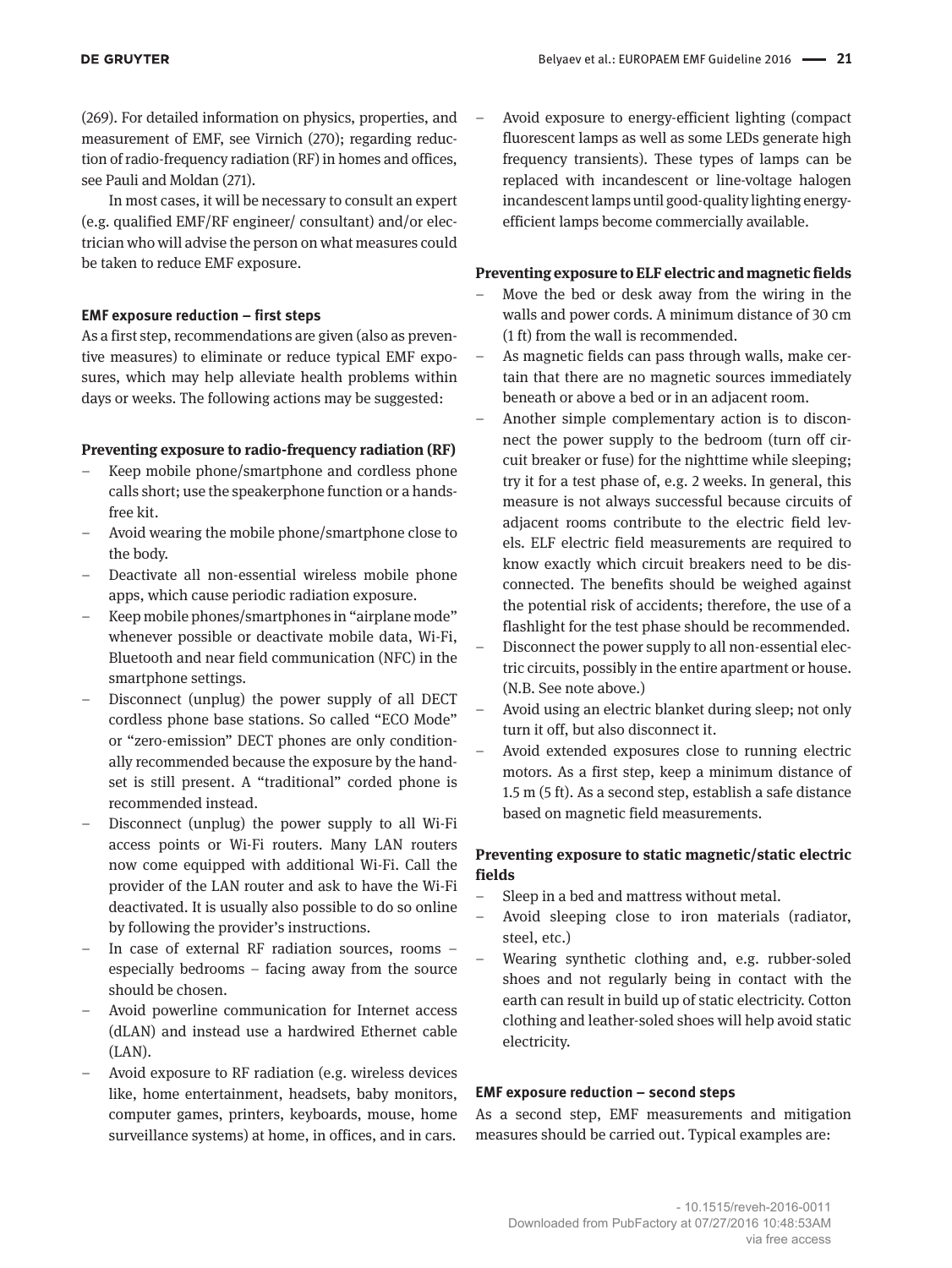- Measure the ELF electric field in the bed. Based on the measurement results, install automatic demand switches in those circuits that increase the exposure.
- Measure the ELF electric field at all other places that are used for extended periods at home and at work. If necessary, choose lamps used close to the body with a shielded electric cable and a grounded lamp fixture (metal). Especially in lightweight construction (wood, gypsum board), electrical wiring without grounding (two-slot outlets) might have to be replaced with grounded electrical wiring or shielded electrical wiring. In special cases, shielded wiring and shielded outlets may have to be installed in the whole building.
- Measure the ELF magnetic field close to the bed, e.g. for 24 h. If net currents are detected, the electrical wiring and grounding system of the building must be corrected to reduce the magnetic fields.
- Install a residual current device (RCD) or ground-fault circuit interrupter (GFCI) to prevent electric shocks (safety measure).
- Measure radio-frequency radiation and mitigate high exposure levels by installing certain RF shielding materials for the affected walls, windows, doors, ceilings, and floors. For example, in a multiunit setting (condominiums or highrise apartments, townhomes), proximity to neighbors can contribute to inhome exposure.
- Measure dirty electricity/dirty power (electric and magnetic fields in the VLF frequency range) and identify the sources in order to remove them. If this is not possible, appropriate power filters in line with the source may be used.

#### **Diagnosis**

We will have to distinguish between EHS and other EMFrelated health problems like certain cancers, Alzheimer's, ALS, male infertility, etc. that might have been induced, promoted, or aggravated by EMF exposure. An investigation of EHS and other EMF-related health problems will largely be based on a comprehensive case history, focusing, in particular, on correlations between health problems and times, places, and circumstances of EMF exposure, as well as the progression of symptoms over time and the individual susceptibility. In addition, measurements of EMF exposure and the results of additional diagnostic tests (laboratory tests, cardiovascular system) serve to support the diagnosis. Moreover, all other potential causes should be excluded as far as possible.

In 2000 the Nordic Council of Ministers (Finland, Sweden, and Norway) adopted the following unspecific ICD-10 code for EHS: Chapter XVIII, Symptoms, signs and abnormal clinical and laboratory findings, not elsewhere classified, code R68.8 "Other specified general symptoms and signs" (Nordic ICD-10 Adaptation, 2000) (272).

Regarding the current International Classification of Diseases (ICD), ICD-10-WHO 2015, we recommend at the moment:

- (a) Electromagnetic hypersensitivity (EHS): to use the existing diagnostic codes for the different symptoms **plus** code R68.8 "Other specified general symptoms and signs" **plus** code Z58.4 "Exposure to radiation" and/or Z57.1 "Occupational exposure to radiation."
- (b) EMF-related health problems (except EHS): to use the existing diagnostic codes for the different diseases/ symptoms **plus code** Z58.4 "Exposure to radiation" and/or Z57.1 "Occupational exposure to radiation."

Regarding the next ICD update to be published in 2018 (ICD-11 WHO), we recommend:

- (a) To create ICD codes for all environmentally induced chronic multisystem illnesses (CMI) like multiple chemical sensitivity (MCS), chronic fatigue syndrome (CFS), fibromyalgia (FM), and electromagnetic hypersensitivity (EHS) on the basis of their clinical and pathological description (187, 192).
- (b) To expand chapter XIX, Injury, Poisoning and Certain Other Consequences of External Causes (T66-T78), to include/distinguish effects of EMF (static magnetic field, static electric field, ELF magnetic field, ELF electric field, VLF magnetic field, VLF electric field, radio-frequency radiation), infrared radiation, visible light, UV radiation and ionizing radiation.
- (c) To expand chapter XXI, Factors Influencing Health Status and Contact with Health Services (Z00-Z99), to include/distinguish factors as EMF (static magnetic field, static electric field, ELF magnetic field, ELF electric field, VLF magnetic field, VLF electric field, radio-frequency radiation), infrared radiation, visible light, UV radiation, and ionizing radiation.

#### **Treatment of the patient including the environment**

The primary method of treatment should mainly focus on the prevention or reduction of EMF exposure that is reducing or eliminating all sources of EMF at home and in the workplace. The reduction of EMF exposure should also be extended to schools, hospitals, public transport, public places like libraries, etc. in order to enable EHS persons an unhindered use (accessibility measure). Many examples have shown that such measures can prove effective.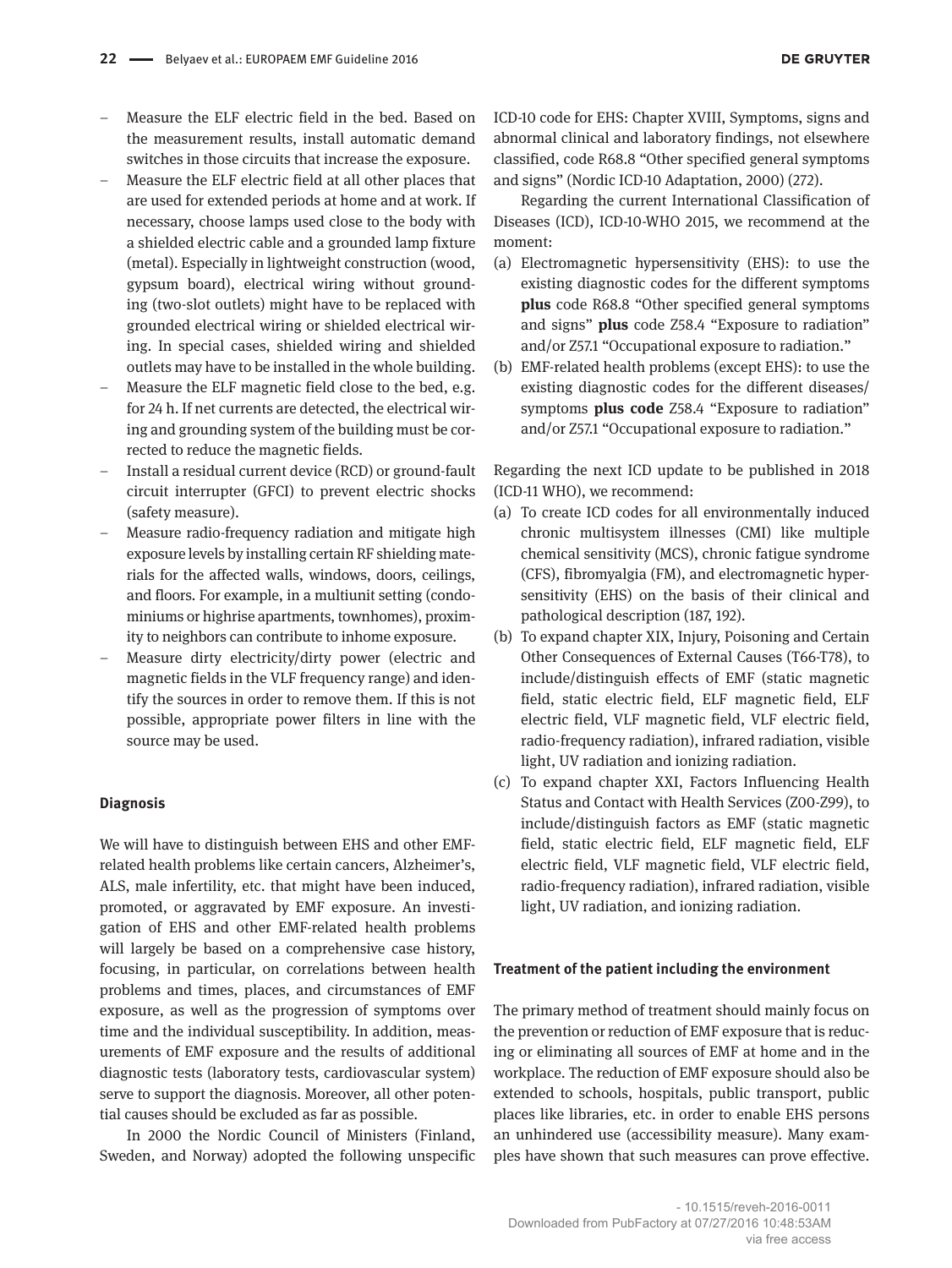With respect to total body load of other environmental influences, they must also be regarded.

Beside EMF reduction, other measures can and must be considered. These include a balanced homeostasis in order to increase the "resistance" to EMF. There is increasing evidence that a main effect of EMF on humans is the reduction of their oxidative and nitrosative regulation capacity. This hypothesis also explains observations of changing EMF sensitivity and the large number of symptoms reported in the context of EMF exposure. Based on currently available knowledge it appears useful to recommend a treatment approach, as those gaining ground for multisystem illnesses, that aims at minimizing adverse peroxynitrite effects. Measures that enhance the immune system and reduce stress in combination with detoxification will promote EHS recovery.

It should be stressed, that psychotherapy has the same significance as in other diseases. Products that are offered in the form of plaques and the like to "neutralize" or "harmonize" electrosmog should be evaluated with great restraint. Psychological stress generated by a lack of understanding or support by family, friends and physicians can exacerbate the symptoms of EHS as can stressing about exposure. For rapid recovery, the treatments need to apply to the body, mind and spirit of the individual.

In summary, the following treatment and accessibility measures appear advantageous, depending on the individual case:

#### **Reduction of EMF exposure**

This should include all types of EMF exposures relevant to the person, especially during sleep and at work – see Chapter "Reduction of EMF Exposure". For more information, see e.g. "Options to Minimize EMF/RF/Static Field Exposures in Office Environment" (268) and "Elektrosmog im Alltag" (269).

#### **Environmental medicine treatments**

Until now, no specific treatment of EHS has been established. The following paragraphs are recommendations based on the combined experience of the team. They can be considered either as an attempt to restore the full regulative capacity of the patients, as general advice for healthy living (that could and should be adapted to the cultural and individual situation of the patient), or as a more targeted approach to address the specific problems of EHS individuals according to the experience of the team.

Controlled clinical trials would be necessary to assess optimal treatment and accessibility measures. Actual data indicate that the functional deficits, which can be

found in patients with EHS, correspond to those we can find in CMI such as MCS, CFS, and FM. The target of the therapy is the regulation of the physiological dysfunction detected by diagnostic steps (see chapter 2 "Examination and Findings"). The main therapeutic target includes both general and adjuvant procedures and specific treatments. The latter are challenging and need special knowledge and experience in clinical environmental medicine treatments. Main therapeutic targets include:

#### – **Control of total body burden**

Besides the reduction of EMF exposure, the reduction of the total body burden by various environmental pollutants (home, workplace, school, hobby), food additives, and dental materials is indicated.

– **Reduction of oxidative and/or nitrosative stress**

Reactive oxygen species (ROS) and reactive nitrogen species (RNS) are free radicals naturally produced in cells. Scavengers guarantee the balance between the production of free radicals and the rate of their removal. Many biologically important compounds with antioxidant (AO) function have been identified as endogenous and exogenous scavengers. Among the endogenous AO, we distinguish between enzymatic AO (catalase, glutathione peroxidase, glutathione reductase, superoxide dismutase) and non-enzymatic AO [bilirubin, ferritin, melatonin, glutathione, metallothionin, N-acetyl cysteine (NAC), NADH, NADPH, thioredoxin, 1,4,-bezoquinine, ubiquinone, uric acid]. They interact with exogenous dietary and/or synthetic AO (carotenoids, retinoids, flavonoids, polyphenols, glutathione, ascorbic acid, tocopherols). The complex regulation and use of these substances is the therapeutic challenge (232, 273).

#### – **Regulation of intestinal dysfunction**

Endogenous and exogenous scavengers act synergistically to maintain the redox homeostasis. Therefore, dietary or natural antioxidants play an important role to stabilize this interaction.

Treatment of a leaky gut, food intolerance, and food allergy is a prerequisite for maintaining redox homeostasis (274) and also requires special knowledge and experience.

#### – **Optimizing nutrition**

Bioactive food is the main source of antioxidant components such as vitamin C, vitamin E, NAC, carotenoids, CoQ10, alpha-lipoic acid, lycopene, selenium, and flavonoids (275, 276). For instance, the regeneration of vitamin E by glutathione or vitamin C is needed to prevent lipid peroxidation. The dietary antioxidants only can have beneficial effects on the redox system if they are present in sufficient concentration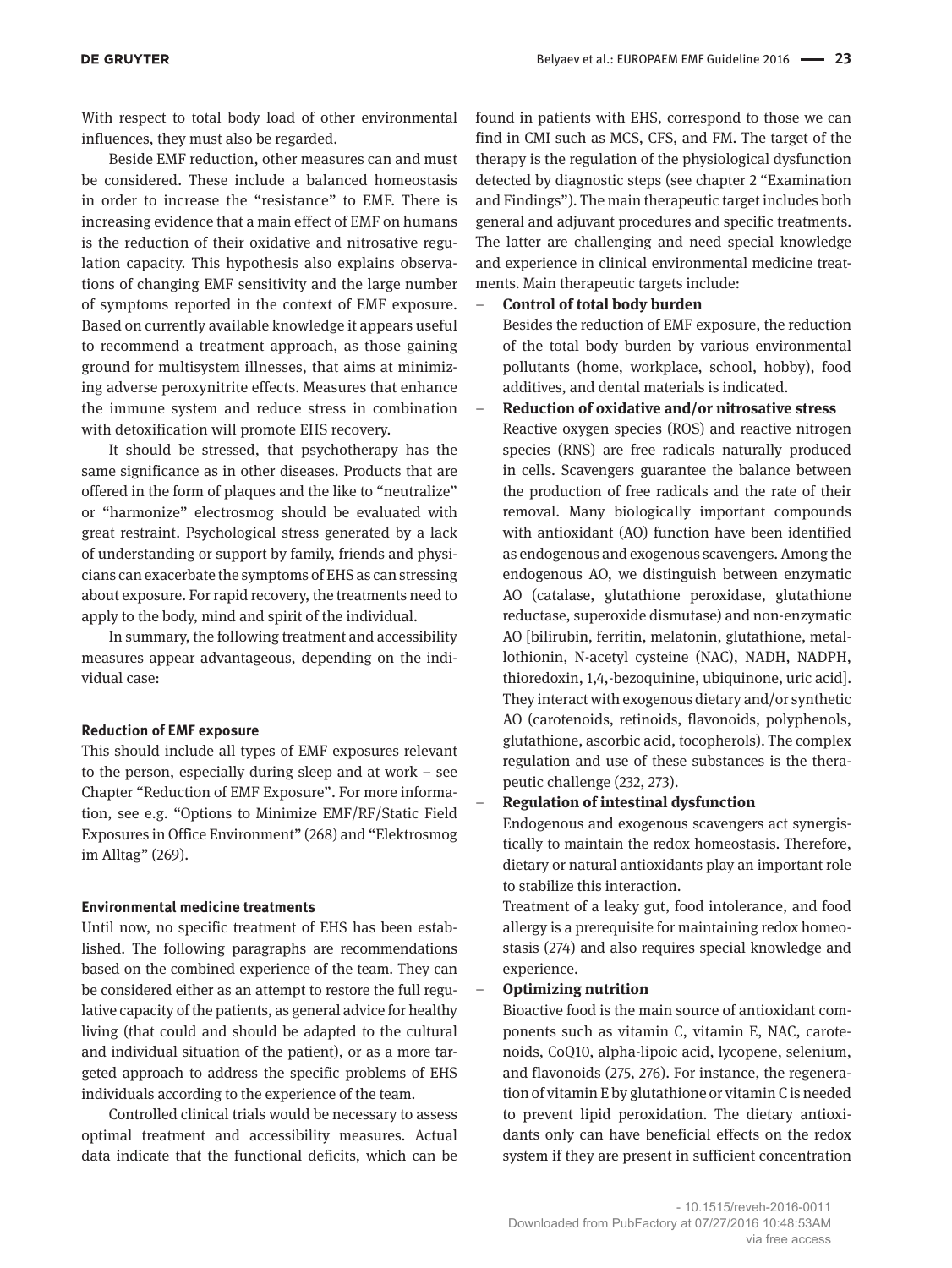levels (273). Alpha-lipoic acid acts directly and indirectly as a scavenger of free radicals including, singlet oxygen, superoxide, peroxyl radicals, and the breakdown radicals of peroxynitrite (232). It has been shown that the number of free electrons in micronutrients determines how effective they are. In organic food, the number of free electrons is higher than in conventionally produced food (277). Especially in the case of food intolerances, the tailored substitution of micronutrients in the form of supplements is necessary.

– **Control of (silent) inflammation**

Elevated nitric oxide levels and the reaction with superoxide always leads to elevated peroxynitrate levels, which induce ROS levels as no other substance does (NO/ONOO<sup>−</sup> cycle). As a result, the nuclear factor κB (NF-κB) is activated, inducing inflammatory cytokines such as tumor necrosis factor α (TNF-α), interleukin-1β (IL-1β), interleukin-6 (IL-6), interleukin-8 (IL-8), and interferon gamma (IFN-γ) and activating various NO synthases (232). Tocopherols (278, 279), carotenoids at low concentration levels (280), vitamin C (281, 282), NAC (283), curcumin (284), resveratrol (285, 286), flavonoids (287) have shown to interrupt this inflammatory cascade at various points.

– **Normalization of mitochondrial function** Mitochondrial function may be disturbed in two ways. First: the high amount of free radicals may block production of adenosine triphosphate (ATP), leading to muscle pain and fatigue. Second: in the case of silent (smoldering) inflammation, the demand for more energy is elevated by 25% (236), causing a high consumption of ATP. In this case, NADH, L-carnitine, and CoQ10 are essential for ATP synthesis.

Due to the lack of ATP, the stress regulation of catecholamines especially norepinephrine (NE) is reduced because catabolism of NE by S-adenosylmethionine is ATP dependent (288–290). Furthermore, stress regulation has a high demand for folate, vitamin B6, and methylcobalamine. Genetic polymorphisms of COMT and MTHFR influence the individual need for those substances (244, 291).

#### – **Detoxification**

In humans, the accumulation of environmental toxins has an individual profile of many different inorganic and organic chemicals, which make up the total body load (292).

Among the inorganic substances, metals and their salts play the dominant role and might be of importance to patients with EHS. Elemental mercury (Hg°) and other heavy metals such as lead (Pb) accumulate in the brain (293), especially at chronic low dose exposure. They may have toxic effects and can induce various immune reactions (294, 295). Whereas no specific active substance generally exists for the detoxification of chemicals, there are two groups of substances with more specific effects that can be used for the detoxification of metals.

- 1. Substances with nonspecific physiological effects: glutathione, NAC, alpha-lipoic acid, vitamin C, and selenium.
- 2. Chelating agents for detoxification of metals (296–298): the most important chelating agents are sodium thiosulfate 10%, DMPS (2,3-dimercapto-1-propanesulfonic acid), DMSA (mesodimercaptosuccinic acid), and EDTA (2,22,23,232 ethane-1,2-diyldinitrotetraacetic acid).

It should be noted that these substances should be used only by those designated as experts in this particular field.

## – **Adjuvant therapies 1. Drinking water**

For detoxification reasons, a higher intake of highquality drinking water with low mineral content and no  $CO_2$  is needed. The intake quantity should range from 2.5 to 3.0 L (10–12 8-oz glasses) daily.

#### **2. Light**

Most of the people in central and northern Europe are depleted of vitamin D. Sufficient natural daylight exposure during the vitamin D-producing months (spring to fall) is one important factor. At the same time, prevention of actinic damage to the skin is necessary. In addition to natural sunlight, light therapy and low level lasers can promote healing, reduce inflammation, promote circulation, and enhance cellular ATP production.

### **3. Sauna**

Sauna and therapeutic hyperthermia is an adjuvant therapy for the detoxification of almost all xenobiotics. These therapies have to be carefully used. An interaction with detoxifying drugs takes place. Sauna helps to regenerate tetrahydrobiopterin from dihydrobiopterin, which is essential for the metabolism of catecholamines and serotonin (299). However, not all saunas are alike. Traditional saunas or infrared saunas with low electric and low magnetic fields that do not use toxic glues and chemically treated wood are recommended.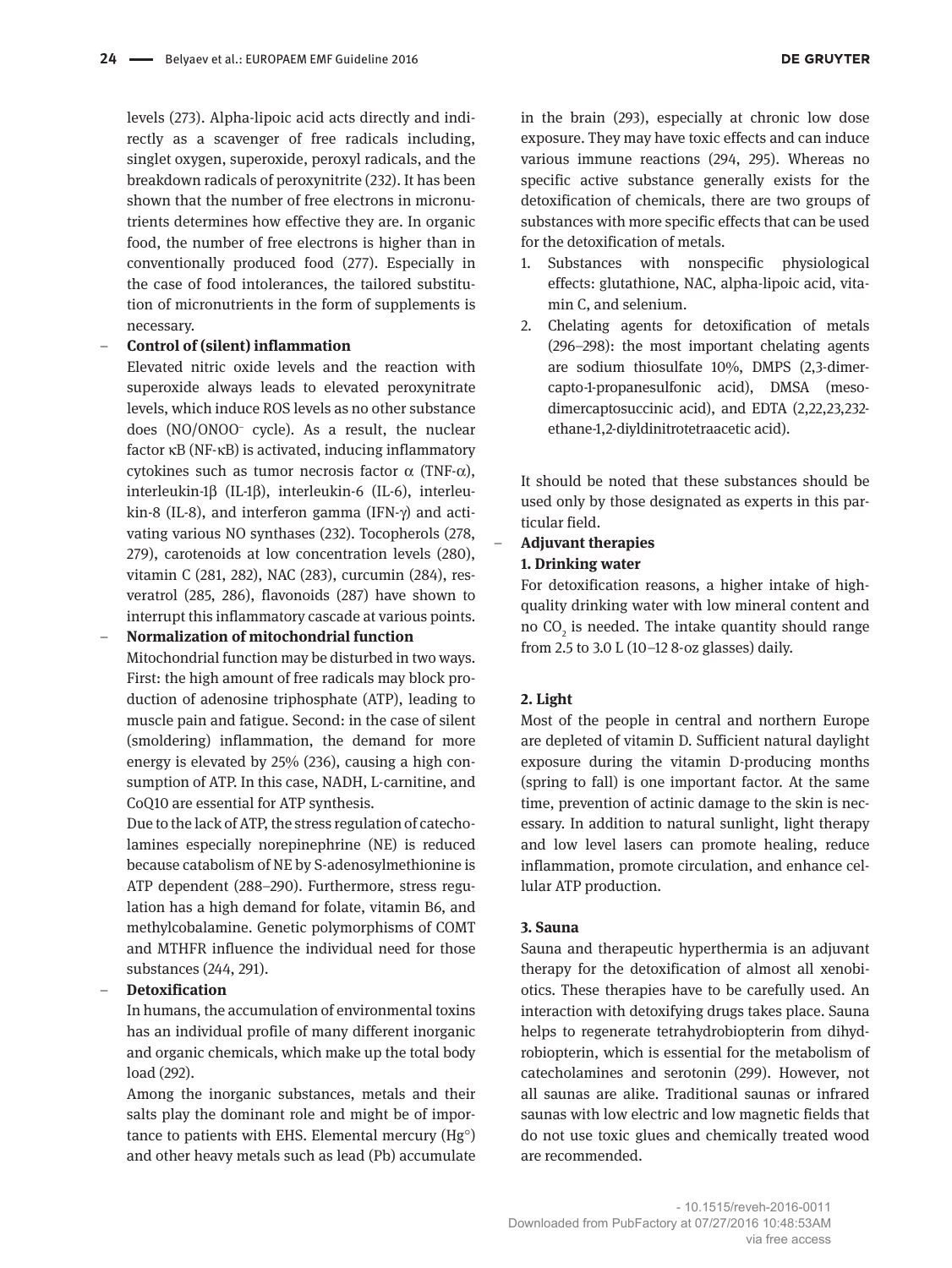#### **4. Oxygen**

A part of patients with EHS suffer from mitochondrial dysfunction. Sufficient natural oxygen is helpful. As both hypoxia and hyperbaric oxygen can produce oxidative stress, hyperbaric oxygen therapy should only be performed if the patients are treated with sufficient antioxidants at the same time.

#### **5. Exercise**

The optimal amount of exercise is still being debated. A person's physical capacity should be assessed by ergometry in order to prescribe an individual exercise regime. Environmental medicine experience indicates that for sick people only low-impact aerobic exercise should be used. In general, start with a workload of 20–30 watts that often can be finished at 60–70 watts. Exercise on an ergometer allows better control of the consumption of energy compared to walking or running. No fatigue should result from exercising, at least after half an hour.

#### **6. Sleep**

Sleep problems are very common in patients with EHS. Sleep disturbance is associated with a reduced melatonin level. In the case of chronic inflammation, the activation of IDO (indolamine-2,3-dioxygenase) reduces the production of serotonin and, in turn, it also reduces melatonin levels. EMF exposure might block the parasympathetic activity while sympathetic activity persists. Concerning sleep disturbances, any therapy has to follow the pathogenic causes. Optimal sleep is necessary to save energy and to regulate the functions of the immune and neuroendocrine systems.

#### **7. Protection from blue light**

Wavelengths of visible light below 500 nm are called "blue light". Low doses of blue light can increase feelings of well-being, but larger amounts can be harmful to the eyes. In natural daylight, the harmful effects of "blue light" are balanced out by the regenerative effect of the red and infrared content. The escalating use of electronic light sources – such as fluorescent tubes and compact fluorescent lamps (CFL), computer screens, laptops, tablets, smartphones, and certain LED bulbs – has increased our exposure to "blue light", which at this level is suspected of playing a role in the development of age-related macular degeneration and circadian misalignment via melatonin suppression, which is associated with an increased risk of sleep disturbance, obesity, diabetes mellitus,

depression, ischemic heart disease, stroke, and cancer. Extended exposure to artificial "blue light" in the evening should therefore be limited. Antioxidants, especially melatonin (300, 301), and blue light screen filters (302–304) could be helpful.

## **8. Exposure to the natural electromagnetic fields of the Earth.**

Most people in urban centers are disconnected from the Earth's natural grounding/magnetic fields by walking with rubber-soled shoes, wearing synthetic clothing, driving in metal boxes with rubber wheels, and living and working in concrete buildings that are permeated with artificial electromagnetic fields and radiation. Spending time in the woods, walking barefoot along a beach, lying on the grass, sitting on rocks, or strolling outside after a rain shower help ground a person and help balance the often enhanced positively charged ions that are associated with ill health.

#### **Dental medicine**

Dental medicine still works with toxic or immunoreactive materials, e.g. mercury, lead oxide, gold, and titanium. Environmental dental medicine demands that these materials not be used (305–308). The removal of toxic dental materials must take place under maximum safety conditions (avoid inhalation!). The elimination of particularly heavy metals from the body might be indicated. In general terms, endoprosthetic materials should be inert with respect to immunoreactivity. Based on our current knowledge, zirconium dioxide seems to be a neutral material. However, mechanical abrasion of the coated surface by the dentist should be avoided.

Immunotoxic metals show a similar pathophysiology with respect to oxidative stress, mitochondriopathy, and inflammation.

#### **Lifestyle coaching**

Lifestyle coaching may include balanced exercise, nutrition, reduction of addictive substances, change of sleep habits, etc. and stress reduction measures (reduction of general stress and work stress), as well as methods to increase stress resistance via, e.g. autogenic training, yoga, progressive muscle relaxation, breathing techniques, meditation, tai chi, and qigong.

#### **Treatment of symptoms**

A well-balanced treatment of symptoms is justified until the causes have been identified and eliminated. However,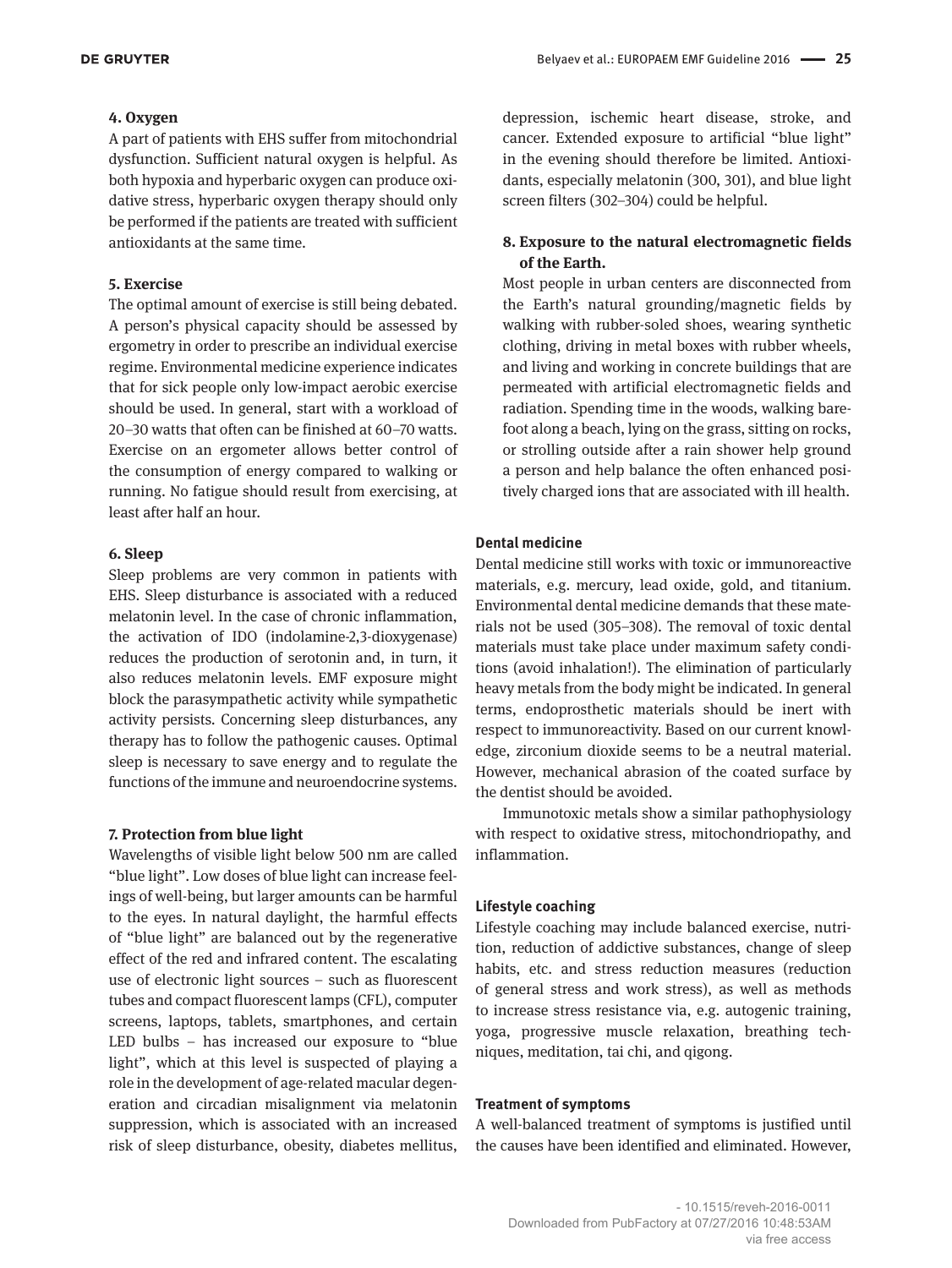it is of paramount importance to realize that the reduction of symptoms may put the person at risk for an increased environmental EMF load, thus generating possible future, long-term health effects, including neurological damage and cancer. The treating physician faces a very difficult ethical task when doing so, and the associated risks must be pointed out – in an equally well-balanced way – to the patient in question. From an ethical perspective, treating the symptoms is, of course, a very good start to provide immediate relief, but – without a concurrent environmental exposure reduction and lifestyle coaching – it may prove counter-productive in the long run. For a conventionally trained physician, this might seem a very new way of reasoning, but it is the only way to successfully and effectively alleviate symptoms and to achieve complete clinical recovery when dealing with chronic multisystem illnesses (CMI) and EHS. Though even if the causes are not known at the outset, it is already important at this stage to provide advice on how to reduce a person's exposure to electromagnetic fields and other environmental stressors to prevent further damage and promote healing.

## **References**

- 1. Hanninen O, Knol AB, Jantunen M, Lim TA, Conrad A, et al. Environmental burden of disease in Europe: assessing nine risk factors in six countries. Environ Health Perspect 2014;122(5):439–46.
- 2. Bundespsychotherapeutenkammer. BPtK-Studie zur Arbeitsunfähigkeit – Psychische Erkrankungen und Burnout [Internet]. Berlin (DE): Bundespsychotherapeutenkammer, 2012:29. Report 2012. Available at: [http://www.bptk.de/uploads/](http://www.bptk.de/uploads/media/20120606_AU-Studie-2012.pdf) [media/20120606\\_AU-Studie-2012.pdf.](http://www.bptk.de/uploads/media/20120606_AU-Studie-2012.pdf)
- 3. Bundespsychotherapeutenkammer. BPtK-Studie zur Arbeitsund Erwerbsunfähigkeit – Psychische Erkrankungen und gesundheitsbedingte Frühverrentung [Internet]. Berlin (DE): Bundespsychotherapeutenkammer, 2013:66. Report 2013. Available at: [http://www.bptk.de/uploads/media/20140128\\_](http://www.bptk.de/uploads/media/20140128_BPtK-Studie_zur_Arbeits-und_Erwerbsunfaehigkeit_2013_1.pdf) [BPtK-Studie\\_zur\\_Arbeits-und\\_Erwerbsunfaehigkeit\\_2013\\_1.pdf.](http://www.bptk.de/uploads/media/20140128_BPtK-Studie_zur_Arbeits-und_Erwerbsunfaehigkeit_2013_1.pdf)
- 4. Fritze J. Psychopharmaka-Verordnungen: Ergebnisse und Kommentare zum Arzneiverordnungsreport 2011. Psychopharmakotherapie 2011;18:245–56.
- 5. Bundesinstitut für Arzneimittel und Medizinprodukte. Erstmals seit 20 Jahren kein Anstieg beim Methylphenidat-Verbrauch [Internet]. Bonn (DE): Bundesinstitut für Arzneimittel und Medizinprodukte, 2014 Apr 1. Pressemitteilung Nummer 05/14; Available at: [https://www.bfarm.de/SharedDocs/Pressemitteilungen/](https://www.bfarm.de/SharedDocs/Pressemitteilungen/DE/mitteil2014/pm05-2014.html) [DE/mitteil2014/pm05-2014.html.](https://www.bfarm.de/SharedDocs/Pressemitteilungen/DE/mitteil2014/pm05-2014.html)
- 6. Badura B, Ducki A, Schroder H, Klose J, Meyer M, editors. Fehlzeiten-Report 2012. Berlin, Heidelberg (DE): Springer Verlag, 2012:528pp.
- 7. OECD. Health at a Glance 2013: OECD Indicators [Internet]. Paris (FR): OECD Publishing, 2013:212 p. DOI: 10.1787/health\_glance-2013-en. Available at: [http://dx.DOI.org/10.1787/health\\_glance-2013-en.](http://dx.DOI.org/10.1787/health_glance-2013-en)
- 9. BioInitiative Working Group, Sage C, Carpenter DO, editors. BioInitiative Report: A Rationale for a Biologically-based Public Exposure Standard for Electromagnetic Fields (ELF and RF) at [www.bioinitiative.org,](www.bioinitiative.org) August 31, 2007.
- 10. BioInitiative Working Group, Sage C, Carpenter DO, editors. BioInitiative Report: A Rationale for a Biologically-based Public Exposure Standard for Electromagnetic Radiation at [www.bioini](www.bioinitiative.org)[tiative.org,](www.bioinitiative.org) December 31, 2012.
- 11. Levitt B, Lai H. Biological effects from exposure to electromagnetic radiation emitted by cell tower base stations and other antenna arrays. Environ Rev 2010;18:369–95.
- 12. Pall ML. Scientific evidence contradicts findings and assumptions of Canadian safety panel 6: microwaves act through voltage-gated calcium channel activation to induce biological impacts at non-thermal levels, supporting a paradigm shift for microwave/lower frequency electromagnetic field action. Rev Environ Health 2015;30(2):99–116.
- 13. Binhi VN. Magnetobiology: Underlying Physical Problems. San Diego: Academic Press, 2002:1–473.
- 14. Binhi VN. Principles of electromagnetic biophysics (in Russian). Moscow (RU): Fizmatlit, 2011:1–571.
- 15. Georgiou CD. Oxidative stress-induced biological damage by low-level EMFs: mechanism of free radical pair electron spin-polarization and biochemical amplification. In: Giuliani L, Soffritti M, editors. Non-thermal effects and mechanisms of interaction between electromagnetic fields and living matter. Bologna (IT): Ramazzini institute, 2010. European Journal of Oncology – Library Vol. 5. pp 63–113. Available at: [http://www.](http://www.icems.eu/papers.htm?f=/c/a/2009/12/15/MNHJ1B49KH.DTL) [icems.eu/papers.htm?f=/c/a/2009/12/15/MNHJ1B49KH.DTL.](http://www.icems.eu/papers.htm?f=/c/a/2009/12/15/MNHJ1B49KH.DTL)
- 16. Pall ML. Electromagnetic fields act via activation of voltagegated calcium channels to produce beneficial or adverse effects. J Cell Mol Med 2013;17(8):958–65.
- 17. Blank M, Goodman R. Electromagnetic fields stress living cells. Pathophysiology 2009;16(2–3):71–8.
- 18. Blackman C. Cell phone radiation: evidence from ELF and RF studies supporting more inclusive risk identification and assessment. Pathophysiology 2009;16(2–3):205–16.
- 19. Hedendahl L, Carlberg M, Hardell L. Electromagnetic hypersensitivity – an increasing challenge to the medical profession. Rev Environ Health 2015;30(4):209–15.
- 20. International Commission on Non-Ionizing Radiation Protection. Guidelines for limiting exposure to time-varying electric, magnetic, and electromagnetic fields (up to 300 GHz). Health Physics 1998;74(4):494–522.
- 21. International Commission on Non-Ionizing Radiation Protection. Guidelines for limiting exposure to time-varying electric and magnetic fields (1 Hz to 100 kHz). Health Phys 2010;99(6):818–36.
- 22. Belyaev I. Biophysical mechanisms for nonthermal microwave effects. In: Markov M, editor. Electromagnetic fields in biology and medicine. Boca Raton, London, New York: CRC Press 2015:49–68.
- 23. Belyaev I. Electromagnetic field effects on cells and cancer risks from mobile communication. In: Rosch PJ, editor. Bioelectromagnetic and subtle energy medicine, 2nd ed. Boca Raton, London, New York: CRC Press, 2015:517–39.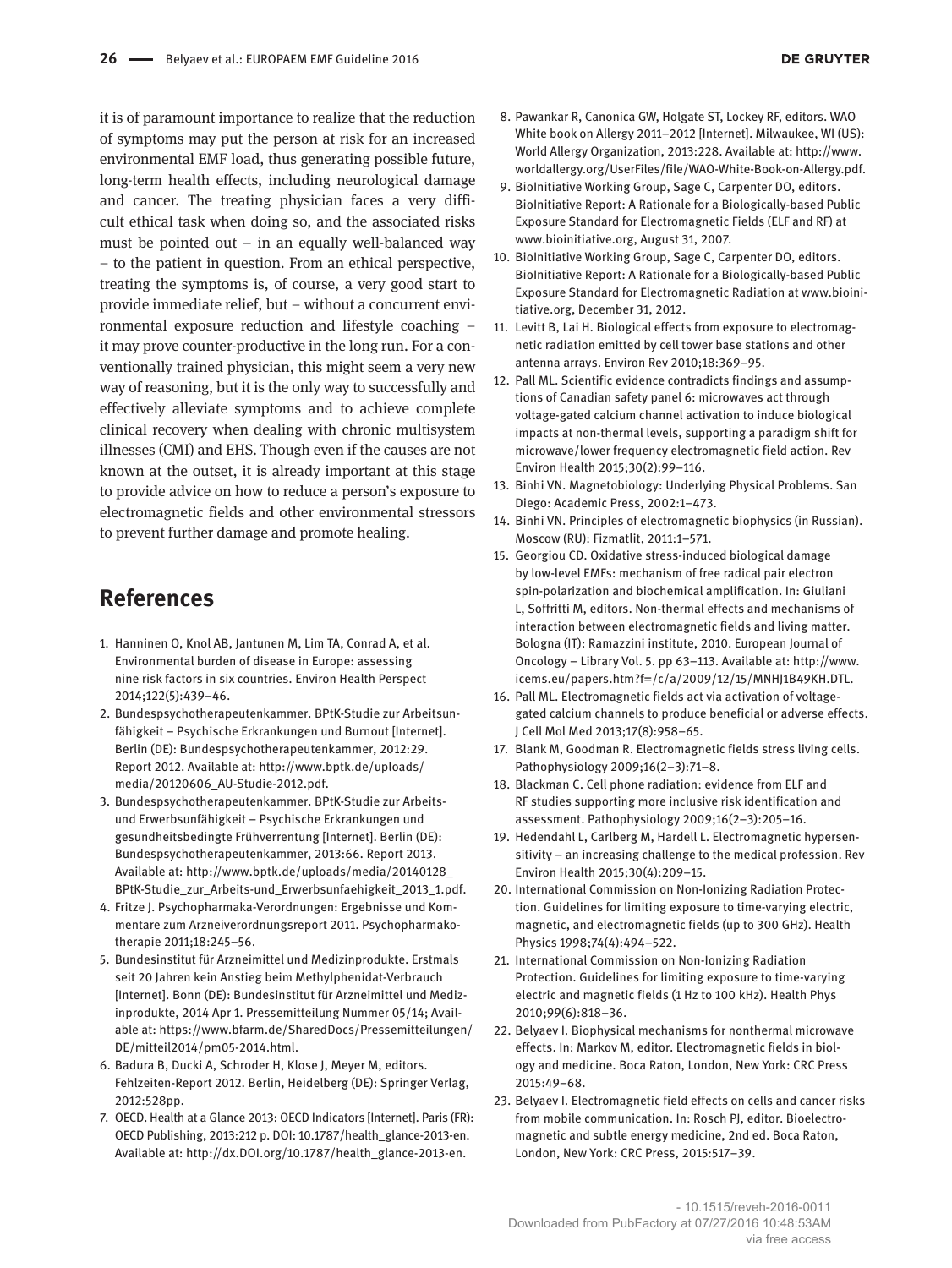- 24. IARC Working Group on the Evaluation of Carcinogenic Risks to Humans. Non-Ionizing Radiation, Part 2: Radiofrequency Electromagnetic Fields. Lyon (FR): International Agency for Research on Cancer (IARC), 2013:480. IARC Monographs on the Evaluation of Carcinogenic Risks to Humans, Vol 102. Available at: [http://](http://monographs.iarc.fr/ENG/Monographs/vol102/) [monographs.iarc.fr/ENG/Monographs/vol102/](http://monographs.iarc.fr/ENG/Monographs/vol102/).
- 25. Vecchia P. ICNIRP and international standards. London (GB): Conference EMF and Health, 2008:28. Available at: [http://](http://archive.radiationresearch.org/conference/downloads/021145_vecchia.pdf) [archive.radiationresearch.org/conference/downloads/021145\\_](http://archive.radiationresearch.org/conference/downloads/021145_vecchia.pdf) [vecchia.pdf](http://archive.radiationresearch.org/conference/downloads/021145_vecchia.pdf).
- 26. Panagopoulos DJ, Johansson O, Carlo GL. Evaluation of specific absorption rate as a dosimetric quantity for electromagnetic fields bioeffects. PLoS One 2013;8(6):e62663.
- 27. Belyaev I. Dependence of non-thermal biological effects of microwaves on physical and biological variables: implications for reproducibility and safety standards [Internet]. In: Giuliani L, Soffritti M, editors. Non-thermal effects and mechanisms of interaction between electromagnetic fields and living matter. Bologna (IT): Ramazzini institute, 2010. European Journal of Oncology – Library Vol. 5. pp 187–218. Available at: [http://www.](http://www.icems.eu/papers.htm?f=/c/a/2009/12/15/MNHJ1B49KH.DTL) [icems.eu/papers.htm?f=/c/a/2009/12/15/MNHJ1B49KH.DTL](http://www.icems.eu/papers.htm?f=/c/a/2009/12/15/MNHJ1B49KH.DTL).
- 28. Grigoriev YG, Stepanov VS, Nikitina VN, Rubtcova NB, Shafirkin AV, et al. ISTC Report. Biological effects of radiofrequency electromagnetic fields and the radiation guidelines. Results of experiments performed in Russia/Soviet Union. Moscow: Institute of Biophysics, Ministry of Health, Russian Federation, 2003.
- 29. SanPiN 2.2.4/2.1.8. Radiofrequency electromagnetic radiation (RF EMR) under occupational and living conditions. Moscow: Minzdrav. [2.2.4/2.1.8.055-96] 1996.
- 30. IARC Working Group on the Evaluation of Carcinogenic Risks to Humans. Non-Ionizing Radiation, Part 1: Static and Extremely Low-Frequency (ELF) Electric and Magnetic Fields. Lyon (FR): International Agency for Research on Cancer (IARC), 2002:445. IARC Monographs on the Evaluation of Carcinogenic Risks to Humans, VOL 80. Available at: [http://monographs.iarc.fr/ENG/](http://monographs.iarc.fr/ENG/Monographs/vol80/) [Monographs/vol80/](http://monographs.iarc.fr/ENG/Monographs/vol80/).
- 31. Oberfeld G. Precaution in Action Global Public Health Advice Following BioInitiative 2007. In Sage C, Carpenter DO, editors. BioInitiative Report 2012: A Rationale for a Biologically based Public Exposure Standard for Electromagnetic Fields (ELF and RF), 2012. Available at: [http://www.bioinitiative.org.](http://www.bioinitiative.org)
- 32. International Commission for electromagnetic safety (ICEMS), Resolutions. Available at: [http://www.icems.eu/resolution.htm.](http://www.icems.eu/resolution.htm)
- 33. Radiofrequency electromagnetic radiation and the health of Canadians. Report of the Standing Committee on Health, JUNE 2015, Parliament of Canada, Ottawa, Ontario. Available at: [http://www.parl.gc.ca/content/hoc/Committee/412/HESA/](http://www.parl.gc.ca/content/hoc/Committee/412/HESA/Reports/RP8041315/hesarp13/hesarp13-e.pdf) [Reports/RP8041315/hesarp13/hesarp13-e.pdf.](http://www.parl.gc.ca/content/hoc/Committee/412/HESA/Reports/RP8041315/hesarp13/hesarp13-e.pdf)
- 34. Havas M. International expert's Perspective on the Health Effects of Electromagnetic Fields (EMF) and Electromagnetic Radiation (EMR) [Internet]. Peterborough, ON, (CD): 2011 June 11 (updated 2014 July). Available at: [http://www.magdahavas.](http://www.magdahavas.com/international-experts-perspective-on-the-health-effects-of-electromagnetic-fields-emf-and-electromagnetic-radiation-emr/) [com/international-experts-perspective-on-the-health-effects-of](http://www.magdahavas.com/international-experts-perspective-on-the-health-effects-of-electromagnetic-fields-emf-and-electromagnetic-radiation-emr/)[electromagnetic-fields-emf-and-electromagnetic-radiation-emr/.](http://www.magdahavas.com/international-experts-perspective-on-the-health-effects-of-electromagnetic-fields-emf-and-electromagnetic-radiation-emr/)
- 35. European Environmental Agency. Radiation risk from everyday devices assessed [Internet]. Copenhagen (DK): 2007 Sept 17. Available at: [http://www.eea.europa.eu/highlights/radiation](http://www.eea.europa.eu/highlights/radiation-risk-from-everyday-devices-assessed)[risk-from-everyday-devices-assessed](http://www.eea.europa.eu/highlights/radiation-risk-from-everyday-devices-assessed).
- 36. European Environmental Agency. Health risks from mobile phone radiation – why the experts disagree [Internet]. Copenha-

gen (DK): 2011 Oct 12. Available at: [http://www.eea.europa.eu/](http://www.eea.europa.eu/highlights/health-risks-from-mobile-phone) [highlights/health-risks-from-mobile-phone](http://www.eea.europa.eu/highlights/health-risks-from-mobile-phone).

- 37. European Environmental Agency. Late lessons from early warnings: science, precaution, innovation [Internet]. Copenhagen (DK): 2013 Jan 23. EEA Report No 1/2013. Available at: [http://](http://www.eea.europa.eu/publications/late-lessons-2) [www.eea.europa.eu/publications/late-lessons-2](http://www.eea.europa.eu/publications/late-lessons-2).
- 38. EU Parliament. Report on health concerns associated with electromagnetic fields. Brussels (BE): Committee on the Environment, Public Health and Food Safety of the European Parliament. Rapporteur: Frederique Ries (2008/2211(INI) [Internet]. Available at: [http://www.europarl.europa.eu/sides/](http://www.europarl.europa.eu/sides/getDoc.do?pubRef=-//EP//NONSGML+REPORT+A6-2009-0089+0+DOC+PDF+V0//EN) [getDoc.do?pubRef=-//EP//NONSGML+REPORT+A6-2009-](http://www.europarl.europa.eu/sides/getDoc.do?pubRef=-//EP//NONSGML+REPORT+A6-2009-0089+0+DOC+PDF+V0//EN) [0089+0+DOC+PDF+V0//EN](http://www.europarl.europa.eu/sides/getDoc.do?pubRef=-//EP//NONSGML+REPORT+A6-2009-0089+0+DOC+PDF+V0//EN).
- 39. EU Parliament. European Parliament resolution of 2 April 2009 on health concerns associated with electromagnetic fields [Internet]). Brussels (BE): European Parliament, 2009 Apr 2. Available at: [http://www.europarl.europa.eu/sides/getDoc.do?pubRef=-//](http://www.europarl.europa.eu/sides/getDoc.do?pubRef=-//EP//TEXT+TA+P6-TA-2009-0216+0+DOC+XML+V0//EN) [EP//TEXT+TA+P6-TA-2009-0216+0+DOC+XML+V0//EN.](http://www.europarl.europa.eu/sides/getDoc.do?pubRef=-//EP//TEXT+TA+P6-TA-2009-0216+0+DOC+XML+V0//EN)
- 40. Fragopoulou A, Grigoriev Y, Johansson O, Margaritis LH, Morgan L, et al. Scientific panel on electromagnetic field health risks: consensus points, recommendations, and rationales. Environ Health 2010;25(4):307–17.
- 41. Gesichtspunkte zur aktuellen gesundheitlichen Bewertung des Mobilfunks. Empfehlung des Obersten Sanitätsrates. Ausgabe 05/14; Bundesministerium für Gesundheit. Vienna (AT). Available at: [http://www.bmg.gv.at/cms/home/attach](http://www.bmg.gv.at/cms/home/attachments/1/9/2/CH1238/CMS1202111739767/mobilfunk_osr_empfehlungen.pdf)[ments/1/9/2/CH1238/CMS1202111739767/mobilfunk\\_osr\\_](http://www.bmg.gv.at/cms/home/attachments/1/9/2/CH1238/CMS1202111739767/mobilfunk_osr_empfehlungen.pdf) [empfehlungen.pdf.](http://www.bmg.gv.at/cms/home/attachments/1/9/2/CH1238/CMS1202111739767/mobilfunk_osr_empfehlungen.pdf)
- 42. Council of Europe Parliamentary Assembly. The potential dangers of electromagnetic fields and their effect on the environment. Resolution, Doc. 1815, Text adopted by the Standing Committee, acting on behalf of the Assembly, on 27 May 2011 [Internet]. Available at: [http://assembly.coe.int/nw/xml/XRef/](http://assembly.coe.int/nw/xml/XRef/Xref-XML2HTML-en.asp?fileid=17994&lang=en) [Xref-XML2HTML-en.asp?fileid=17994&lang=en](http://assembly.coe.int/nw/xml/XRef/Xref-XML2HTML-en.asp?fileid=17994&lang=en).
- 43. Dean AL, Rea WJ. American Academy of Environmental Medicine Recommendations Regarding Electromagnetic and Radiofrequency Exposure [Internet]. Wichita, KS (US): Executive Committee of the American Academy of Environmental Medicine, 2012 July 12. Available at: [https://www.aaemonline.org/pdf/](https://www.aaemonline.org/pdf/AAEMEMFmedicalconditions.pdf) [AAEMEMFmedicalconditions.pdf.](https://www.aaemonline.org/pdf/AAEMEMFmedicalconditions.pdf)
- 44. Federal Public Service (FPS) Health, Food Chain Safety and Environment. Mobile phones and children-New regulation for the sale of mobile phones as of 2014 [Internet]. Brussels (BE): Federal Public Service (FPS) Health, Food Chain Safety and Environment, 2016 Jan 12. Available at: [http://www.health.belgium.](http://www.health.belgium.be/en/mobile-phones-and-children) [be/en/mobile-phones-and-children](http://www.health.belgium.be/en/mobile-phones-and-children).
- 45. Assemblėe Nationale. PROPOSITION DE LOI relative a la sobriete, a la transparence, a l'information et a la concertation en matiere d'exposition aux ondes electromagnetiques. Paris (FR): Assemblėe Nationale, France, 2015 Jan 29. Available at: [http://](http://www.assemblee-nationale.fr/14/pdf/ta/ta0468.pdf) [www.assemblee-nationale.fr/14/pdf/ta/ta0468.pdf.](http://www.assemblee-nationale.fr/14/pdf/ta/ta0468.pdf)
- 46. Blank M, Havas M, Kelley E, Lai H, Moskowitz JM. International EMF Scientist Appeal [Internet]. 2015 May 11. Available at: <https://www.emfscientist.org/index.php/emf-scientist-appeal>.
- 47. International Scientific Declaration on Electromagnetic Hypersensitivity and Multiple Chemical Sensitivity. Following the 5th Paris Appeal Congress that took place on the 18th of May, 2015 at the Royal Academy of Medicine, Brussels, Belgium. Available at: [http://appel-de-paris.com/wp-content/uploads/2015/09/](http://appel-de-paris.com/wp-content/uploads/2015/09/Statement-EN.pdf) [Statement-EN.pdf](http://appel-de-paris.com/wp-content/uploads/2015/09/Statement-EN.pdf).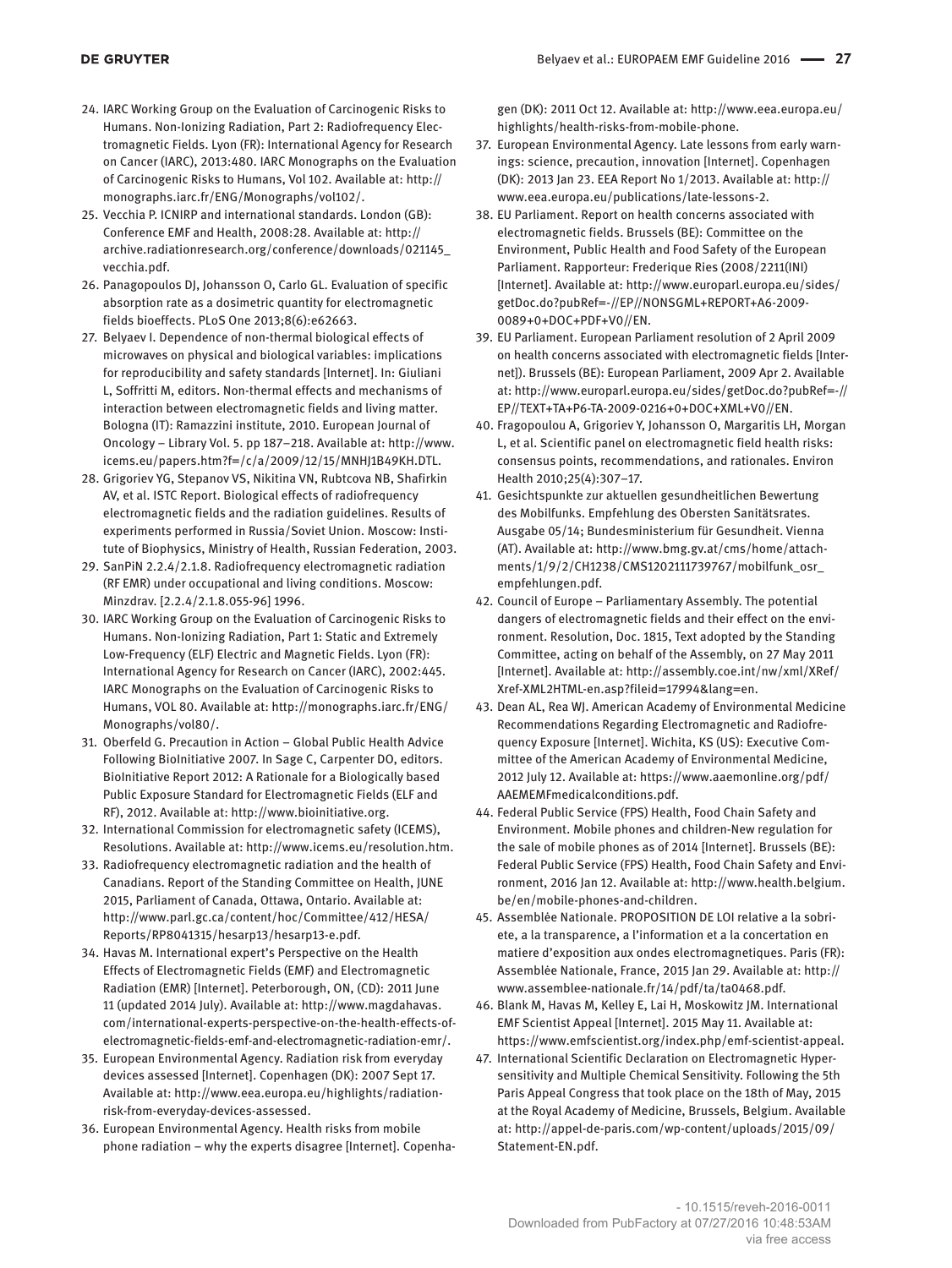- 48. Wertheimer N, Leeper E. Electrical wiring configurations and childhood cancer. Am J Epidemiol 1979;109(3):273–84.
- 49. Robinette CD, Silverman C, Jablon S. Effects upon health of occupational exposure to microwave radiation (radar). Am J Epidemiol 1980;112:39–53.
- 50. Ahlbom A, Day N, Feychting M, Roman E, Skinner J, et al. A pooled analysis of magnetic fields and childhood leukaemia. Br J Cancer 2000;83(5):692–8.
- 51. Greenland S, Sheppard AR, Kaune WT, Poole C, Kelsh MA. A pooled analysis of magnetic fields, wire codes, and childhood leukemia. Childhood Leukemia-EMF Study Group. Epidemiology 2000;11(6):624–34.
- 52. Kheifets L, Ahlbom A, Crespi CM, Draper G, Hagihara J, et al. Pooled analysis of recent studies on magnetic fields and childhood leukaemia. Br J Cancer 2010;103(7):1128–35.
- 53. Zhao L, Liu X, Wang C, Yan K, Lin X, et al. Magnetic fields exposure and childhood leukemia risk: a meta-analysis based on 11,699 cases and 13,194 controls. Leuk Res 2014;38(3):269–74.
- 54. Yang Y, Jin X, Yan C, Tian Y, Tang J, et al. Case-only study of interactions between DNA repair genes and low-frequency electromagnetic fields in childhood acute leukemia. Leuk Lymphoma 2008;29(12):2344.
- 55. Kundi M. Evidence for childhood cancers (Leukemia). In: Sage C, Carpenter DO, editors. The BioInitiative Report 2012. A Rationale for a Biologically-based Public Exposure Standard for Electromagnetic Fields (ELF and RF), 2012,<http://www.bioinitiative.org/>.
- 56. Sage C. Summary for the public. In: Sage C, Carpenter DO, editors. The BioInitiative Report 2012. A Rationale for a Biologically-based Public Exposure Standard for Electromagnetic Fields (ELF and RF), 2012. Available at:<http://www.bioinitiative.org>.
- 57. Hardell L, Nasman A, Pahlson A, Hallquist A, Hansson Mild K. Use of cellular telephones and the risk for brain tumours: a casecontrol study. Int J Oncol 1999;15(1):113–6.
- 58. Coureau G, Bouvier G, Lebailly P, Fabbro-Peray P, Gruber A, et al. Mobile phone use and brain tumours in the CERENAT case-control study. Occup Environ Med 2014;71(7):514–22.
- 59. Hardell L, Carlberg M, Soderqvist F, Mild KH. Case-control study of the association between malignant brain tumours diagnosed between 2007 and 2009 and mobile and cordless phone use. Int J Oncol 2013;43(6):1833–45.
- 60. Hardell L, Carlberg M, Soderqvist F, Mild KH. Pooled analysis of case-control studies on acoustic neuroma diagnosed 1997– 2003 and 2007–2009 and use of mobile and cordless phones. Int J Oncol 2013;43(4):1036–44.
- 61. Hardell L, Carlberg M. Using the Hill viewpoints from 1965 for evaluating strengths of evidence of the risk for brain tumors associated with use of mobile and cordless phones. Rev Environ Health 2013;28:97–106.
- 62. Carlberg M, Hardell L. Decreased survival of glioma patients with astrocytoma grade IV (glioblastoma multiforme) associated with long-term use of mobile and cordless phones. Int J Environ Res Public Health 2014;11(10):10790–805.
- 63. Hardell L, Carlberg M. Mobile phone and cordless phone use and the risk for glioma – Analysis of pooled case-control studies in Sweden, 1997–2003 and 2007–2009. Pathophysiology 2015;22(1):1–13.
- 64. West JG, Kapoor NS, Liao SY, Chen JW, Bailey L, et al. Multifocal breast cancer in young women with prolonged contact between their breasts and their cellular phones. Case Rep Med 2013;2013:354682.
- 65. Levis AG, Gennaro V, Garbisa S. Business bias as usual: the case of electromagnetic pollution. In: Elsner W, Frigato P, Ramazzotti P, editors. Social Costs Today. Institutional Economics and Contemporary Crises. London and New York: Routledge (Taylor & Francis Group), 2012:225–68.
- 66. Lai H. Genetic Effects of Non-Ionizing Electromagnetic Fields Bioinitiative 2012: A Rationale for a Biologically based Public Exposure Standard for Electromagnetic Fields (ELF and RF). Sage C and Carpenter DO. <http://www.bioinitiative.org/>: 1-59.
- 67. Huss A, Egger M, Hug K, Huwiler-Müntener K, Röösli M. Source of funding and results of studies of health effects of mobile phone use: systematic review of experimental studies. Cien Saude Colet 2008;13(3):1005–12.
- 68. Apollonio F, Liberti M, Paffi A, Merla C, Marracino P, et al. Feasibility for microwaves energy to affect biological systems via nonthermal mechanisms: a systematic approach. IEEE Trans Microw Theory Tech 2013;61(5):2031–45.
- 69. Cucurachi S, Tamis WL, Vijver MG, Peijnenburg WJ, Bolte JF, et al. A review of the ecological effects of radiofrequency electromagnetic fields (RF-EMF). Environ Int 2013;51:116–40.
- 70. Belyaev IY, Alipov YD, Harms-Ringdahl M. Effects of weak ELF on E-coli cells and human lymphocytes: role of genetic, physiological, and physical parameters. In: Bersani F, editor. Electricity and magnetism in biology and medicine. New York: Kluwer Academic/Plenum Publ, 1999:481–4.
- 71. Belyaev IY, Alipov ED. Frequency-dependent effects of ELF magnetic field on chromatin conformation in Escherichia coli cells and human lymphocytes. Biochim Biophys Acta 2001;1526(3):269–76.
- 72. Sarimov R, Alipov ED, Belyaev IY. Fifty hertz magnetic fields individually affect chromatin conformation in human lymphocytes: dependence on amplitude, temperature, and initial chromatin state. Bioelectromagnetics 2011;32(7):570–9.
- 73. Belyaev IY, Hillert L, Protopopova M, Tamm C, Malmgren LO, et al. 915 MHz microwaves and 50 Hz magnetic field affect chromatin conformation and 53BP1 foci in human lymphocytes from hypersensitive and healthy persons. Bioelectromagnetics 2005;26(3):173–84.
- 74. Markovà E, Hillert L, Malmgren L, Persson BR, Belyaev IY. Microwaves from GSM Mobile Telephones Affect 53BP1 and gamma-H2AX Foci in Human Lymphocytes from Hypersensitive and Healthy Persons. Environ Health Perspect 2005;113(9):1172–7.
- 75. Belyaev IY, Markovà E, Hillert L, Malmgren LO, Persson BR. Microwaves from UMTS/GSM mobile phones induce long-lasting inhibition of 53BP1/g-H2AX DNA repair foci in human lymphocytes. Bioelectromagnetics 2009;30(2):129–41.
- 76. Sarimov R, Malmgren LO, Markova E, Persson BR, Belyaev IY. Nonthermal GSM microwaves affect chromatin conformation in human lymphocytes similar to heat shock. IEEE Trans Plasma Sci 2004;32(4):1600–8.
- 77. Markovà E, Malmgren LOG, Belyae IY. Microwaves from mobile phones inhibit 53BP1 focus formation in human stem cells more strongly than in differentiated cells: possible mechanistic link to cancer risk. Environ Health Perspect 2010;118(3):394–9.
- 78. World Health Organization (WHO). Radiofrequency and microwaves. Environmental Health Criteria 16, Geneva (CH): WHO, 1981. Available at: [http://www.inchem.org/documents/ehc/](http://www.inchem.org/documents/ehc/ehc/ehc016.htm) [ehc/ehc016.htm](http://www.inchem.org/documents/ehc/ehc/ehc016.htm).
- 79. World Health Organization (WHO). Extremely low frequency (ELF) fields. Environmental Health Criteria 35, Geneva (CH): WHO,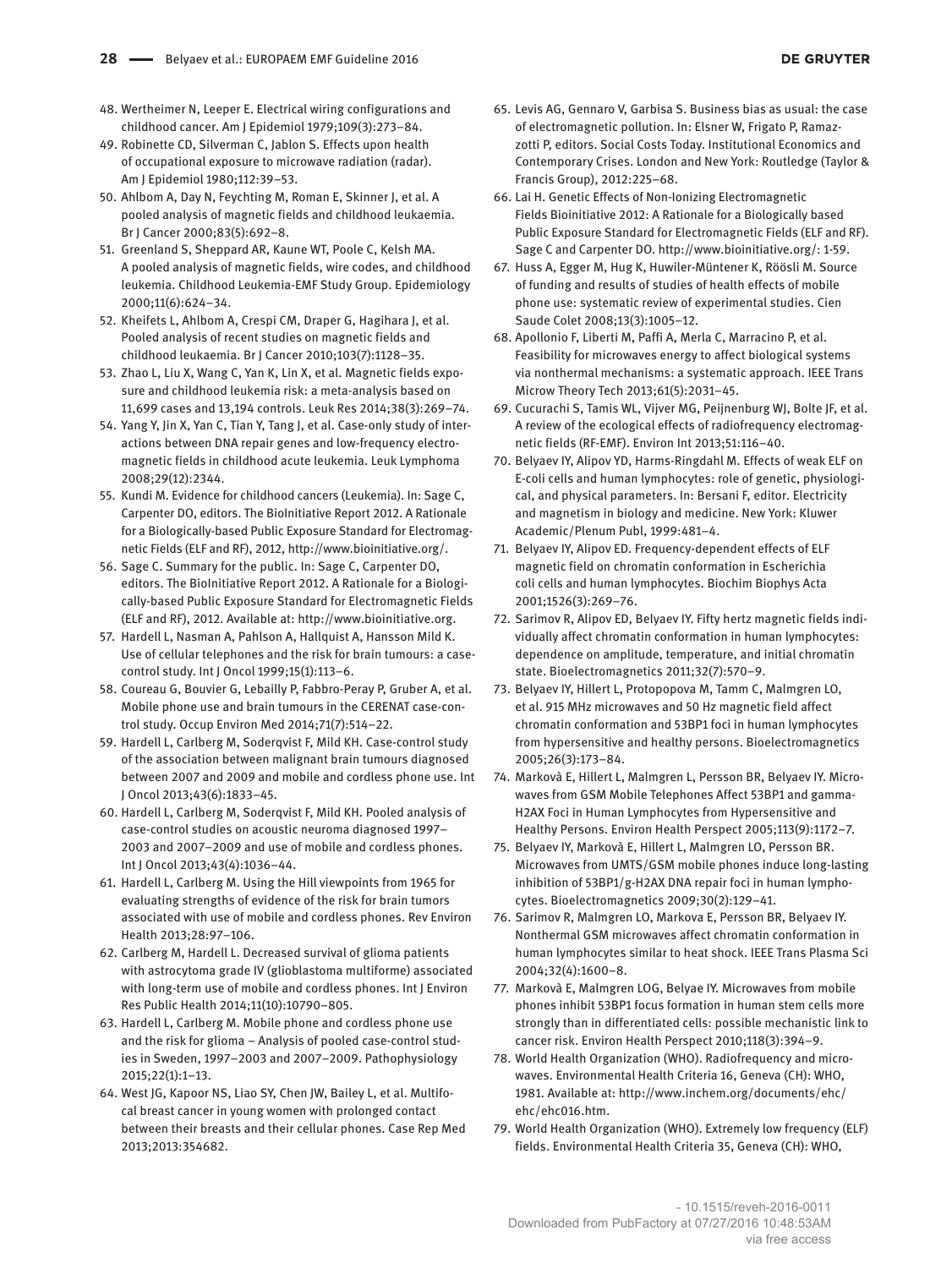1984. Available at: [http://www.inchem.org/documents/ehc/](http://www.inchem.org/documents/ehc/ehc/ehc35.htm) [ehc/ehc35.htm](http://www.inchem.org/documents/ehc/ehc/ehc35.htm).

- 80. Haynal A, Regli F. Zusammenhang der amyotrophischen Lateralsklerose mit gehäuften Elektrotraumata [Amyotrophic lateral sclerosis associated with accumulated electric injury]. Confin Neurol 1964;24:189–98.
- 81. Şahin A, Aslan A, Baş O, İkinci A, Özyılmaz C, et al. Deleterious impacts of a 900-MHz electromagnetic field on hippocampal pyramidal neurons of 8-week-old Sprague Dawley male rats. Brain Res 2015;1624:232–8.
- 82. Schliephake E. Arbeitsergebnisse auf dem Kurzwellengebiet [Work results in the area of short waves]. Dtsch Med Wochenschr 1932;58(32):1235–41.
- 83. Sadchikova MN. State of the nervous system under the influence of UHF. In: Letavet AA, Gordon ZV, editors. The biological action of ultrahigh frequencies. Moscow: Academy of Medical Sciences, 1960:25–9.
- 84. Von Klitzing L. Low-frequency pulsed electromagnetic fields influence EEG of man. Phys Medica 1995;11:77–80.
- 85. Reiser H, Dimpfel W, Schober F. The influence of electromagnetic fields on human brain activity. Eur J Med Res 1995;1(1):27–32.
- 86. Röschke J, Mann K. No short-term effects of digital mobile radio telephone on the awake human electroencephalogram. Bioelectromagnetics 1997;18(2):172–6.
- 87. Hietanen M, Kovala T, Hamalainen AM. Human brain activity during exposure to radiofrequency fields emitted by cellular phones. Scand J Work Environ Health 2000;26(2):87–92.
- 88. Croft R, Chandler J, Burgess A, Barry R, Williams J, et al. Acute mobile phone operation affects neural function in humans. Clin Neurophysiol 2002;113(10):1623–32.
- 89. Kramarenko AV, Tan U. Effects of high-frequency electromagnetic fields on human EEG: a brain mapping study. Int J Neurosci 2003;113(7):1007–19.
- 90. Vecchio F, Babiloni C, Ferreri F, Curcio G, Fini R, et al. Mobile phone emission modulates interhemispheric functional coupling of EEG alpha rhythms. Eur J Neurosci 2007;25(6):1908–13.
- 91. Vecchio F, Babiloni C, Ferreri F, Buffo P, Cibelli G, et al. Mobile phone emission modulates inter-hemispheric functional coupling of EEG alpha rhythms in elderly compared to young subjects. Clin Neurophysiol 2010;121(2):163–71.
- 92. Vecchio F, Buffo P, Sergio S, Iacoviello D, Rossini PM, et al. Mobile phone emission modulates event-related desynchronization of  $\alpha$  rhythms and cognitive-motor performance in healthy humans. Clin Neurophysiol 2012;123(1):121–8.
- 93. Perentos N, Croft RJ, McKenzie RJ, Cvetkovic D, Cosic I. The effect of GSM-like ELF radiation on the alpha band of the human resting EEG. Conf Proc IEEE Eng Med Biol Soc 2008;1:5680–3.
- 94. Trunk A, Stefanics G, Zentai N, Kovács-Bálint Z, Thuróczy G, et al. No effects of a single 3G UMTS mobile phone exposure on spontaneous EEG activity, ERP correlates, and automatic deviance detection. Bioelectromagnetics 2013;34(1):31–42.
- 95. Ghosn R, Yahia-Cherif L, Hugueville L, Ducorps A, Lemarechal JD, et al. Radiofrequency signal affects alpha band in resting electroencephalogram. J Neurophysiol 2015;113(7):2753–9.
- 96. Roggeveen S, van Os J, Viechtbauer W, Lousberg R. EEG changes due to experimentally induced 3G mobile phone radiation. PLoS One 2015;10(6):e0129496.
- 97. Freude G, Ullsperger P, Eggert S, Ruppe I. Effects of microwaves emitted by cellular phones on human slow brain potentials. Bioelectromagnetics 1998;19(6):384–7.
- 98. Freude G, Ullsperger P, Eggert S, Ruppe I. Microwaves emitted by cellular telephones affect human slow brain potentials. Eur J Appl Physiol 2000;81(1–2):18–27.
- 99. Hladky A, Musil J, Roth Z, Urban P, Blazkova V. Acute effects of using a mobile phone on CNS functions. Cent Eur J Public Health 1999;7(4):165–7.
- 100. Hamblin DL, Wood AW, Croft RJ, Stough C. Examining the effects of electromagnetic fields emitted by GSM mobile phones on human event-related potentials and performance during an auditory task. Clin Neurophysiol 2004;115(1):171–8.
- 101. Yuasa K, Arai N, Okabe S, Tarusawa Y, Nojima T, et al. Effects of thirty minutes mobile phone use on the human sensory cortex. Clin Neurophysiol 2006;117:900–5.
- 102. Bak M, Dudarewicz A, Zmyślony M, Sliwinska-Kowalska M. Effects of GSM signals during exposure to event related potentials (ERPs). Int J Occup Med Environ Health 2010;23(2):191–9.
- 103. Maganioti AE, Hountala CD, Papageorgiou CC, Kyprianou MA, Rabavilas AD, et al. Principal component analysis of the P600 waveform: RF and gender effects. Neurosci Lett 2010;478(1):19–23.
- 104. Trunk A, Stefanics G, Zentai N, Bacskay I, Felinger A, et al. Lack of interaction between concurrent caffeine and mobile phone exposure on visual target detection: an ERP study. Pharmacol Biochem Behav 2014;124:412–20.
- 105. Mann K, Röschke J. 1996. Effects of pulsed high-frequency electromagnetic fields on human sleep. Neuropsychobiology 1996;33(1):41–7.
- 106. Borbely AA, Huber R, Graf T, Fuchs B, Gallmann E, et al. Pulsed high-frequency electromagnetic field affects human sleep and sleep electroencephalogram. Neurosci Lett 1999;275(3):207–10.
- 107. Huber R, Graf T, Cote KA, Wittmann L, Gallmann E, et al. Exposure to pulsed high-frequency electromagnetic field during waking affects human sleep EEG. Neuroreport 2000;11(15):3321–5.
- 108. Huber R, Treyer V, Borbély AA, Schuderer J, Gottselig JM, et al. Electromagnetic fields, such as those from mobile phones, alter regional cerebral blood flow and sleep and waking EEG. J Sleep Res 2002;11:289–95.
- 109. Huber R, Schuderer J, Graf T, Jutz K, Borbely AA, et al. Radio frequency electromagnetic field exposure in humans: Estimation of SAR distribution in the brain, effects on sleep and heart rate. Bioelectromagnetics 2003;24(4):262–76.
- 110. Regel SJ, Tinguely G, Schuderer J, Adam M, Kuster N, et al. Pulsed radio-frequency electromagnetic fields: dose-dependent effects on sleep, the sleep EEG and cognitive performance. J Sleep Res 2007;16(3):253–8.
- 111. Fritzer G, Göder R, Friege L, Wachter J, Hansen V, et al. Effects of short- and long-term pulsed radiofrequency electromagnetic fields on night sleep and cognitive functions in healthy subjects. Bioelectromagnetics 2007;28(4):316–25.
- 112. Lowden A, Akerstedt T, Ingre M, Wiholm C, Hillert L, et al. Sleep after mobile phone exposure in subjects with mobile phonerelated symptoms. Bioelectromagnetics 2011;32(1):4–14.
- 113. Loughran SP, McKenzie RJ, Jackson ML, Howard ME, Croft RJ. Individual differences in the effects of mobile phone exposure on human sleep: rethinking the problem. Bioelectromagnetics 2012;33(1):86–93.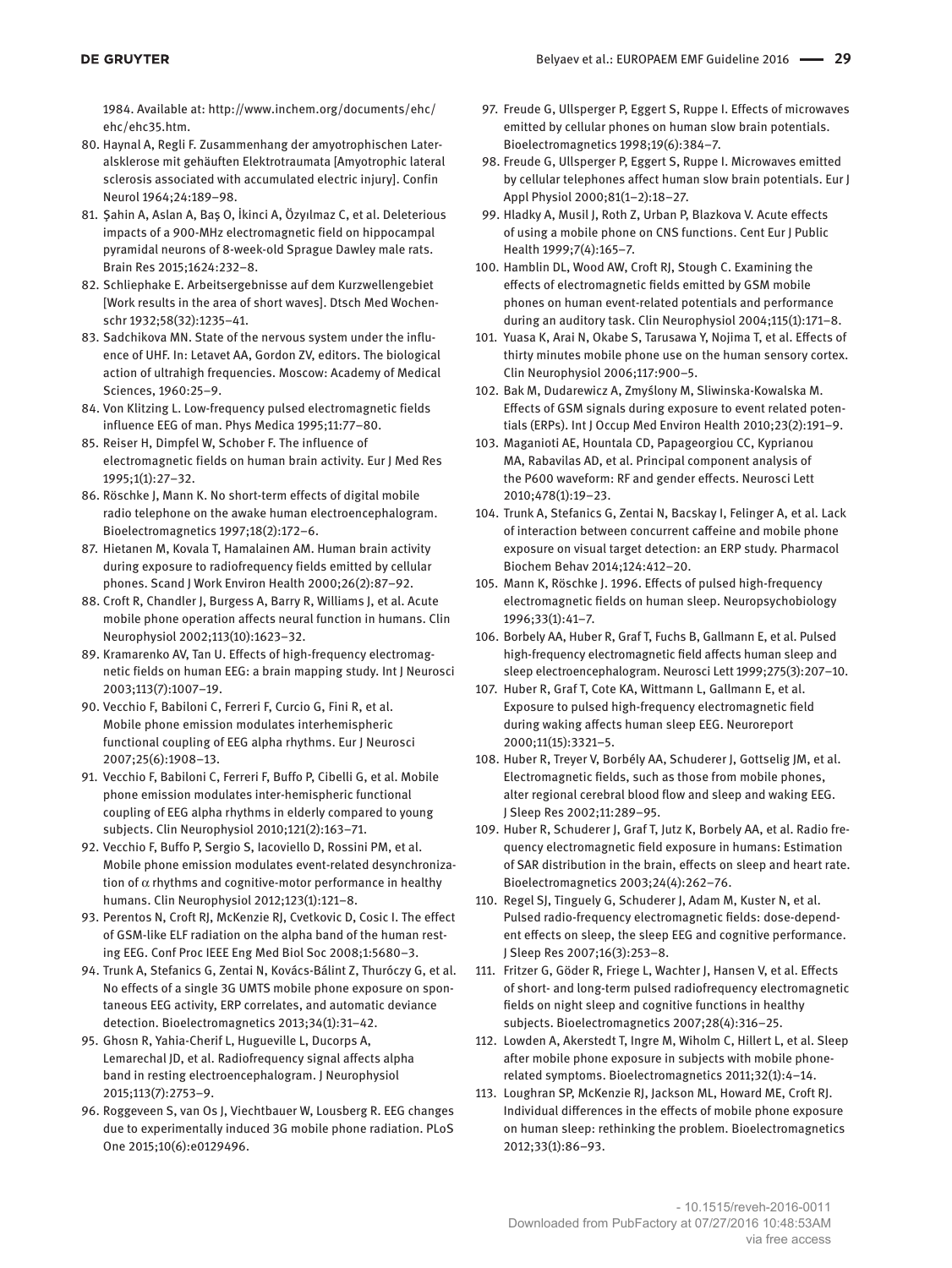- 114. Schmid MR, Loughran SP, Regel SJ, Murbach M, Bratic Grunauer A, et al. Sleep EEG alterations: effects of different pulse-modulated radio frequency electromagnetic fields. J Sleep Res 2012;21(1):50–58.
- 115. Schmid MR, Murbach M, Lustenberger C, Maire M, Kuster N, et al. Sleep EEG alterations: effects of pulsed magnetic fields versus pulse-modulated radio frequency electromagnetic fields. J Sleep Res 2012;21(6):620–9.
- 116. Nakatani-Enomoto S, Furubayashi T, Ushiyama A, Groiss SJ, Ueshima K, et al. Effects of electromagnetic fields emitted from W-CDMA-like mobile phones on sleep in humans. Bioelectromagnetics 2013;34(8):589–8.
- 117. Lustenberger C, Murbach M, Durr R, Schmid MR, Kuster N, et al. Stimulation of the brain with radiofrequency electromagnetic field pulses affects sleep-dependent performance improvement. Brain Stimul 2013;6(5):805–11.
- 118. Lustenberger C, Murbach M, Tüshaus L, Wehrle F, Kuster N, et al. Inter-individual and intra-individual variation of the effects of pulsed RF EMF exposure on the human sleep EEG. Bioelectromagnetics 2015;36(3):169–77.
- 119. Danker-Hopfe H, Dorn H, Bolz T, Peter A, Hansen ML, et al. Effects of mobile phone exposure (GSM 900 and WCDMA/ UMTS) on polysomnography based sleep quality: An intra- and inter-individual perspective. Environ Res 2015;145:50–60.
- 120. Preece AW, Iwi G, Davies-Smith A, Wesnes K, Butler S, et al. Effect of a 915-MHz simulated mobile phone signal on cognitive function in man. Int J Radiat Biol 1999;75(4):447–56.
- 121. Koivisto M, Revonsuo A, Krause C, Haarala C, Sillanmaki L, et al. Effects of 902 MHz electromagnetic field emitted by cellular telephones on response times in humans. Neuroreport 2000;11(2):413–5.
- 122. Edelstyn N, Oldershaw A. The acute effects of exposure to the electromagnetic field emitted by mobile phones on human attention. Neuroreport 2002;13(1):119–21.
- 123. Lee TM, Lam PK, Yee LT, Chan CC. The effect of the duration of exposure to the electromagnetic field emitted by mobile phones on human attention. Neuroreport 2003;14(10):1361–4.
- 124. Curcio G, Ferrara M, De Gennaro L, Cristiani R, D'Inzeo G, et al. Time-course of electromagnetic field effects on human performance and tympanic temperature. Neuroreport 2004; 15(1):161–4.
- 125. Schmid G, Sauter C, Stepansky R, Lobentanz IS, Zeitlhofer J. No influence on selected parameters of human visual perception of 1970 MHz UMTS-like exposure. Bioelectromagnetics 2005;26(4):243–50.
- 126. Cinel C, Boldini A, Russo R, Fox E. Effects of mobile phone electromagnetic fields on an auditory order threshold task. Bioelectromagnetics 2007;28(6):493–6.
- 127. Luria R, Eliyahu I, Hareuveny R, Margaliot M, Meiran N. Cognitive effects of radiation emitted by cellular phones: the influence of exposure side and time. Bioelectromagnetics 2009;30(3):198–204.
- 128. Leung S, Croft RJ, McKenzie RJ, Iskra S, Silber B, et al. Effects of 2G and 3G mobile phones on performance and electrophysiology in adolescents, young adults and older adults. Clin Neurophysiol 2011;122(11):2203–16.
- 129. Mortazavi SM, Rouintan MS, Taeb S, Dehghan N, Ghaffarpanah AA, et al. Human short-term exposure to electromagnetic fields emitted by mobile phones decreases computer-assisted visual reaction time. Acta Neurol Belg 2012;112(2):171–5.
- 130. Wallace D, Eltiti S, Ridgewell A, Garner K, Russo R, et al. Cognitive and physiological responses in humans exposed to a TETRA base station signal in relation to perceived electromagnetic hypersensitivity. Bioelectromagnetics 2012;33(1):23–39.
- 131. Sauter C, Eggert T, Dorn H, Schmid G, Bolz T, et al. Do signals of a hand-held TETRA transmitter affect cognitive performance, well-being, mood or somatic complaints in healthy young men? Results of a randomized double-blind cross-over provocation study. Environ Res 2015;140:85–94.
- 132. Volkow ND, Tomasi D, Wang GJ, Vaska P, Fowler JS, et al. Effects of cell phone radiofrequency signal exposure on brain glucose metabolism. JAMA 2011;305(8):808–13.
- 133. Kwon MS, Vorobyev V, Kännälä S, Laine M, Rinne JO, et al. GSM mobile phone radiation suppresses brain glucose metabolism. J Cereb Blood Flow Metab 2011;31(12):2293–301.
- 134. Huber R, Treyer V, Schuderer J, Berthold T, Buck A, et al. Exposure to pulse-modulated radio frequency electromagnetic fields affects regional cerebral blood flow. Eur J Neurosci 2005;21(4):1000–6.
- 135. Aalto S, Haarala C, Brück A, Sipilä H, Hämäläinen H, et al. Mobile phone affects cerebral blood flow in humans. J Cereb Blood Flow Metab 2006;26(7):885–90.
- 136. Sienkiewicz ZJ, Blackwell RP, Haylock RG, Saunders RD, Cobb BL. Low-level exposure to pulsed 900 MHz microwave radiation does not cause deficits in the performance of a spatial learning task in mice. Bioelectromagnetics 2000;21(3):151–8.
- 137. Fragopoulou AF, Miltiadous P, Stamatakis A, Stylianopoulou F, Koussoulakos SL, et al. Whole body exposure with GSM 900 MHz affects spatial memory in mice. Pathophysiology 2010;17(3):179–87.
- 138. Aldad TS, Gan G, Gao XB, Taylor HS. Fetal radiofrequency radiation exposure from 800–1900 MHz-rated cellular telephones affects neurodevelopment and behavior in mice. Sci Re  $2012.2.312$
- 139. Sharma A, Sisodia R, Bhatnagar D, Saxena VK. Spatial memory and learning performance and its relationship to protein synthesis of Swiss albino mice exposed to 10 GHz microwaves. Int J Radiat Biol 2013;90(1):29–35.
- 140. Shirai T, Imai N, Wang J, Takahashi S, Kawabe M, et al. Multigenerational effects of whole body exposure to 2.14-GHz W-CDMA cellular phone signals on brain function in rats. Bioelectromagnetics 2014;35(7):497–511.
- 141. Hu S, Peng R, Wang C, Wang S, Gao Y, et al. Neuroprotective effects of dietary supplement Kang-fu-ling against highpower microwave through antioxidant action. Food Funct 2014;5(9):2243–51.
- 142. Sokolovic D, Djordjevic B, Kocic G, Babovic P, Ristic G, et al. The effect of melatonin on body mass and behaviour of rats during an exposure to microwave radiation from mobile phone. Bratisl Lek Listy 2012;113(5):265–9.
- 143. Lai H. Neurological effects of non-ionizing electromagnetic fields. In: Sage C, Carpenter DO, editors. The bioinitiative report 2012, a rationale for a biologically-based public exposure standard for electromagnetic fields (ELF and RF), 2012. Available at: [http://www.bioinitiative.org.](http://www.bioinitiative.org)
- 144. Adey WR. Evidence for cooperative mechanisms in the susceptibility of cerebral tissue to environmental and intrinsic electric fields. In: Schmitt FO, Schneider DN, Crothers DM, editors. Functional linkage in biomolecular systems. New York: Raven Press, 1975:325–42.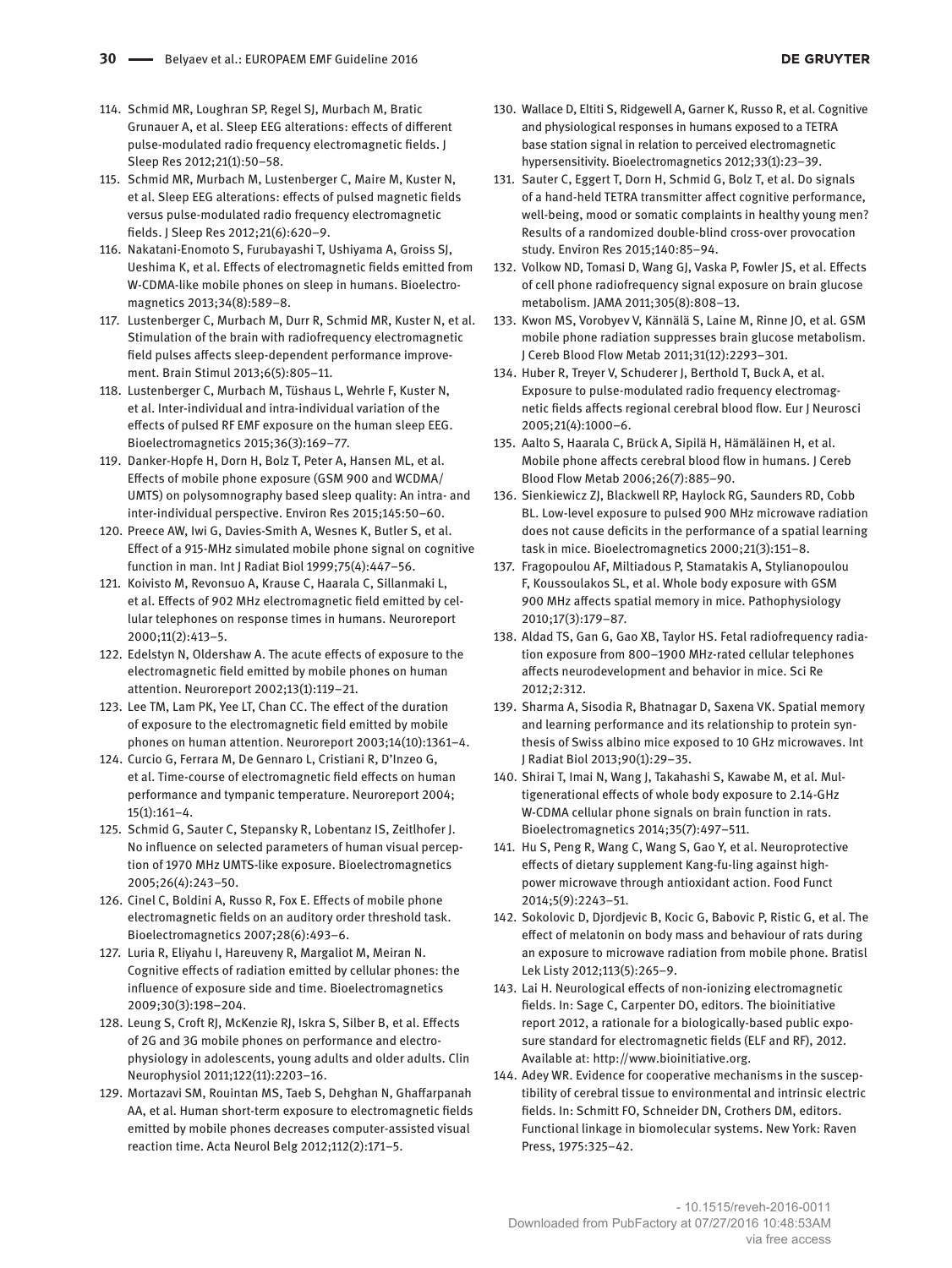- 145. Bawin SM, Sheppard AR, Adey WR. Possible mechanisms of weak electromagnetic field coupling in brain tissue. Bioelectrochem Bioenerg 1978;5:67–76.
- 146. Blackman CF, Benane SG, Kinney LS, Joines WT, House DE. Effects of ELF fields on calcium ion efflux from brain tissue in vitro. Radiat Res 1982;92:510–20.
- 147. Adey WR. Tissue interactions with nonionizing electromagnetic fields. Physiol Rev 1981;61(2):435–514.
- 148. Shin EJ, Jeong JH, Kim HJ, Jang CG, Yamada K, et al. Exposure to extremely low frequency magnetic fields enhances locomotor activity via activation of dopamine D1-like receptors in mice. J Pharmacol Sci 2007;105(4):367–71.
- 149. Shin EJ, Nguyen XK, Nguyen TT, Pham DT, Kim HC. Exposure to extremely low frequency magnetic fields induces fos-related antigen-immunoreactivity via activation of dopaminergic D1 receptor. Exp Neurobiol 2011;20(3):130–6.
- 150. Wang LF, Li X, Gao YB, Wang SM, Zhao L, et al. Activation of VEGF/Flk-1-ERK pathway induced blood-brain barrier injury after microwave exposure. Mol Neurobiol 2015;52(1): 478–91.
- 151. Ravera S, Bianco B, Cugnoli C, Panfoli I, Calzia D, et al. Sinusoidal ELF magnetic fields affect acetylcholinesterase activity in cerebellum synaptosomal membranes. Bioelectromagnetics 2010;31(4):270–6.
- 152. Fournier NM, Mach QH, Whissell PD, Persinger MA. Neurodevelopmental anomalies of the hippocampus in rats exposed to weak intensity complex magnetic fields throughout gestation. Int J Dev Neurosci 2012;30(6):427–33.
- 153. Gavalas RJ, Walter DO, Hamner J, Adey WR. Effect of low-level, low-frequency electric fields on EEG and behavior in Macaca nemestrina. Brain Res 1970;18:491–501.
- 154. Anderson LE, Phillips ED. Biological effects of electric fields: an overview. In: Gandolfo M, Michaelson S, Rindi A, editors. Biological effects and dosimetry of static and ELF electromagnetic fields. New York: Plenum Press, 1984.
- 155. Balassa T, Szemerszky R, Bárdos G. Effect of short-term 50 Hz electromagnetic field exposure on the behavior of rats. Acta Physiol Hung 2009;96(4):437–48.
- 156. Dimitrijević D, Savić T, Anđelković M, Prolić Z, Janać B. Extremely low frequency magnetic field (50 Hz, 0.5 mT) modifies fitness components and locomotor activity of Drosophila subobscura. Int J Radiat Biol 2014;90(5):337–43.
- 157. He LH, Shi HM, Liu TT, Xu YC, Ye KP, et al. Effects of extremely low frequency magnetic field on anxiety level and spatial memory of adult rats. Chin Med J (Engl) 2011;124(20):3362–6.
- 158. Korpinar MA, Kalkan MT, Tuncel H. The 50 Hz (10 mT) sinusoidal magnetic field: effects on stress-related behavior of rats. Bratisl Lek Listy 2012;113(9):521–4.
- 159. Salunke BP, Umathe SN, Chavan JG. Involvement of NMDA receptor in low-frequency magnetic field-induced anxiety in mice. Electromagn Biol Med 2014;33(4):312–26.
- 160. Szemerszky R, Zelena D, Barna I, Bárdos G. Stress-related endocrinological and psychopathological effects of short- and long-term 50Hz electromagnetic field exposure in rats. Brain Res Bull 2010;81(1):92–9.
- 161. Kitaoka K, Kitamura M, Aoi S, Shimizu N, Yoshizaki K. Chronic exposure to an extremely low-frequency magnetic field induces depression-like behavior and corticosterone secretion without enhancement of the hypothalamic-pituitary-adrenal axis in mice. Bioelectromagnetics 2013;34(1):43–51.
- 162. Stevens P. Affective response to 5 microT ELF magnetic field-induced physiological changes. Bioelectromagnetics 2007;28(2):109–14.
- 163. Ross ML, Koren SA, Persinger MA. Physiologically patterned weak magnetic fields applied over left frontal lobe increase acceptance of false statements as true. Electromagn Biol Med 2008;27(4):365–71.
- 164. Nishimura T, Tada H, Guo X, Murayama T, Teramukai S, et al. A 1-μT extremely low-frequency electromagnetic field vs. sham control for mild-to-moderate hypertension: a double-blind, randomized study. Hypertens Res 2011;34(3):372–7.
- 165. Huss A, Koeman T, Kromhout H, Vermeulen R. Extremely low frequency magnetic field exposure and parkinson's disease–a systematic review and meta-analysis of the data. Int J Environ Res Public Health 2015;12(7):7348–56.
- 166. Zhou H, Chen G, Chen C, Yu Y, Xu Z. Association between extremely low-frequency electromagnetic fields occupations and amyotrophic lateral sclerosis: a meta-analysis. PLoS One 2012;7(11):e48354.
- 167. Vergara X, Kheifets L, Greenland S, Oksuzyan S, Cho YS, et al. Occupational exposure to extremely low-frequency magnetic fields and neurodegenerative disease: a meta-analysis. J Occup Environ Med 2013;55(2):135–46.
- 168. Kundi M, Hutter HP. Umwelthygienische Bewertung des Berichtes zur Bestimmung der Feldstarken niederfrequenter magnetischer Wechselfelder im Bereich der 110 kV Hochspannungsleitung im Siedlungsbereich der Gemeinde Kottingbrunn von Dr.-Ing. Dietrich Moldan vom 20.8.2014 [Internet]. Kottingbrunn(AT): Gemeinde Kottinbrunn, 2014:69–104. Available at: [www.kotting](www.kottingbrunn.or.at/system/web/GetDocument.ashx?fileid=972861)[brunn.or.at/system/web/GetDocument.ashx?fileid=972861](www.kottingbrunn.or.at/system/web/GetDocument.ashx?fileid=972861).
- 169. Stam R. Electromagnetic fields and the blood-brain barrier. Brain Res Rev 2010;65(1):80–97.
- 170. Nittby H, Brun A, Strömblad S, Moghadam MK, Sun W, et al. Nonthermal GSM RF and ELF EMF effects upon rat BBB permeability. Environmentalist 2011; 31(2):140–8.
- 171. Salford LG, Nittby H, Persson BRR. Effects of electromagnetic fields from wireless communication upon the blood-brain barrier. In: Sage C, Carpenter DO. The BioInitiative Report 2012: A Rationale for a Biologically based Public Exposure Standard for Electromagnetic Fields (ELF and RF). Available at: [http://www.](http://www.bioinitiative.org/) [bioinitiative.org/:](http://www.bioinitiative.org/) 1–52.
- 172. Zhou JX, Ding GR, Zhang J, Zhou YC, Zhang YJ, et al. Detrimental effect of electromagnetic pulse exposure on permeability of in vitro blood-brain-barrier model. Biomed Environ Sci 2013;26(2):128–37.
- 173. Tang J, Zhang Y, Yang L, Chen Q, Tan L, et al. Exposure to 900 MHz electromagnetic fields activates the mkp-1/ERK pathway and causes blood-brain barrier damage and cognitive impairment in rats. Brain Res 2015;1601:92–101.
- 174. Masuda H, Hirota S, Ushiyama A, Hirata A, Arima T, et al. No dynamic changes in blood-brain barrier permeability occur in developing rats during local cortex exposure to microwaves. In Vivo 2015;29(3):351–7.
- 175. Sage C. Summary table 1-1. In: Sage C, DO Carpenter (editors.), The BioInitiative Report 2012: a rationale for a biologically-based public exposure standard for electromagnetic fields (ELF and RF), 2012. Available at: <http://www.bioinitiative.org/>.
- 176. Agarwal A, Deepinder F, Sharma RK, Ranga G, Li J. Effect of cell phone usage on semen analysis in men attending infertility clinic: an observational study. Fertil Steril 2008;89(1):124–8.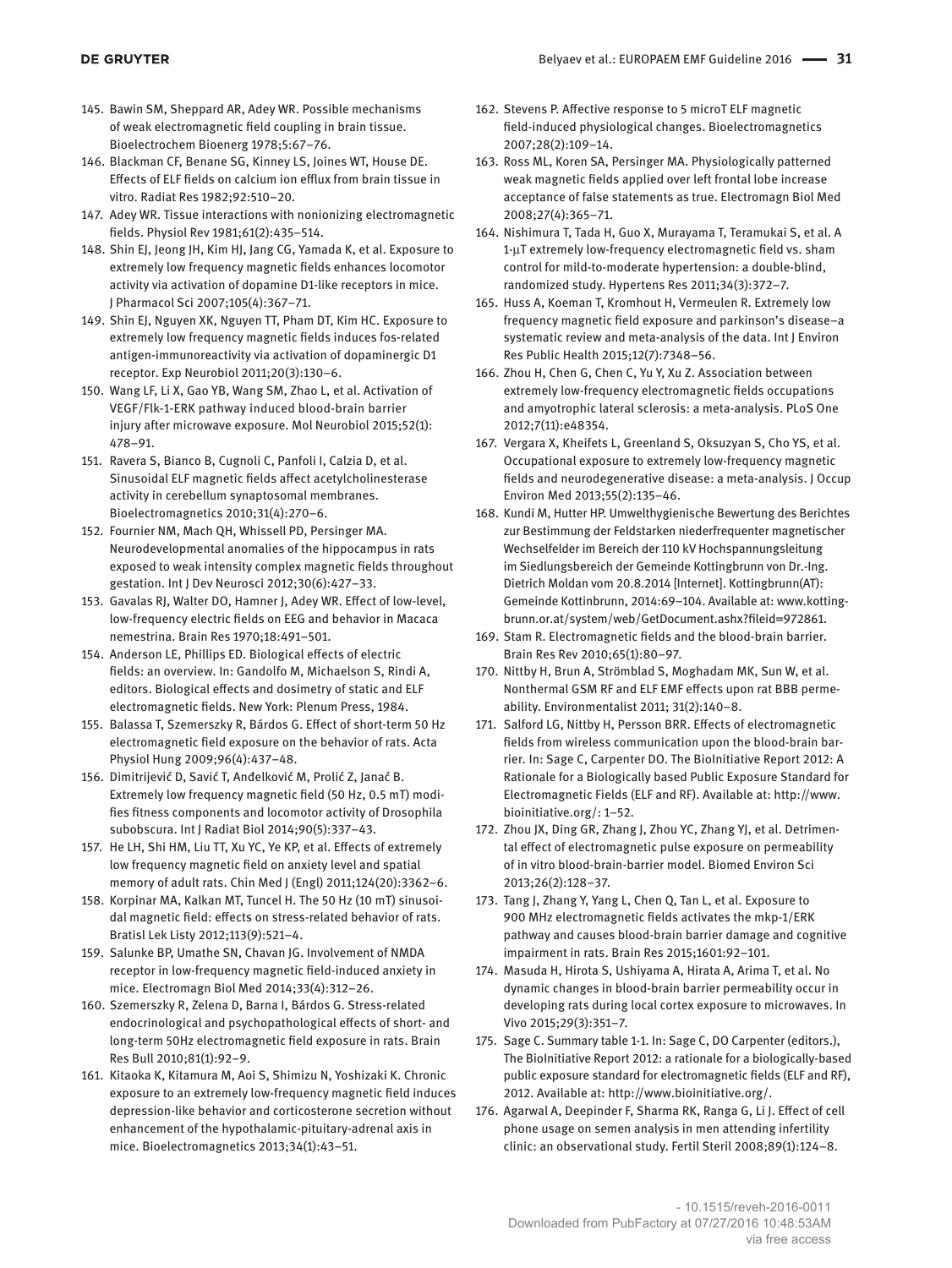- 177. Agarwal A, Desai NR, Makker K, Varghese A, Mouradi R, et al. Effect of radiofrequency electromagnetic waves (RF-EMF) from cellular phones on human ejaculated semen: an in vitro study. Fertil Steril 2009;92(4):1318–25.
- 178. Wdowiak A, Wdowiak L, Wiktor H. Evaluation of the effect of using mobile phones on male fertility. Ann Agric Environ Med 2007;14(1):169–72.
- 179. De Iuliis GN, Newey RJ, King BV, Aitken RJ. Mobile phone radiation induces reactive oxygen species production and DNA damage in human spermatozoa in vitro. PLoS One 2009;4(7):e6446.
- 180. Fejes I, Zavacki Z, Szollosi J, Koloszar Daru J, Kovacs L, et al. Is there a relationship between cell phone use and semen quality? Arch Androl 2005;51(5):385–93.
- 181. Aitken RJ, Bennetts LE, Sawyer D, Wiklendt AM, King BV. Impact of radio frequency electromagnetic radiation on DNA integrity in the male germline. Int J Androl 2005;28(3):171–9.
- 182. Kumar S, Behari J, Sisodia R. Impact of Microwave at X-Band in the aetiology of male infertility. Electromagnetic Electromagn Biol Med 2012;31(3):223–32.
- 183. Aitken RJ, Koopman P, Lewis SEM. Seeds of concern. Nature 2004;432(7013):48–52.
- 184. Erogul O, Oztas E, Yildirim I, Kir T, Aydur E, et al. Effects of electromagnetic radiation from a cellular phone on human sperm motility:an in vitro study. Arch Med Res 2006;37(7):840–3.
- 185. Dasdag S. Whole-body microwave exposure emitted by cellular phones and testicular function of rats. Urol Res 1999;27(3):219–23.
- 186. Yan JG, Agresti M, Bruce T, Yan YH, Granlund A, et al. Effects of cellular phone emissions on sperm motility in rats. Fertil Steril 2007;88(4):957–64.
- 187. Otitoloju AA, Obe IA, Adewale OA, Otubanjo OA, Osunkalu VO. Preliminary study on the reduction of sperm head abnormalities in mice, Mus musculus, exposed to radiofrequency radiations from global system for mobile communication base stations. Bull Environ Contam Toxicol 2010;84(1):51–4.
- 188. Behari J, Kesari KK. Effects of microwave radiations on reproductive system of male rats. Embryo Talk 2006;1(Suppl 1):81–5.
- 189. Neutra RR, Hristova L, Yost M, Hiatt RA. A nested case-control study of residential and personal magnetic field measures and miscarriages. Epidemiology 2002;13(1):21–31.
- 190. Li DK, Odouli R, Wi S, Janevic T, Golditch I, et al. A populationbased prospective cohort study of personal exposure to magnetic fields during pregnancy and the risk of miscarriage. Epidemiology 2002;13(1):9–20.
- 191. Roosli M, Moser M, Baldinini Y, Meier M, Braun-Fahrlander C. Symptoms of ill health ascribed to electromagnetic field exposure – a questionnaire survey. Int J Hyg Environ Health 2004;207(2):141–50.
- 192. Huss A, Kuchenhoff J, Bircher A, Heller P, Kuster H, et al. Symptoms attributed to the environment-a systematic interdisciplinary assessment. Int J Hyg Environ Health 2004;207(3):245–54.
- 193. Huss A, Kuchenhoff J, Bircher A, Niederer M, Tremp J, et al. Elektromagnetische Felder und Gesundheitsbelastungen – Interdisziplinare Fallabklärungen im Rahmen eines umweltmediznischen Beratungsprojektes. Umweltmed Forsch Prax 2005;10(1):21–8.
- 194. Hagstrom M, Auranen J, Ekman R. Electromagnetic hypersensitive Finns: symptoms, perceived sources and treatments, a questionnaire study. Pathophysiology 2013;20(2):117–22.
- 195. Schreier N, Huss A, Roosli M. The prevalence of symptoms attributed to electromagnetic field exposure: a cross-sectional representative survey in Switzerland. Soz Praventivmed 2006;51(4):202–9.
- 196. Huss A, Roosli M. Consultations in primary care for symptoms attributed to electromagnetic fields–a survey among general practitioners. BMC Public Health 2006;6:267.
- 197. Ausfeld-Hafter B, Manser R, Kempf D, Brandli I. Komplementärmedizin. Eine Fragebogenerhebung in schweizerischen Arztpraxen mit komplementärmedizinischem Diagnostik- und Therapieangebot. Studie im Auftrag vom Bundesamt für Umwelt. Universitat Bern. Kollegiale Instanz für Komplementärmedizin (KIKOM) [Internet]. Bern (CH): Bundesamt für Umwelt. 2006 Oct 5. Available at: [https://www.diagnose-funk.org/](https://www.diagnose-funk.org/publikationen/artikel/detail&newsid=720) [publikationen/artikel/detail&newsid=720](https://www.diagnose-funk.org/publikationen/artikel/detail&newsid=720).
- 198. Leitgeb N, Schrottner J, Bohm M. Does "electromagnetic pollution" cause illness? An inquiry among Austrian general practitioners. Wien Med Wochenschr 2005;155(9–10):237–41.
- 199. Kato Y, Johansson O. Reported functional impairments of electrohypersensitive Japanese: a questionnaire survey. Pathophysiology 2012;19(2):95–100.
- 200. Khurana VG, Hardell L, Everaert J, Bortkiewicz A, Carlberg M, et al. Epidemiological evidence for a health risk from mobile phone base stations. Int J Occup Environ Health 2010;16(3):263–7.
- 201. Carpenter DO. The microwave syndrome or electro-hypersensitivity: historical background. Rev Environ Health 2015;30(4):217–22.
- 202. World Health Organization. Factsheet Nr. 296, Elektromagnetische Felder und Öffentliche Gesundheit – Elektromagnetische Hypersensitivität (Elektrosensibilität) [Internet]. Genf (CH): WHO, 2005 Dec. Available at: [http://www.who.int/](http://www.who.int/peh-emf/publications/facts/ehs_fs_296_german.pdf) [peh-emf/publications/facts/ehs\\_fs\\_296\\_german.pdf](http://www.who.int/peh-emf/publications/facts/ehs_fs_296_german.pdf).
- 203. Tresidder A, Bevington M. Electrosensitivity: sources, symptoms, and solutions. In: Rosch PJ, editor. Bioelectromagnetic and subtle energy medicine, 2nd ed. Boca Raton, FL, (USA): CRC Press, Taylor & Francis Group Version Date: 20141107, ISBN-13: 978-1-4822-3320-9 (eBook – PDF).
- 204. Genuis SJ, Lipp CT. Electromagnetic hypersensitivity: fact or fiction? Sci Total Environ 2012;414:103–12.
- 205. Johansson O, Liu P-Y. "Electrosensitivity", "electrosupersensitivity" and "screen dermatitis": preliminary observations from on-going studies in the human skin. In: Simunic D, editor. Proceedings of the COST 244: Biomedical Effects of Electromagnetic Fields – Workshop on Electromagnetic Hypersensitivity. Brussels/Graz: EU/EC (DG XIII) 1995:52–57.
- 206. Johansson O, Gangi S, Liang Y, Yoshimura K, Jing C, et al. Cutaneous mast cells are altered in normal healthy volunteers sitting in front of ordinary TVs/PCs – results from open-field provocation experiments. J Cutan Pathol 2001;28(10):513–9.
- 207. Belpomme D, Campagnac C, Irigaray P. Reliable disease biomarkers characterizing and identifying electrohypersensitivity and multiple chemical sensitivity as two etiopathogenic aspects of a unique pathological disorder. Rev Environ Health 2015;30(4):251–71.
- 208. Regel SJ, Negovetic S, Roosli M, Berdinas V, Schuderer J, et al. UMTS base station-like exposure, well-being, and cognitive performance. Environ Health Perspect 2006;114(8):1270–5.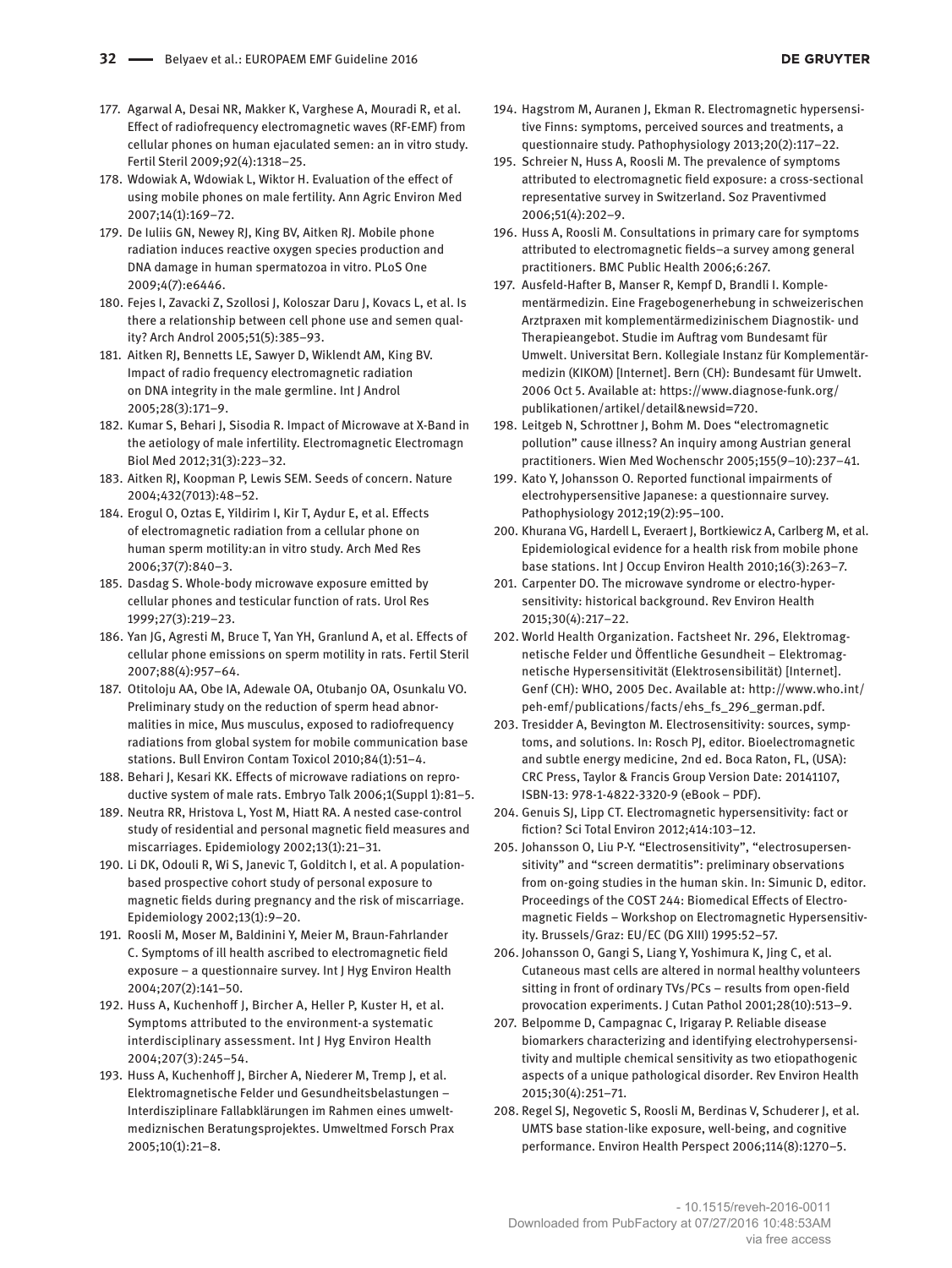- 209. Zwamborn APM, Vossen SHJA, van Leersum BJAM, Ouwens MA, Makel WN. Effects of global communication system radiofrequency fields on well being and cognitive functions of human subjects with and without subjective complaints. The Hague (NL): TNO Physics and Electronics Laboratory, 2003 Sept, 86p. TNOreport FEL-03-C148. Available at: [https://www.salzburg.gv.at/](https://www.salzburg.gv.at/gesundheit_/Documents/tno-fel_report_03148_definitief.pdf) [gesundheit\\_/Documents/tno-fel\\_report\\_03148\\_definitief.pdf](https://www.salzburg.gv.at/gesundheit_/Documents/tno-fel_report_03148_definitief.pdf).
- 210. Eltiti S, Wallace D, Ridgewell A, Zougkou K, Russo R, et al. Does short-term exposure to mobile phone base station signals increase symptoms in individuals who report sensitivity to electromagnetic fields? A double-blind randomized provocation study. Environ Health Perspect 2007;115(11):1603–8.
- 211. McCarty DE, Carrubba S, Chesson AL, Frilot C, Gonzalez-Toledo E, et al. Electromagnetic hypersensitivity: evidence for a novel neurological syndrome. Int J Neurosci 2011;121(12):670–6.
- 212. Havas M, Marrongelle J, Pollner B, Kelley E, Rees CR, et al. Provocation study using heart rate variability shows microwave radiation from 2.4 GHz cordless phone affects autonomic nervous system [Internet]. In: Giuliani L, Soffritti M, editors. Non-thermal effects and mechanisms of interaction between electromagnetic fields and living matter. Bologna (IT): Ramazzini institute, 2010. European Journal of Oncology – Library Vol. 5. pp 187–218. Available at: [http://www.icems.eu/](http://www.icems.eu/papers.htm?f=/c/a/2009/12/15/MNHJ1B49KH.DTL) [papers.htm?f=/c/a/2009/12/15/MNHJ1B49KH.DTL](http://www.icems.eu/papers.htm?f=/c/a/2009/12/15/MNHJ1B49KH.DTL).
- 213. Havas M. Radiation from wireless technology affects the blood, the heart, and the autonomic nervous system. Rev Environ Health 2013;28(2–3):75–84.
- 214. Tuengler A, von Klitzing L. Hypothesis on how to measure electromagnetic hypersensitivity. Electromagn Biol Med 2013;32(3):281–90.
- 215. Klitzing L. Einfluss elektromagnetischer Felder auf kardiovaskulare Erkrankungen. umwelt medizin gesellschaft 2014;27(1):17–21.
- 216. Santini R, Santini P, Danze JM, Le Ruz P, Seigne M. Investigation on the health of people living near mobile telephone relay stations: I/Incidence according to distance and sex. Pathol Biol (Paris) 2002;50(6):369–73.
- 217. Navarro EA, Segura J, Portoles M, Gomez-Perretta de Mateo C. The microwave syndrome: a preliminary study in Spain. Electromagn Biol Med 2003;22(2–3):161–9.
- 218. Hutter HP, Moshammer H, Wallner P, Kundi M. Subjective symptoms, sleeping problems, and cognitive performance in subjects living near mobile phone base stations. Occup Environ Med 2006;63(5):307–13.
- 219. Abdel-Rassoul G, El-Fateh OA, Salem MA, Michael A, Farahat F, et al. Neurobehavioral effects among inhabitants around mobile phone base stations. Neurotoxicology 2007;28(2):434–40.
- 220. Blettner M, Schlehofer B, Breckenkamp J, Kowall B, Schmiedel S, et al. Mobile phone base stations and adverse health effects: phase 1 of a population-based, cross-sectional study in Germany. Occup Environ Med 2009;66(2):118–23.
- 221. Molla-Djafari H, Witke J, Poinstingl G, Brezansky A, Hutter HP, et al. Leitfaden Senderbau -Vorsorgeprinzip bei Errichtung, Betrieb, Um- und Ausbau von ortsfesten Sendeanlagen. Wien (AT): Ärztinnen und Ärzte für eine gesunde Umwelt e.V. (Hrsg.), 2014 Oct. 2. Auflage, 42 p, Available at: [www.aegu.net/pdf/](www.aegu.net/pdf/Leitfaden.pdf) [Leitfaden.pdf.](www.aegu.net/pdf/Leitfaden.pdf)
- 222. Milham S, Stetzer D. Dirty electricity, chronic stress, neurotransmitters and disease. Electromagn Biol Med 2013;32(4):500–7.
- 223. Blackman C. Evidence for disruption by the modulating signal. In: Sage C, Carpenter DO, editors. The bioInitiative report 2007: a rationale for a biologically-based public exposure standard for electromagnetic fields (ELF and RF), 2007. Available at: [http://www.bioinitiative.org/.](http://www.bioinitiative.org/)
- 224. Belyaev I. Evidence for disruption by modulation: role of physical and biological variables in bioeffects of non-thermal microwaves for reproducibility, cancer risk and safety standards. In: Sage C, Carpenter DO, editors. BioInitiative report 2012: a rationale for a biologically based public exposure standard for electromagnetic fields (ELF and RF), 2012, Available at: <http://www.bioinitiative.org/>.
- 225. Matronchik AI, Belyaev IY. Mechanism for combined action of microwaves and static magnetic field: slow non uniform rotation of charged nucleoid. Electromagn Biol Med 2008;27:340–54.
- 226. Binhi VN, Alipov YD, Belyaev IY. Effect of static magnetic field on E. coli cells and individual rotations of ion-protein complexes. Bioelectromagnetics 2001;22(2):79–86.
- 227. Première reconnaissance d'un handicap dû à l'électrosensibilité en France. Le Monde fr avec AFP | 25.08.2015. Available at: [http://www.lemonde.fr/planete/](http://www.lemonde.fr/planete/article/2015/08/25/premiere-reconnaissance-en-justice-d-un-handicap-du-a-l-electrosensibilite_4736299_3244.html) [article/2015/08/25/premiere-reconnaissance-en-justice-d-un](http://www.lemonde.fr/planete/article/2015/08/25/premiere-reconnaissance-en-justice-d-un-handicap-du-a-l-electrosensibilite_4736299_3244.html)[handicap-du-a-l-electrosensibilite\\_4736299\\_3244.html](http://www.lemonde.fr/planete/article/2015/08/25/premiere-reconnaissance-en-justice-d-un-handicap-du-a-l-electrosensibilite_4736299_3244.html).
- 228. Abelous D. France has its first radiation-free refuge in the Drome [Internet]. EURRE/Drome (FR): Agence France Presse (AFP), 2009 Oct 9. Available at: [http://www.next-up.org/pdf/](http://www.next-up.org/pdf/AFP_France_has_its_first_radiation_free_refuge_in_the_Drome_09_10_2009.pdf) [AFP\\_France\\_has\\_its\\_first\\_radiation\\_free\\_refuge\\_in\\_the\\_](http://www.next-up.org/pdf/AFP_France_has_its_first_radiation_free_refuge_in_the_Drome_09_10_2009.pdf) [Drome\\_09\\_10\\_2009.pdf](http://www.next-up.org/pdf/AFP_France_has_its_first_radiation_free_refuge_in_the_Drome_09_10_2009.pdf).
- 229. Ecoforma. Mit einem schadstofffreiem Haus gegen Schlafprobleme [Internet]. Sarleinsbach (AT): Ecoforma, 2014 Sept 9. Available at: [http://www.ecoforma.co.at/holzbau-ecobau](http://www.ecoforma.co.at/holzbau-ecobau-lehrbaustelle/)[lehrbaustelle/.](http://www.ecoforma.co.at/holzbau-ecobau-lehrbaustelle/)
- 230. Friedmann J, Kraus S, Hauptmann Y, Schiff Y, Seger R. Mechanism of short-term ERK activation by electromagnetic fields at mobile phone frequencies. Biochem J 2007;405(3):559–68.
- 231. Simko M. Cell type specific redox status is responsible for diverse electromagnetic field effects. Curr Med Chem 2007;14(10):1141–52.
- 232. Pall ML. Explaining "Unexplained Illnesses": disease paradigm for chronic fatigue syndrome, multiple chemical sensitivity, fibromyalgia, post-traumatic stress disorder, Gulf War Syndrome, and others. New York, NY (US), London (GB): Harrington Park Press/Haworth Press, 2007, ISBN 978-0-7890-2388-9.
- 233. Bedard K, Krause KH. The NOX Family of ROS-Generating NADPH oxidases: physiology and pathophysiology. Physiol Rev 2007;87(1):245–313.
- 234. Pacher P, Beckman JS, Liaudet L. Nitric oxide and peroxynitrite in health and disease. Physiol Rev 2007;87(1):315–424.
- 235. Desai NR, Kesari KK, Agarwal A. Pathophysiology of cell phone radiation: oxidative stress and carcinogenesis with focus on male reproductive system. Reprod Biol Endocrinol 2009;7:114.
- 236. Straub RH, Cutolo M, Buttgereit F, Pongratz G. Energy regulation and neuroendocrine-immune control in chronic inflammatory diseases. J Intern Med 2010;267(6):543–60.
- 237. Gye MC, Park CJ. Effect of electromagnetic field exposure on the reproductive system. Clin Exp Reprod Med 2012;39(1):1–9.
- 238. Yakymenko I, Tsybulin O, Sidorik E, Henshel D, Kyrylenko O, et al. Oxidative mechanisms of biological activity of lowintensity radiofrequency radiation. Electromagn Biol Med 2015;19:1–16.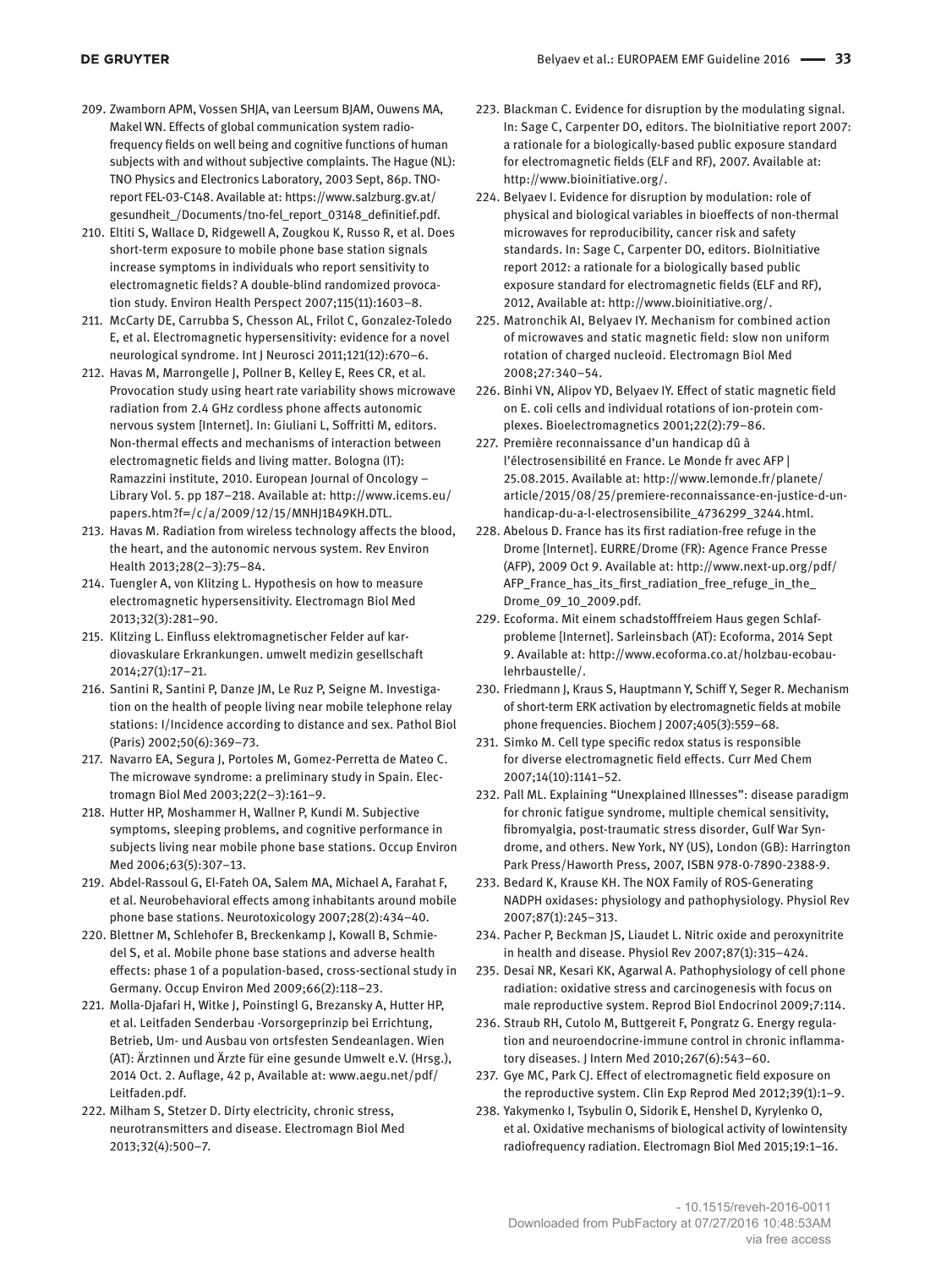- 239. Consales C, Merla C, Marino C, Benassi B. Electromagnetic fields, oxidative stress, and neurodegeneration. Int J Cell Biol 2012;2012:683897.
- 240. Pall ML. Microwave frequency electromagnetic fields (EMFs) produce widespread neuropsychiatric effects including depression. J Chem Neuroanat 2015. pii: S0891-0618(15)00059-9. DOI: 10.1016/j.jchemneu.2015.08.001. [Epub ahead of print].
- 241. Erdal N, Gurgul S, Tamer L, Ayaz L. Effects of long-term exposure of extremely low frequency magnetic field on oxidative/ nitrosative stress in rat liver. J Radiat Res 2008;49(2):181–7.
- 242. De Luca C, Thai JC, Raskovic D, Cesareo E, Caccamo D, et al. Metabolic and genetic screening of electromagnetic hypersensitive subjects as a feasible tool for diagnostics and intervention. Mediat Inflamm 2014;2014:924184.
- 243. Myhill S, Booth NE, McLaren-Howard J. Chronic fatigue syndrome and mitochondrial dysfunction. Int J Clin Exp Med 2009;2(1):1–16.
- 244. Müller KE. Stressregulation und Mitochondrienfunktion. Zs f Orthomol Med 2012;1:1–13.
- 245. Buchner K, Eger H. Veränderung klinisch bedeutsamer Neurotransmitter unter dem Einfluss modulierter hochfrequenter Felder – Eine Langzeiterhebung unter lebensnahen Bedingungen. umwelt medizin gesellschaft 2011;24(1):44–57.
- 246. Hill HU, Huber W, Müller KE. Multiple-Chemikalien-Sensitivität (MCS) – Ein Krankheitsbild der chronischen Multisystemerkrankungen, umweltmedizinische, toxikologische und sozialpolitische Aspekte. Aachen (DE): Shaker-Verlag, 2010 Apr, 3rd edition, 500p. ISBN: 978-3-8322-9046-7.
- 247. Redmayne M, Johansson O. Could myelin damage from radiofrequency electromagnetic field exposure help explain the functional impairment electrohypersensitivity? A review of the evidence. J Toxicol Environ Health B Crit Rev 2014;17(5):247–58.
- 248. Von Baehr V. Rationelle Labordiagnostik bei chronisch entzündlichen Systemerkrankungen. umwelt medizin gesellschaft 2012;25(4):244–7.
- 249. Warnke U, Hensinger P. Steigende. "Burn-out"-Inzidenz durch technisch erzeugte magnetische und elektromagnetische Felder des Mobil- und Kommunikationsfunks. umwelt-medizingesellschaft 2013;26(1):31–8.
- 250. Havas M. Dirty electricity elevates blood sugar among electrically sensitive diabetics and may explain brittle diabetes. Electromagn Biol Med 2008;27(2):135–46.
- 251. Herbert MR, Sage C. Autism and EMF? Plausibility of a pathophysiological link – Part I. Pathophysiology 2013;20(3):191–209.
- 252. Herbert MR, Sage C. Autism and EMF? Plausibility of a pathophysiological link part II. Pathophysiology 2013;20(3):211–34.
- 253. Eskander EF, Estefan SF, Abd-Rabou AA. How does long term exposure to base stations and mobile phones affect human hormone profiles? Clin Biochem 2012;45(1–2):157–61.
- 254. Steiner E, Aufdereggen B, Bhend H, Gilli Y, Kalin P, et al. Erfahrungen des Pilotprojektes "Umweltmedizinisches Beratungsnetz" des Vereins Aerztinnen und Aerzte für Umweltschutz (AefU). Therapeutische Umschau 2013;70(12):739–45.
- 255. Hagstrom M, Auranen J, Johansson O, Ekman R. Reducing electromagnetic irradiation and fields alleviates experienced health hazards of VDU work. Pathophysiology 2012;19(2):81–7.
- 256. Oberfeld G. Die Veränderung des EMF Spektrums und ihre Folgen. In: Baubiologische EMF-Messtechnik. München, Heidelberg (DE): Hüthig and Pflaum Verlag, 2012. ISBN 1438-8707.
- 257. Berufsverband Deutscher Baubiologen. VDB-Richtlinien, Physikalische Untersuchungen, Band 1: Fürth (DE): Verlag AnBUS eV, 2006. 2nd edition. ISBN 3-9808428-6-X.
- 258. Virnich M. Gutachten über die messtechnische Untersuchung der Charakteristik von Funksignalen [Internet]. Salzburg (AT): Land Salzburg, 2015 Jun 26, 141p. Available at: [https://www.](https://www.salzburg.gv.at/gesundheit_/Seiten/technik.aspx) [salzburg.gv.at/gesundheit\\_/Seiten/technik.aspx.](https://www.salzburg.gv.at/gesundheit_/Seiten/technik.aspx)
- 259. Bundesamt für Umwelt. Orte mit empfindlicher Nutzung (OMEN) [Internet]. Bern (CH): Bundesamt für Umwelt, 2010 Mar 4. Available at: [http://www.bafu.admin.ch/elektros](http://www.bafu.admin.ch/elektrosmog/13893/15175/15257/index.html?lang=de)[mog/13893/15175/15257/index.html?lang=de](http://www.bafu.admin.ch/elektrosmog/13893/15175/15257/index.html?lang=de).
- 260. Kundi M, Hutter HP. Mobile phone base stations Effects on wellbeing and health. Pathophysiology 2009;16(2–3):123–35.
- 261. National Council on Radiation Protection and Measurements (NCRP). Draft Report of NCRP Scientific Committee 89-3 on Extremely Low Frequency Electric and Magnetic Fields [Internet]. 1995 Jun 13. Available at: [https://www.salzburg.gv.at/](https://www.salzburg.gv.at/gesundheit_/Documents/ncrp_draft_recommendations_on_emf_exposure_guidelines_1995.pdf) [gesundheit\\_/Documents/ncrp\\_draft\\_recommendations\\_on\\_](https://www.salzburg.gv.at/gesundheit_/Documents/ncrp_draft_recommendations_on_emf_exposure_guidelines_1995.pdf) emf exposure guidelines 1995.pdf.
- 262. Oberfeld G. Prüfkatalog des Fachbereiches Umweltmedizin für das Vorhaben 380kV Freileitung von St. Peter a. H. zum Umspannwerk Salzach Neu (Salzburgleitung) der Verbund-Austrian Power Grid AG. [Internet] Salzburg (AT): Land Salzburg, 2006 Feb 27. Available at: [https://www.salzburg.gv.at/gesundheit\\_/](https://www.salzburg.gv.at/gesundheit_/Documents/Umweltmedizin-Sbg.pdf) [Documents/Umweltmedizin-Sbg.pdf.](https://www.salzburg.gv.at/gesundheit_/Documents/Umweltmedizin-Sbg.pdf)
- 263. Baubiologie Maes/Institut für Baubiologie + Nachhaltigkeit (IBN). Building Biology Evaluation Guidelines for Sleeping Areas (SBM-2015). Neuss, Rosenheim (DE): Baubiologie Maes, IBN., 2015 May, 3p. Available at: [http://www.baubiologie.de/](http://www.baubiologie.de/site/wp-content/uploads/richtwerte-2015-englisch.pdf) [site/wp-content/uploads/richtwerte-2015-englisch.pdf](http://www.baubiologie.de/site/wp-content/uploads/richtwerte-2015-englisch.pdf).
- 264. Der Schweizerische Bundesrat. Verordnung über den Schutz vor nichtionisierender Strahlung (NISV) vom 23. Dezember 1999 [Internet]. Bern (CH): Der Schweizerische Bundesrat, 2012 Jul 1. Available at: [https://www.admin.ch/opc/de/classified](https://www.admin.ch/opc/de/classified-compilation/19996141/index.html)[compilation/19996141/index.html.](https://www.admin.ch/opc/de/classified-compilation/19996141/index.html)
- 265. TCO Certified Displays 7.0-11 November 2015 [Internet]. TCO Development. Available at: [http://tcodevelopment.com/](http://tcodevelopment.com/files/2015/11/TCO-Certified-Displays-7.0.pdf) [files/2015/11/TCO-Certified-Displays-7.0.pdf](http://tcodevelopment.com/files/2015/11/TCO-Certified-Displays-7.0.pdf).
- 266. Vignati M, Giuliani L. Radiofrequency exposure near highvoltage lines. Environ Health Perspect 1997;105(Suppl 6): 1569–73.
- 267. Margaritis LH, Manta AK, Kokkaliaris KD, Schiza D, Alimisis K et al. Drosophila oogenesis as a bio-marker responding to EMF sources. Electromagn Biol Med 2014;33(3):165–89.
- 268. Gustavs K. Options to minimize non-ionizing electromagnetic radiation exposures (EMF/RF/Static fields) in office environments [Internet]. Victoria, BC (CA): Katharina Consulting, 2008 Nov 14. Available at: [http://www.katharinaconsulting.com/s/2008\\_](http://www.katharinaconsulting.com/s/2008_Gustavs_Low_EMF_Office_Environment.pdf) [Gustavs\\_Low\\_EMF\\_Office\\_Environment.pdf](http://www.katharinaconsulting.com/s/2008_Gustavs_Low_EMF_Office_Environment.pdf).
- 269. Oberfeld G, Gutbier J. Elektrosmog im Alltag [Internet]. Stuttgart (DE): Diagnose Funk, 2013 Nov 10, 44p. Available at: [https://www.salzburg.gv.at/gesundheit\\_/Seiten/infoblaetter.](https://www.salzburg.gv.at/gesundheit_/Seiten/infoblaetter.aspx) [aspx.](https://www.salzburg.gv.at/gesundheit_/Seiten/infoblaetter.aspx)
- 270. Virnich M. Baubiologische EMF-Messtechnik Grundlagen der Feldtheorie, Praxis der Feldmesstechnik. München, Heidelberg (DE): Hüthig & Pflaum Verlag, 2012. ISBN 1438-8707.
- 271. Pauli P, Moldan D. Reduzierung hochfrequenter Strahlung im Bauwesen: Baustoffe und Abschirmmaterialien. Fürth (DE): Hrsg. Berufsverband Deutscher Baubiologen VDB e.V., Verlag AnBUS e.V. 2015. ISBN 978-3-9814025-9-9.